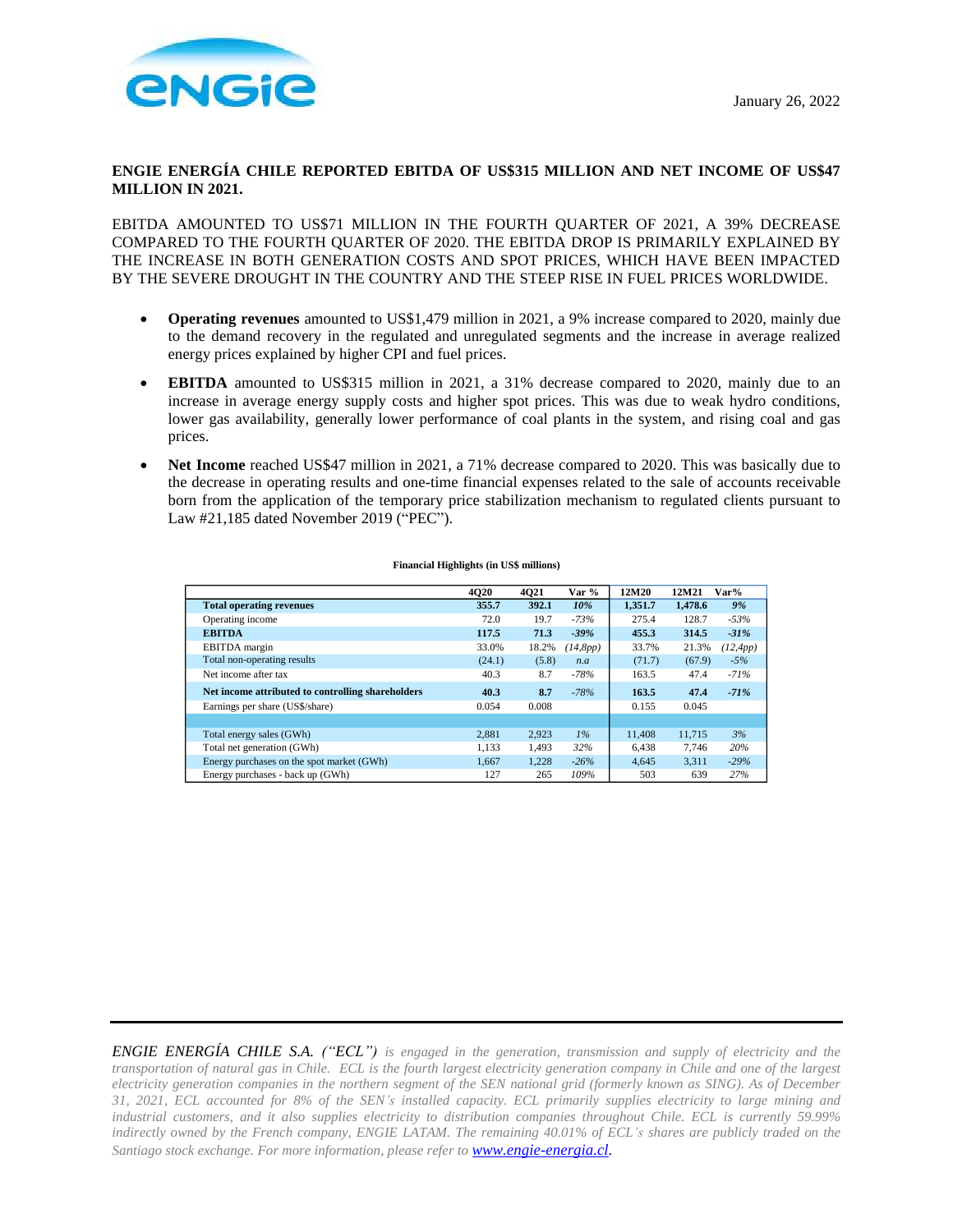| 4Q21                                                          |  |
|---------------------------------------------------------------|--|
| 3Q21                                                          |  |
| 2Q21                                                          |  |
| 1Q21                                                          |  |
|                                                               |  |
|                                                               |  |
|                                                               |  |
|                                                               |  |
|                                                               |  |
|                                                               |  |
|                                                               |  |
|                                                               |  |
|                                                               |  |
|                                                               |  |
|                                                               |  |
|                                                               |  |
|                                                               |  |
|                                                               |  |
|                                                               |  |
|                                                               |  |
|                                                               |  |
|                                                               |  |
|                                                               |  |
|                                                               |  |
|                                                               |  |
|                                                               |  |
|                                                               |  |
|                                                               |  |
|                                                               |  |
|                                                               |  |
|                                                               |  |
|                                                               |  |
|                                                               |  |
|                                                               |  |
| PHYSICAL DATA AND SUMMARIZED QUARTERLY FINANCIAL STATEMENTS26 |  |
|                                                               |  |
|                                                               |  |
|                                                               |  |
|                                                               |  |
|                                                               |  |
|                                                               |  |
|                                                               |  |
|                                                               |  |

# **Contents**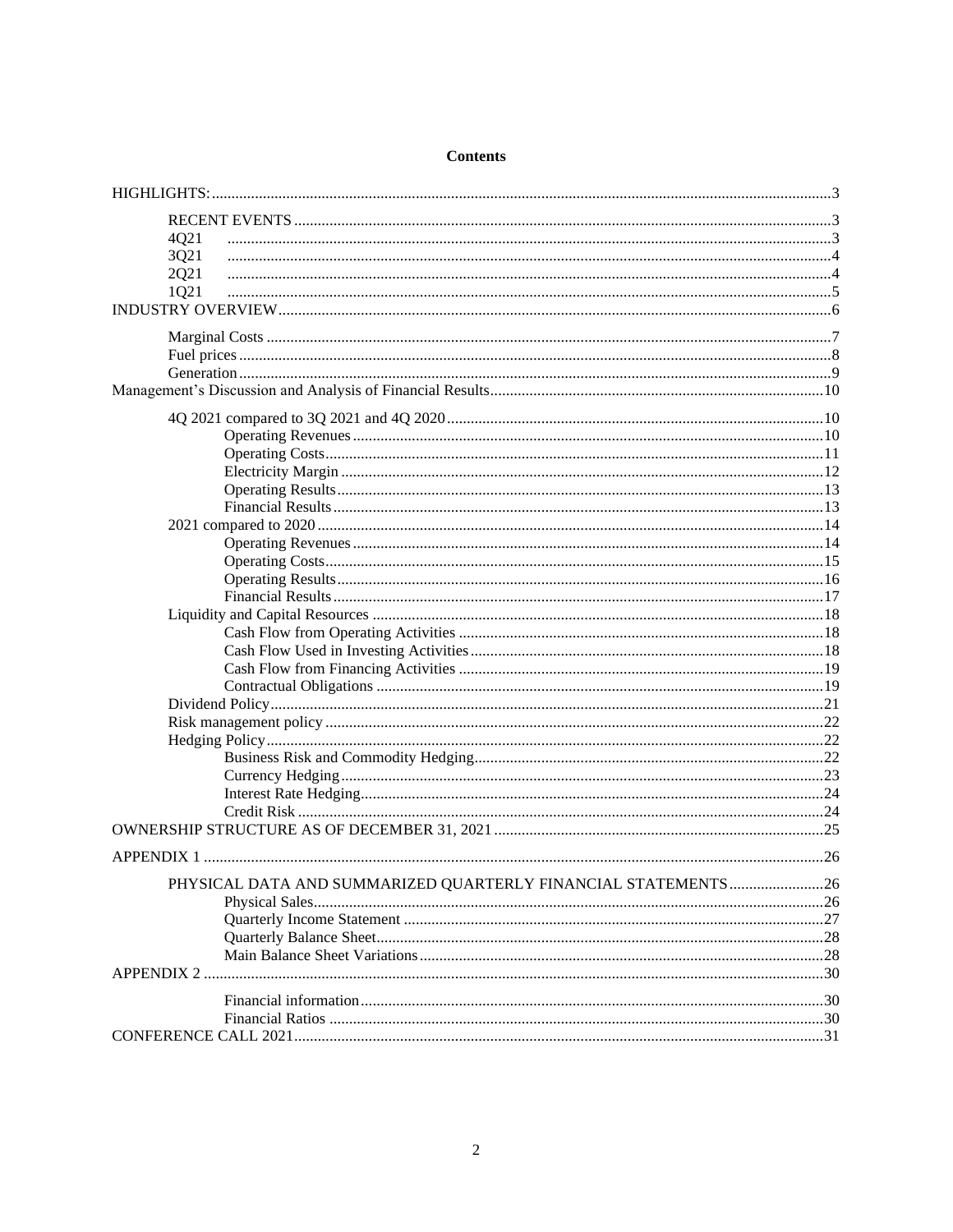### <span id="page-2-0"></span>**HIGHLIGHTS:**

**COVID-19**: The Corona virus, or COVID-19, was first detected in Chile on March 3, 2020, and as of January 25, 2022, 2,001,346 cases have been confirmed and 39,543 deaths have been reported. A constitutional state of catastrophe, was enacted on March 18, 2020, and was not lifted until September 30, 2021, given the progress in vaccination and reduction of contagion and mortality rates. In mid-January 2022, the government remains under alert given the growing number of the Omicron variant cases. The COVID-19 pandemic is deemed to be the worst sanitary and economic crisis in recent times. The COVID-19 pandemic has posed several challenges forcing us to adapt ourselves and to respond quickly along three lines of action: first, ensuring the safety and wellbeing of our teams; second, ensuring our company's operational continuity, which is essential for the continued electricity supply in our country; and, finally, coordinating ourselves as best as possible with our stakeholders including our customers, suppliers, shareholders and communities to keep an open, direct and collaborative dialogue. Since the beginning of this crisis, we established a crisis committee and have implemented contingency plans, adopting sanitary measures in our sites as necessary to comply with the authority's instructions. Similarly, we have monitored the situation and actions taken by our suppliers and contractors, asking them to comply with safety standards with their own staff. Beginning January 2022, the company adopted a hybrid approach, with a mix of in-person work at company facilities and home office, which is permanently adapted to the government's prevailing rules at any point in time. The government has implemented the *"Plan Paso a Paso"*, a step-by-step plan that considers five scenarios from a full lockdown to an advanced opening, each with specific restrictions and obligations. The advance or retrocession from one to another scenario is subject to epidemiologic indicators, sanitary network availability and traceability. Chile has implemented a widely recognized vaccination process, reporting over 16 million people vaccinated as of January 25,2022.

### <span id="page-2-1"></span>**RECENT EVENTS**

### <span id="page-2-2"></span>**4Q21**

- **Feller Rate national-scale rating:** On December 28, 2021, Feller Rate ratified ENGIE Energía Chile's AA- solvency rating and changed the outlook to Stable from Positive due to the challenges posed by the acceleration and correct execution of the company's investment plan to reconvert its asset generation base.
- **151 MW Calama wind farm:** The Calama wind farm, which began injecting energy to the SEN grid in July 2021, was officially declared under commercial operation by the system coordinator (CEN) on October 27, 2021. This project forms part of our ambitious transformation plan, which considers 2GW of renewable generation assets to achieve our zero-carbon goals. The Calama wind farm has 36 aerogenerators and total installed capacity of 151.2 MW.
- **Deferral of U14 and U15 disconnection:** The National Energy Commission (CNE), per Resolution #496 dated November 22, 2021, asked the company to postpone the disconnection of the coal-based units 14 and 15 in Tocopilla from the initially authorized date of December 31, 2021, to a date falling after June 30, 2022, for system security reasons. The CNE issued Resolution #496 in response to a request by the system Coordinator, who considered that, given the prolonged drought in the country and consequential reduction in hydraulic generation, the disconnection of Units 14 and 15, with aggregate gross capacity of 268 MW, could put the country's power supply at risk.
- **HVDC Kimal-Lo Aguirre transmission auction:** The right to develop, build and operate the HVDC, 1,500-kilometer long Kimal-Lo Aguirre transmission project was finally awarded to the Yallique Consortium formed by ISA Inversiones Chile SpA, Transelec Holdings Rentas Limitadas and China Southern Power Grid International (HK) Co. Limited. The Yallique consortium's proposal considers an annual tariff of US\$116.3 million for this high-voltage direct current project running from the Antofagasta region in the north of Chile to the Santiago metropolitan region, with bipolar technology, dedicated metallic return, and 2 AC/DC converting substations. This project represents a strategic development to transport low-cost energy produced in the north of the country, and it is expected to be completed by 2028.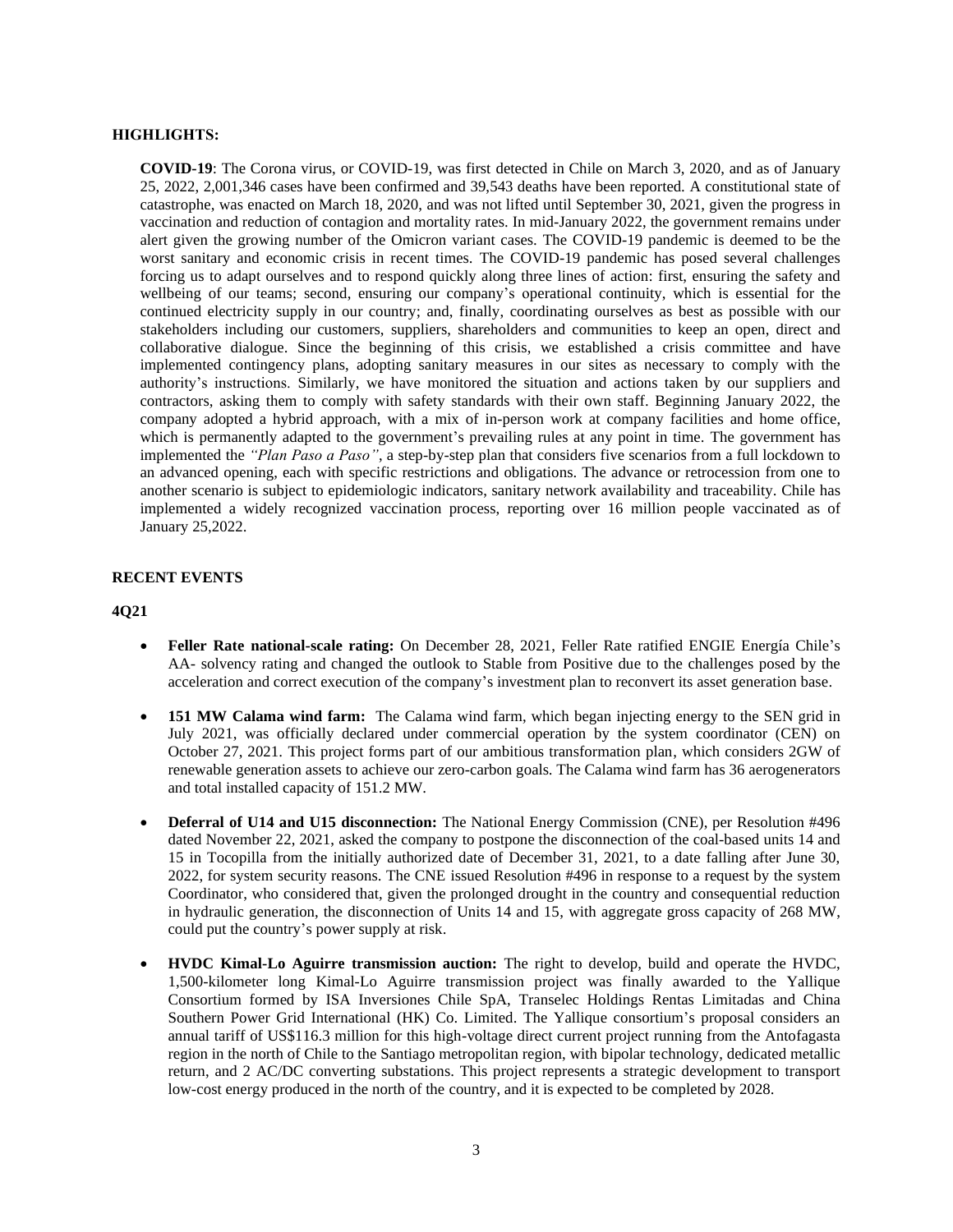# <span id="page-3-0"></span>**3Q21**

- **Provisional dividend:** On July 27, 2021, the company's Board of Directors approved the distribution of a provisional dividend on account of 2021's net income in the amount of US\$41.5 million, equivalent to US\$0.0393996153 per share, which was paid to the company's shareholders on August 26, 2021.
- **IDB Invest financing:** On August 27, 2021, the company drew the US\$125 million financing signed with IDB Invest on December 23, 2020, to finance the construction of the Calama wind farm. The loan structure seeks to accelerate the decarbonization of the company's energy matrix.
- **2021/01 power supply auction for regulated clients:** In September 2021, the National Energy Commission conducted a power supply auction for regulated clients, under which it awarded 2,310 GWh/yr at a record low average price of US\$23.78/MWh, considered a milestone since the public auction scheme to ensure long-term power supply to distribution companies was enacted in 2005.
- **Transmission works auction:** On September 21, 2021, the Coordinator published the results of a transmission auction by which ENGIE was awarded the construction of the La Ligua substation, which will represent an estimated investment of US\$19 million.

# <span id="page-3-1"></span>**2Q21**

- **Accounts receivable monetization**: On June 30, 2021, ENGIE Energía Chile sold to Chile Electricity PEC SpA the third group of accounts receivable from distribution companies born from the application of the electricity price stabilization mechanism enacted in November 2019. Eólica Monte Redondo completed the sale on July 5. Chile Electricity PEC raised the financing to buy receivables from four groups of generation companies through a US\$419 million 4a2 delayed draw private placement with the participation of Allianz, IDB Invest and Goldman Sachs. During the second and third quarters of 2021, ENGIE and EMR sold accounts receivable with face value of US\$28.8 million. They received US\$20.8 million in cash proceeds and reported US\$8 million in financial expenses.
- **Fitch rating confirmation**: On June 3, 2021, Fitch Ratings affirmed EECL's long-term foreign and local currency issuer default ratings at BBB+, and long-term national scale rating at AA(cl). Fitch also affirmed the company's US\$850 million outstanding unsecured notes at BBB+ and its national equity rating at 'Primera Clase Nivel 2 (cl)'. The rating outlook is stable. EECL's ratings reflect the company's strong credit profile based on its improved capital structure, with expected leverage between 2.0x and 2.5x during 2021-2023, combined with a strong 100% contracted position until 2028 with a contracted average life of its PPAs of 11 years. The stable outlook is driven by Fitch's expectations that Engie will maintain adequate liquidity levels in the medium term, supported by strong and predictable cash flow.
- **Annual Ordinary Shareholders' Meeting**: On April 27, 2021, the Company's shareholders agreed the following:
	- ➢ **Definitive Dividends:** To pay a final dividend equivalent to US\$51,055,643.26, or US\$0,0484716314 per share, which together with the US\$66.7 million provisional dividend paid on November 30, 2020, accounted for approximately 72% of 2020 net income. The final dividend was paid on May 20, 2021, in Chilean pesos at the dollar-equivalent observed rate published in the Official Gazette on May 17, to shareholders listed in the company's Shareholder Registry five business days before the dividend payment date.
	- ➢ **Auditors:** To appoint EY Servicios Profesionales de Auditoría y Asesorías SpA as the Company's external auditors.
	- ➢ **Local Rating Agencies:** To confirm "Feller Rate Clasificadora de Riesgo" and "Fitch Chile Clasificadora de Riesgo Ltda." as the agencies that will rate the company's shares according to the national rating scale.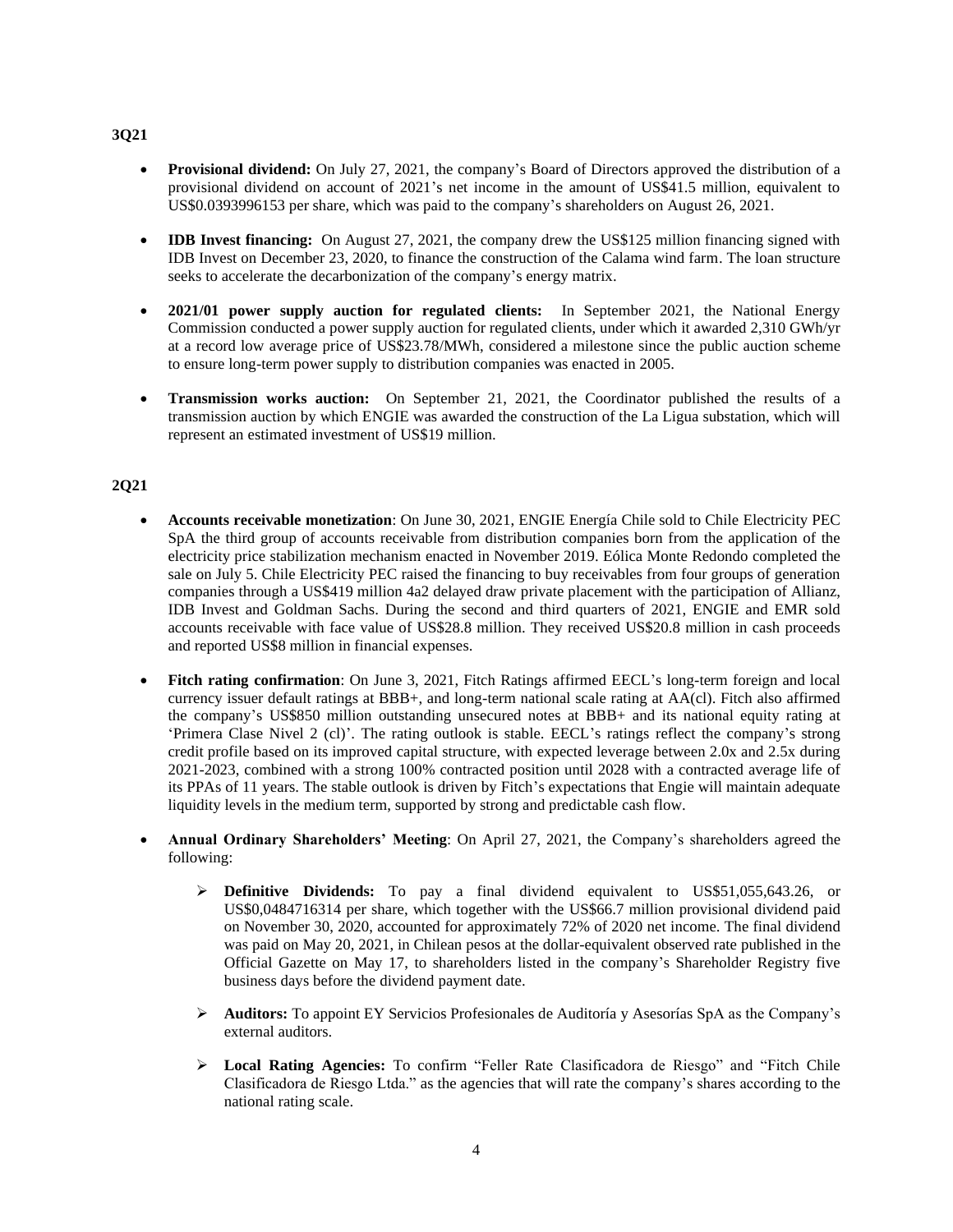### <span id="page-4-0"></span>**1Q21**

- **Price stabilization fund**: On March 11, 2020, the National Energy Commission ("CNE") published Exempt Resolution #72 setting the rules for the implementation of the temporary price stabilization mechanism for clients subject to regulated tariffs, as established in Law #21,185 dated November 2, 2019. This price stabilization mechanism froze electricity tariffs at the levels prevailing in the first half of 2019 until year-end 2027, subject to certain adjustments, from time to time, as provided by the law. At the same time, the tariffs charged by generation companies to distribution companies continue to follow the indexation formula set in the prevailing contracts among them. The mechanism has therefore produced a differential between the tariffs that generation companies are entitled to charge according to the terms of their contracts with distribution companies and the tariffs actually collected from regulated end-consumers. As a result of this price differential, generation companies have begun to build up an account receivable from distribution companies, which taken as a whole, gives birth to the so-called price stabilization fund. According to Law #21,185 this fund may increase until the first to occur between July 2023 or until it reaches a global amount of US\$1,350 million. The authority expects that once lower-priced power supply agreements awarded in more recent auctions become effective, the average price of the contracts between generation and distribution companies will begin to decrease gradually starting 2021. At some point contract prices will fall below the stabilized price that will remain unchanged until December 31, 2027, subject to the adjustments defined by the law. When average contract tariffs fall below the stabilized price, distribution companies will begin repaying the accounts with generation companies that form part of the stabilization fund. As of December 31, 2021, EECL reported approximately US\$90.4 million in accounts receivable related to the price stabilization mechanism, after selling accounts receivable with nominal total amount of US\$167.3 million between February and July 2021, as explained below.
	- ➢ **Monetization of accounts receivable stemming from Tariff Stabilization Law**: On January 20, 2021, Engie Energía Chile S.A. ("EECL") and its subsidiary, Eólica Monte Redondo SpA ("EMR") reached an agreement with Goldman Sachs & Co. LLC and Goldman Sachs Lending Partners LLC ("GS") on the terms and conditions for a financing operation specifically related to current and future accounts receivable from distribution companies accrued in the context of Law #21,185, which creates an electricity tariff stabilization mechanism for regulated consumers, and exempt resolution #72 of the National Energy Commission ("CNE"), which set the rules for the application of the law. Under the financing transaction agreed with GS, EECL and EMR will be entitled to sell, without recourse to them, accounts receivable from distribution companies for up to a committed amount of US\$162 million to Chile Electricity PEC SpA (the "Purchaser"). The sales of receivable will be perfected in groups, from time to time, as each Average Node Price decree ("PNP decree") is published including the corresponding chart with the balances owed by distribution companies to generation companies pursuant to the tariff stabilization law. On January 27, 2021, EECL, EMR and Inter-American Investment Corporation ("IDB Invest") reached an agreement under which IDB Invest will participate in the financing to the Purchaser for the acquisition of accounts receivable sold by EECL and EMR for up to a committed amount of US\$74.7 million. The Company estimates that the total amount of accounts receivable, considering those already accrued and those to be accrued until the mechanism's cap is reached, which cannot occur after July 2023, could be approximately US\$266 million. The sale of accounts receivable seeks to enhance the company's liquidity and procure the necessary financing resources in times of active investment in renewable generation projects.
	- ➢ On February 8, 2021, EECL and EMR sold the first group of accounts receivable to Chile Electricity PEC SpA. On March 31, EECL completed the sale of the second group of accounts receivable, while EMR sold its second group of accounts receivable on April 1. These sales were made under the terms and conditions agreed with Goldman Sachs and IDB Invest, as informed in material event notices published on January 20 and January 30, respectively. They comprised accounts receivable with total face value of US\$141.9 million, representing approximately 54% of the total accounts receivable that ENGIE expects to accrue during the life of the price stabilization mechanism. The differential between the face value of the accounts receivable sold and the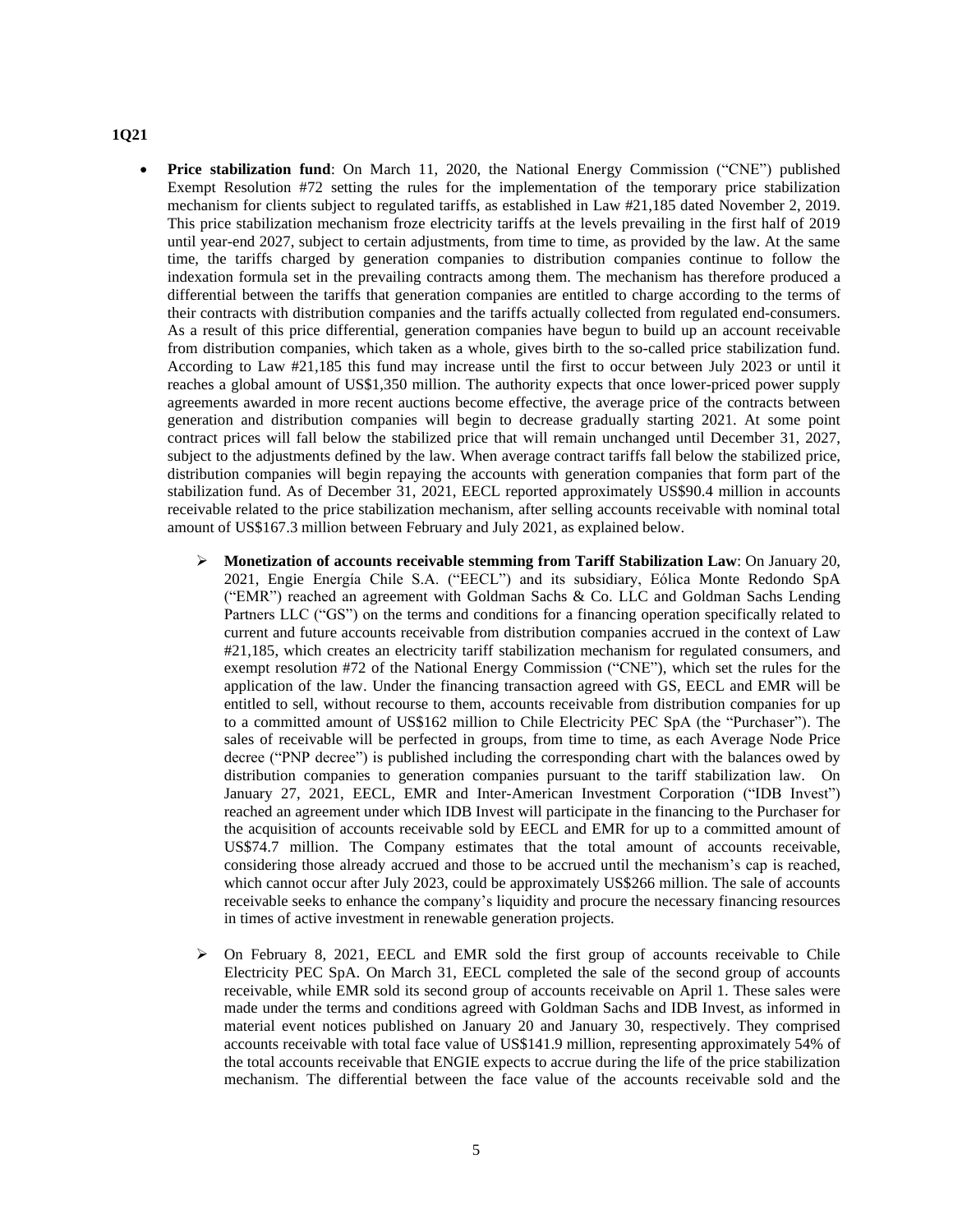purchase price was accounted for as financial expenses in 2021 (US\$40.9 million in the first quarter and US\$0.9 million in April).

- **Chile rating downgrade by S&P Global Ratings**: S&P downgraded Chile's Long-Term Foreign-Currency Rating to 'A' from 'A+', changing the Outlook from Negative to Stable. The rating adjustment reflects a deterioration of the country's public finance, and the agency estimates that despite the economic recovery under way, the public debt will increase over the next years due to increased pressure on social expenditure.
- **Energy efficiency law**: On February 13, the government published the Energy Efficiency Law, which establishes that the Ministry of Energy will be required to present an energy efficiency plan every five years. The first plan will impose a 10% energy intensity reduction objective for the period 2019-2030.

### <span id="page-5-0"></span>**INDUSTRY OVERVIEW**

The SING and SIC power grids operated independently until November 24, 2017, when the interconnection of both grids was perfected through EECL's 50%-owned TEN project, giving birth to the SEN (*"Sistema Eléctrico Nacional"*). Currently, the company's generation assets are predominantly located in the northern segment of the SEN, in the area that used to be covered by the so-called SING Grid (*"Sistema Interconectado del Norte Grande"*), which serves a major portion of the country's mining industry. Given local conditions, the northern segment of the SEN is predominantly a thermoelectric system, with generation based on coal and LNG, with growing penetration of renewable sources, including wind, solar, and geothermal. Energy flows through the interconnection are variable, and until the full commissioning of the Interchile project, used to be predominantly in the south-north direction comprising inflows of renewable power generated in the area known as Norte Chico into the SING grid.

Following the commissioning of the last tranche of Interchile's Cardones-Polpaico transmission project on May 30, 2019, marginal costs in the different nodes of the SEN have reported greater coupling of transmission bars at different substations and the injection into the grid of renewable power generation, which was previously being lost due to insufficient transmission capacity.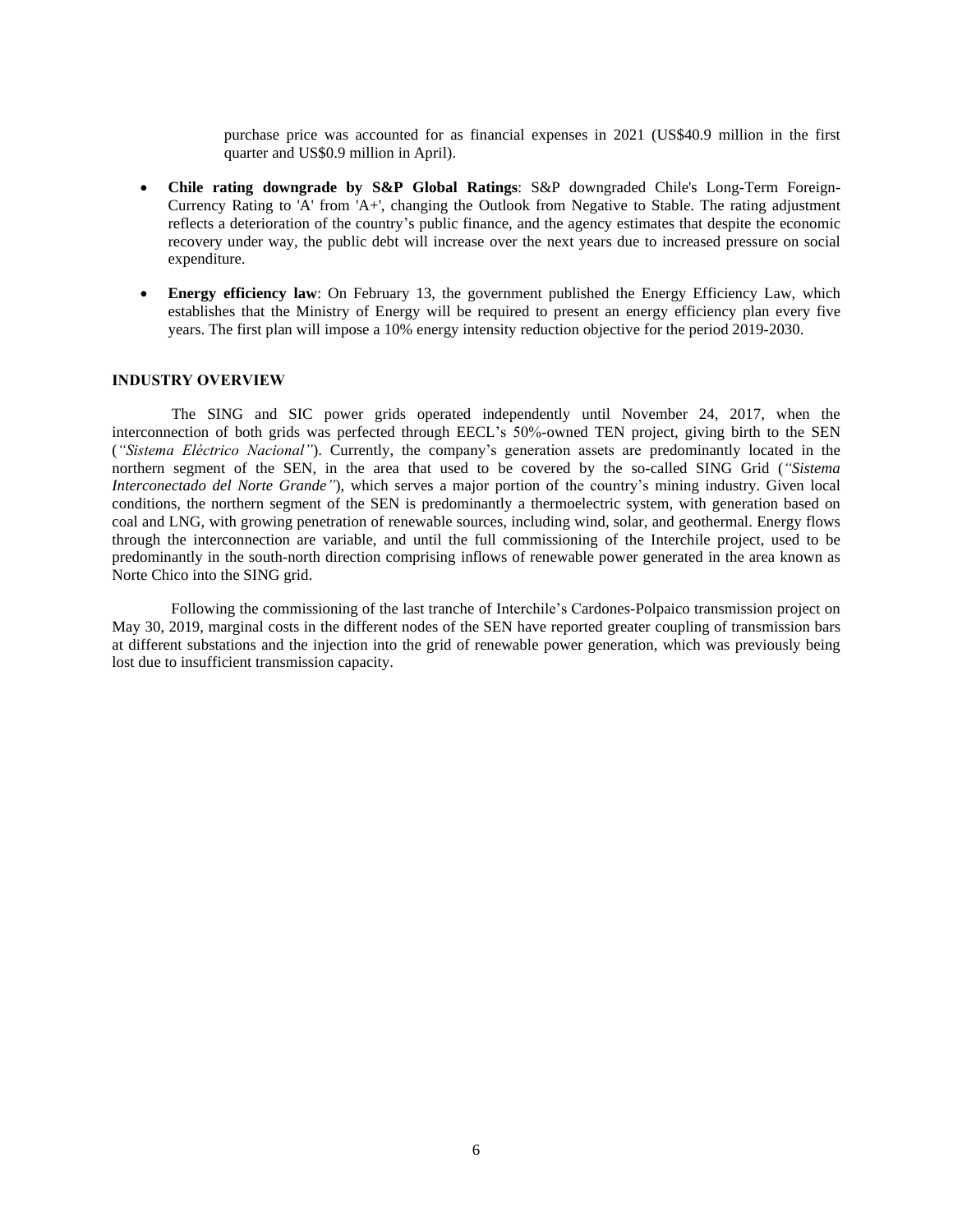### <span id="page-6-0"></span>**Marginal Costs**

| 2020         |               | Minimun                  |                          |                          |               |              | Average     |                |               |              | Maximum                    |               |
|--------------|---------------|--------------------------|--------------------------|--------------------------|---------------|--------------|-------------|----------------|---------------|--------------|----------------------------|---------------|
| Month        | A. Jahuel 220 | Charrúa 220              | Crucero 220              | P. Azúcar 220            | A. Jahuel 220 | Charrúa 220  | Crucero 220 | P. Azúcar 220  | A. Jahuel 220 | Charrúa 220  | Crucero 220                | P. Azúcar 220 |
| Jan          | 18.9          | 18.5                     | 18.8                     | $\overline{\phantom{a}}$ | 41.6          | 40.4         | 41.9        | 39.9           | 151.8         | 147.8        | 149.9                      | 148.5         |
| Feb          | 25.1          | 24.8                     | 23.7                     | $\overline{\phantom{a}}$ | 43.1          | 42.1         | 40.1        | 40.4           | 148.7         | 146.6        | 140.3                      | 143.4         |
| Mar          | 28.0          | 27.7                     | 26.9                     | $\overline{\phantom{a}}$ | 68.7          | 67.6         | 64.3        | 67.2           | 182.4         | 178.1        | 180.2                      | 179.4         |
| Abr          | 25.3          | 25.0                     | 24.3                     | 24.4                     | 44.8          | 44.2         | 43.4        | 43.4           | 106.3         | 104.6        | 106.2                      | 104.9         |
| May          | 27.5          | 27.1                     | $\sim$                   | $\sim$                   | 45.2          | 44.1         | 40.9        | 41.0           | 99.5          | 96.4         | 100.1                      | 99.4          |
| Jun          | 26.7          | 26.2                     | 25.6                     | 26.0                     | 43.7          | 42.8         | 41.6        | 42.2           | 107.6         | 104.9        | 108.2                      | 106.2         |
| Jul          |               | ٠                        |                          | $\overline{\phantom{a}}$ | 31.5          | 30.5         | 31.6        | 30.8           | 90.2          | 86.3         | 93.9                       | 90.2          |
| Aug          |               |                          | ٠                        | $\overline{\phantom{a}}$ | 31.5          | 30.4         | 30.4        | 28.9           | 126.3         | 121.0        | 133.1                      | 126.1         |
| Sep          |               |                          |                          | $\overline{\phantom{a}}$ | 29.3          | 28.2         | 29.2        | 28.4           | 66.1          | 62.9         | 74.1                       | 67.3          |
| Oct          |               |                          |                          |                          | 30.8          | 29.5         | 34.2        | 30.9           | 80.0          | 76.2         | 132.3                      | 119.2         |
| Nov          |               |                          |                          | $\overline{\phantom{a}}$ | 32.8          | 31.6         | 34.9        | 31.3           | 87.5          | 83.5         | 106.3                      | 94.8          |
| Dec          |               |                          |                          | $\overline{\phantom{a}}$ | 42.1          | 40.6         | 43.1        | 41.5           | 132.3         | 126.1        | 140.3                      | 131.2         |
|              |               |                          |                          |                          |               |              |             |                |               |              |                            |               |
| 2021         |               | Minimum                  |                          |                          |               | Average      |             |                |               | Maximum      |                            |               |
| <b>Month</b> | Crucero 220   | Polpaico 220             | Charrúa 220              | Pto. Montt 220           | Crucero 220   | Polpaico 220 | Charrúa 220 | Pto. Montt 220 | Crucero 220   | Polpaico 220 | Charrúa 220 Pto. Montt 220 |               |
| Jan          |               | 0.2                      | 0.2                      | 0.2                      | 50.8          | 58.9         | 57.1        | 86.9           | 145.6         | 157.3        | 153.2                      | 172.4         |
| Feb          |               | ÷,                       | $\overline{\phantom{a}}$ | 34.7                     | 75.9          | 84.5         | 83.2        | 151.3          | 169.6         | 169.6        | 165.5                      | 206.2         |
| Mar          | 17.3          | 21.6                     | 26.3                     | 35.3                     | 75.6          | 84.2         | 87.4        | 165.5          | 173.0         | 178.1        | 177.7                      | 232.7         |
| Abr          | 0.4           | 0.5                      | 0.4                      | 0.5                      | 71.3          | 78.3         | 82.7        | 130.2          | 170.2         | 179.8        | 179.6                      | 191.4         |
| May          | 0.2           | 0.2                      | 0.2                      | 9.0                      | 77.1          | 81.5         | 81.6        | 108.8          | 198.3         | 184.7        | 181.7                      | 209.2         |
| Jun          | 9.0           | 10.5                     | 10.3                     | 7.5                      | 67.2          | 67.8         | 65.9        | 62.6           | 195.7         | 192.6        | 187.2                      | 188.7         |
| Jul          |               | 19.8                     | 19.8                     | 21.1                     | 105.3         | 122.3        | 128.9       | 126.2          | 197.4         | 206.9        | 207.8                      | 216.6         |
| Aug          |               | $\overline{\phantom{a}}$ | $\overline{a}$           | $\overline{\phantom{a}}$ | 99.4          | 113.8        | 127.7       | 130.4          | 314.3         | 305.3        | 302.0                      | 324.7         |
| Sep          |               |                          |                          | $\overline{\phantom{a}}$ | 47.1          | 55.9         | 56.6        | 67.5           | 175.6         | 192.4        | 185.9                      | 208.9         |
| Oct          |               |                          |                          | $\overline{a}$           | 48.7          | 49.7         | 48.6        | 145.4          | 219.8         | 211.7        | 203.3                      | 240.0         |
| Nov          |               |                          |                          | $\overline{\phantom{a}}$ | 67.8          | 70.4         | 70.3        | 207.3          | 275.1         | 241.5        | 235.6                      | 288.1         |
| Dec          |               |                          |                          | $\overline{\phantom{a}}$ | 84.5          | 89.1         | 86.6        | 212.0          | 225.5         | 217.8        | 212.9                      | 267.4         |

*Source: Coordinador Eléctrico Nacional*

In the first quarter of 2021, marginal costs increased compared to previous quarters due to several factors: (i) lower reservoir levels which caused a reduction in hydraulic generation; (ii) the unavailability of cost-efficient coal plants due to both trips and maintenance outages postponed from 2020 as a result of the pandemic and (iii) lower gas availability explained by the total interruption of Argentine gas supply and delayed LNG shipments due to the Texas storms. Therefore, marginal costs at the Crucero node averaged US\$67.4/MWh in the first quarter vs. US\$48.7/MWh in the first quarter of 2020. The unavailability of some large, cost-efficient coal power plants in the first quarter led to the dispatch of higher-cost plants to meet the shortfall.

During the second quarter, marginal energy costs remained high, not only due to the continued low availability of hydro and efficient thermal plants, but also due to significant increases in international fuel prices and freight costs. In April, the average marginal cost at the Crucero node was US\$71/MWh; that is, US\$28/MWh higher than in April 2020, as higher-cost plants were dispatched to compensate for the lower production from hydroelectric plants and efficient thermal plants. Unavailable units during April included Guacolda 1,2&3, Angamos 1&2, and IEM. In May, the marginal cost at the Crucero node averaged US\$77/MWh, climbing US\$37/MWh over the average in May 2020, with unavailable units including Guacolda 3, CTH, Ventanas 2, Kelar, U15, and CTM 1,2&3. Finally, in June the marginal cost at Crucero averaged US\$67/MWh, US\$26/MWh above the June 2020 average, with unavailable units including Angamos 1, Guacolda 2, and CTH. The average marginal cost, or spot energy price, at the Crucero Node during the second quarter was US\$71.9/MWh, compared to US\$41.9/MWh in the second quarter of 2020.

In the third quarter, marginal energy costs remained high. The minimal hydro availability continued, although more abundant rainfall in August and September in Central Chile alleviated the pressure towards the end of the quarter. International coal and gas prices as well as freight costs, continued rising to unprecedented levels. In July, the average marginal cost at the Crucero node was US\$105.3/MWh; that is, US\$73.7/MWh higher than in July 2020, as higher-cost thermal plants were dispatched to compensate for the lower production from hydroelectric sources. Unavailable units during July included Guacolda, Angamos and Ventanas. In August, the marginal cost at the Crucero node averaged US\$99.4/MWh, climbing by US\$69/MWh over the August 2020 average, with unavailable units including IEM and CTM2. Finally, in September the marginal cost at Crucero dropped to US\$47.1/MWh, still US\$17.9/MWh above the September 2020 average, with unavailable units including Norgener,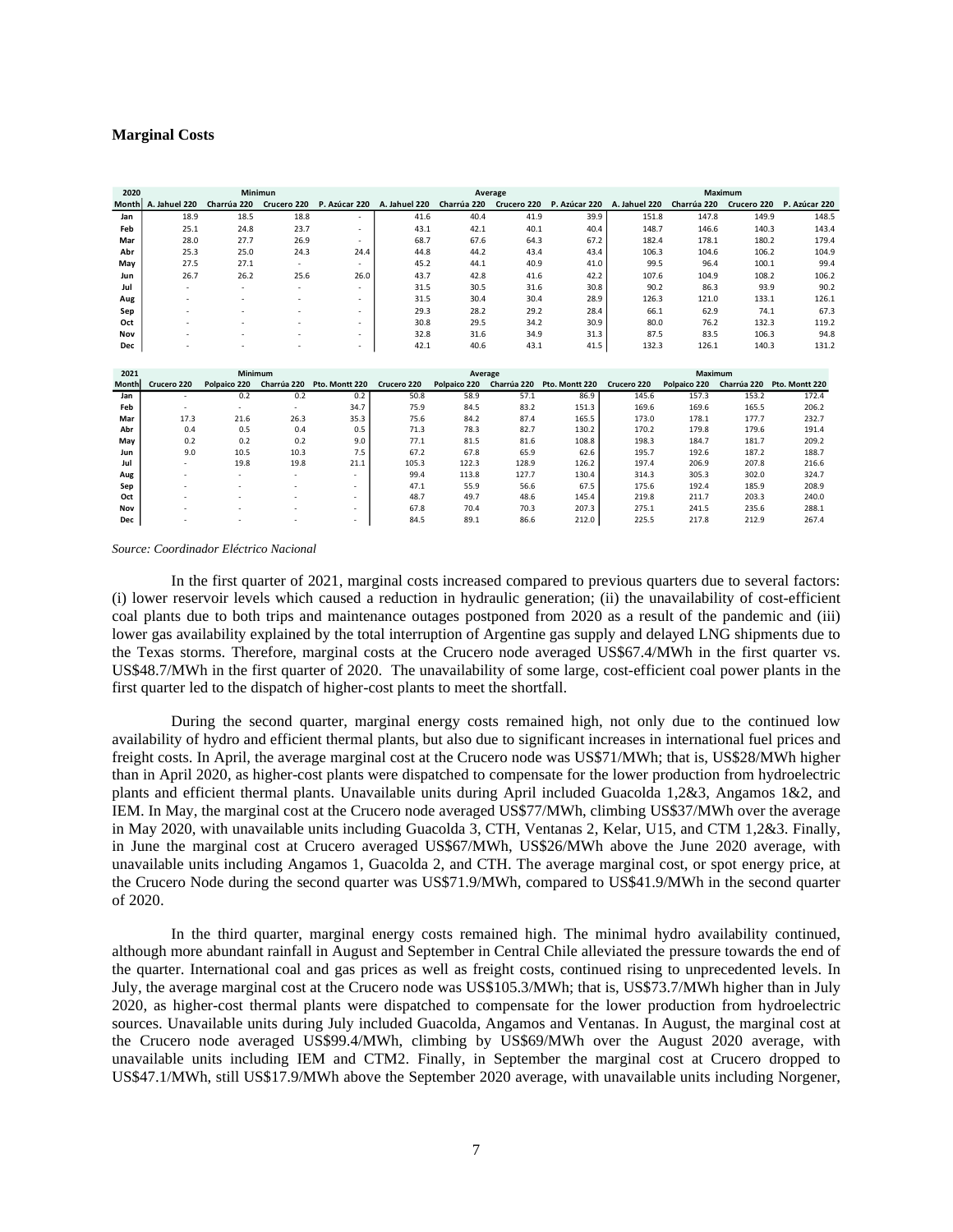Nueva Renca, CTH and Guacolda). The average marginal cost, or spot energy price, at the Crucero Node during the third quarter was US\$83.9/MWh, compared to just US\$30.4/MWh in the third quarter of 2020.

At the beginning of the fourth quarter, marginal energy costs decreased due to the thaw, which temporarily relieved hydraulic generation. However, international coal and gas prices as well as freight costs, continued rising to record high levels in October, gradually decreasing thereafter. In October, the average marginal cost at the Crucero node was US\$49/MWh; that is, US\$14.5/MWh higher than in October 2020, although it remained stable as compared to September given the greater hydraulic generation (+146 MWavg.), the increase in solar generation and operation with Argentine gas (600 MWavg.). In November the marginal cost at the Crucero node averaged US\$68/MWh, US\$33/MWh above the November 2020 average due to lower availability of coal plants (~600 MW) and lower gas availability. On average, a US\$6/MWh variable cost increase was reported by coal-based plants. Finally, in December, the marginal cost at Crucero averaged US\$84.5/MWh; that is, US\$41.4/MWh above the December 2020 average, due to the greater number of units undergoing maintenance (1,171 MW in the first half of the month and 616 MW in the second half) as well as forced outages of efficient thermal plants that had to be substituted by higher-cost units. Unavailable or limited units during the fourth quarter included Cochrane, Nueva Renca, Ventanas 2, Angamos, Guacolda, Santa María, Kelar, Nueva Ventanas, U16, CTA, CTH, CTM1 and IEM. The marginal cost at Crucero averaged US\$67/MWh, compared to US\$37.4/MWh in the fourth quarter of 2020.

### <span id="page-7-0"></span>**Fuel prices**

|           | WTI<br>(US\$/Barrel) |      | <b>Brent</b><br>(US\$/Barrel) |      |      | Henry Hub<br>(US\$/MMBtu) |      |      | European coal (API 2)<br>(US\$/Top) |      |            |                  |
|-----------|----------------------|------|-------------------------------|------|------|---------------------------|------|------|-------------------------------------|------|------------|------------------|
|           | 2020                 |      | 2021 % Variation              | 2020 |      | 2021 % Variation          | 2019 |      | 2020 % Variation                    | 2019 |            | 2020 % Variation |
|           |                      |      | YoY                           |      |      | YoY                       |      |      | YoY                                 |      |            | YoY              |
| Jan       | 57.0                 | 52.0 | $-9%$                         | 63.2 | 54.8 | $-13%$                    | 2.01 | 2.71 | 35%                                 | 50.4 | 67.8       | 35%              |
| Feb       | 50.5                 | 59.0 | 17%                           | 55.7 | 62.3 | 12%                       | 1.91 | 5.35 | 180%                                | 48.3 | 65.9       | 36%              |
| March     | 30.4                 | 62.3 | 105%                          | 33.5 | 65.3 | 95%                       | 1.80 | 2.61 | 45%                                 | 47.9 | 68.4       | 43%              |
| April     | 15.4                 | 61.7 | 300%                          | 18.1 | 64.9 | 258%                      | 1.76 | 2.67 | 52%                                 | 45.0 | 71.8       | 60%              |
| May       | 29.0                 | 65.9 | 127%                          | 30.0 | 68.9 | 130%                      | 1.75 | 2.93 | 67%                                 | 38.6 | 86.1       | 123%             |
| June      | 38.5                 | 72.3 | 88%                           | 41.1 | 74.1 | 80%                       | 1.63 | 3.35 | 105%                                |      | 45.6 108.4 | 138%             |
| July      | 40.6                 | 72.2 | 78%                           | 43.3 | 75.0 | 73%                       | 1.76 | 3.85 | 119%                                |      | 49.9 132.8 | 166%             |
| August    | 42.2                 | 67.9 | 61%                           | 44.5 | 71.0 | 60%                       | 2.30 | 4.05 | 76%                                 |      | 49.0 148.8 | 204%             |
| September | 39.0                 | 72.2 | 85%                           | 40.3 | 75.0 | 86%                       | 1.90 | 5.27 | 177%                                |      | 52.3 173.0 | 231%             |
| October   | 39.6                 | 81.8 | 107%                          | 40.3 | 83.7 | 108%                      | 2.48 | 5.51 | 122%                                |      | 56.4 206.3 | 266%             |
| November  | 40.7                 | 77.5 | 90%                           | 44.8 | 79.8 | 78%                       | 2.62 | 4.77 | 82%                                 |      | 53.8 159.4 | 196%             |
| December  | 46.9                 | 71.4 | 52%                           | 50.4 | 74.8 | 48%                       | 2.57 | 3.71 | 44%                                 |      | 66.2 121.1 | 83%              |

#### **International Fuel Prices Index**

Source: Bloomberg, IEA

In 2021, fuel prices increased sharply, with average year-on-year rises of over 112%. In the case of coal, the price increase is primarily explained by the post-pandemic activity recovery, particularly in China. Moreover, China suffered an extreme heat wave and reported record electricity demand levels that led to power cuts. The heat waves also caused floods, which affected local coal production and transportation in China and Indonesia. In Europe, gas prices rose significantly given supply issues, while demand increased sharply as gas is viewed as the main fuel supporting the energy transition. The scarcity and extremely high prices of gas have led to the reactivation in coal generation.

Coal supply has been unable to cope with the increase in demand and prices given the absence of players interested in investing in coal mines due to environmental concerns and lack of financing. Most coal mine expansions or reopenings have been halted, limiting any supply increases to the ability to raise production levels at existing mines.

In sum, both coal and gas inventories remain at critical levels, while demand is expected to grow during the upcoming winter months in the northern hemisphere. In the last quarter, the Chinese government took measures to release coal production and stabilize prices, which have finally reflected in a declining trend in coal future prices for the first months of 2022.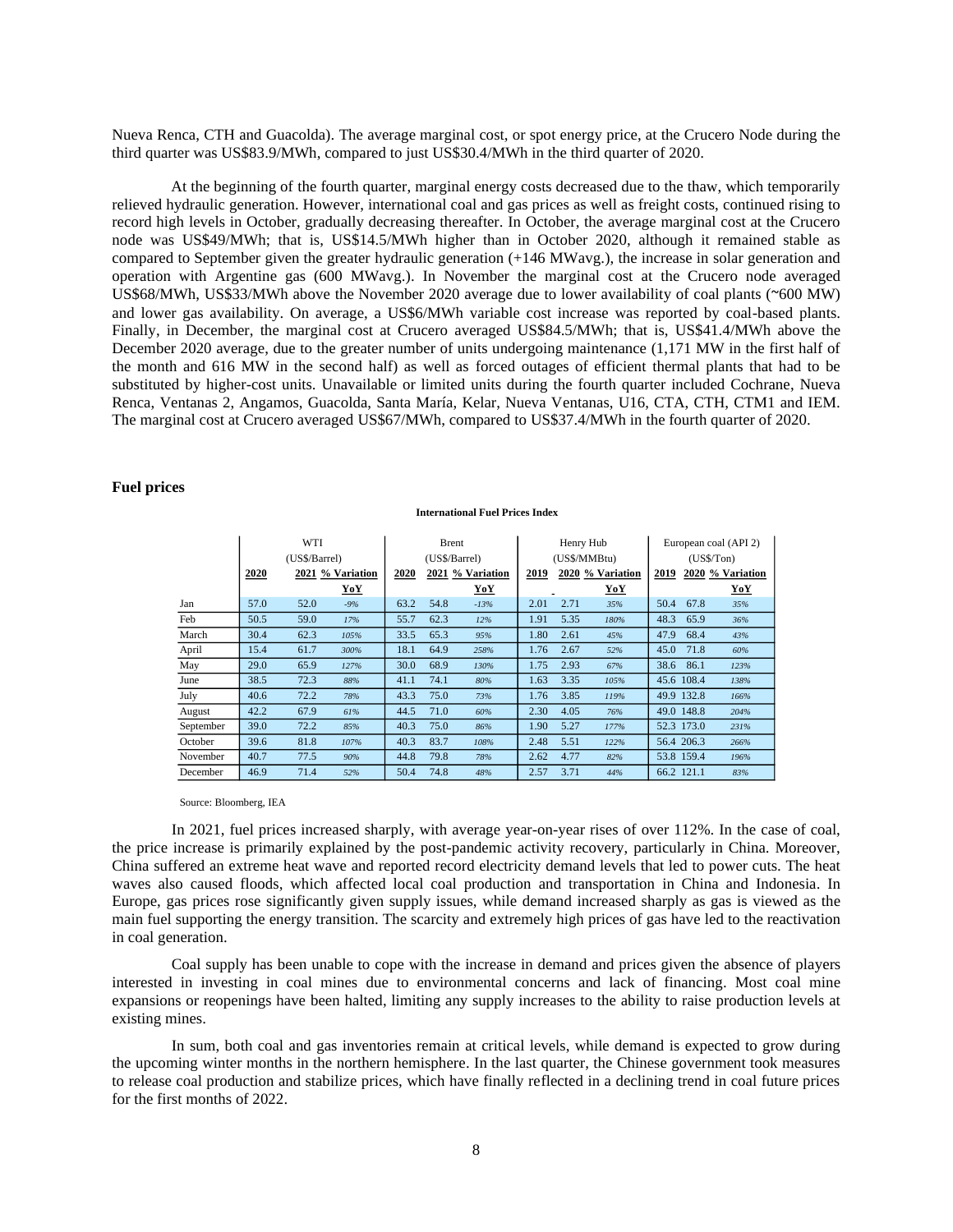### <span id="page-8-0"></span>**Generation**

The following table provides a breakdown of generation in the SEN by fuel type:



*Source: Coordinador Eléctrico Nacional*

Peak demand reached 11,303 MWh/h in December 2021, representing a 2.6% increase compared to peak demand in 2020. Sales reached 74,878.7 GWh in 2021, with a 4.8% increase in free customer sales and a 4.3% increase in sales to regulated customers as compared to 2020.

Renewable energy production reached 22,146.7 GWh, with a 41% increase in solar generation and a 31% increase in wind generation as compared to 2020. During the fourth quarter of 2021 new renewable projects with combined gross capacity of 928.5 MW were added to the system.

During the fourth quarter of 2021, hydraulic generation dropped by 34%, as compared to the fourth quarter of 2020, and it dropped by 18% when compared to 2019. The levels at the Laja and Maule reservoirs are similar than those of 2020, while levels have increased at the Ralco and Chapo reservoirs due to a water saving decree. Rapel and Colbún have continued generating, but their water reserve levels have been preserved thanks to summer production restrictions. Rain and snowfall at the end of the third quarter of 2021 caused an improvement in reservoir tributary flows; however, these decayed quickly starting November.

**26% Aes 25% Colbun 15% Engie 9% Others 25% 2020: Generation by company 77,350 GWh 24% Aes 22% Colbun 13% Engie 11% Others 30% 2021: Generation by company 81,361 GWh**

Electricity production in the SEN grid, broken down by company, was as follows:

*Source: Coordinador Eléctrico Nacional*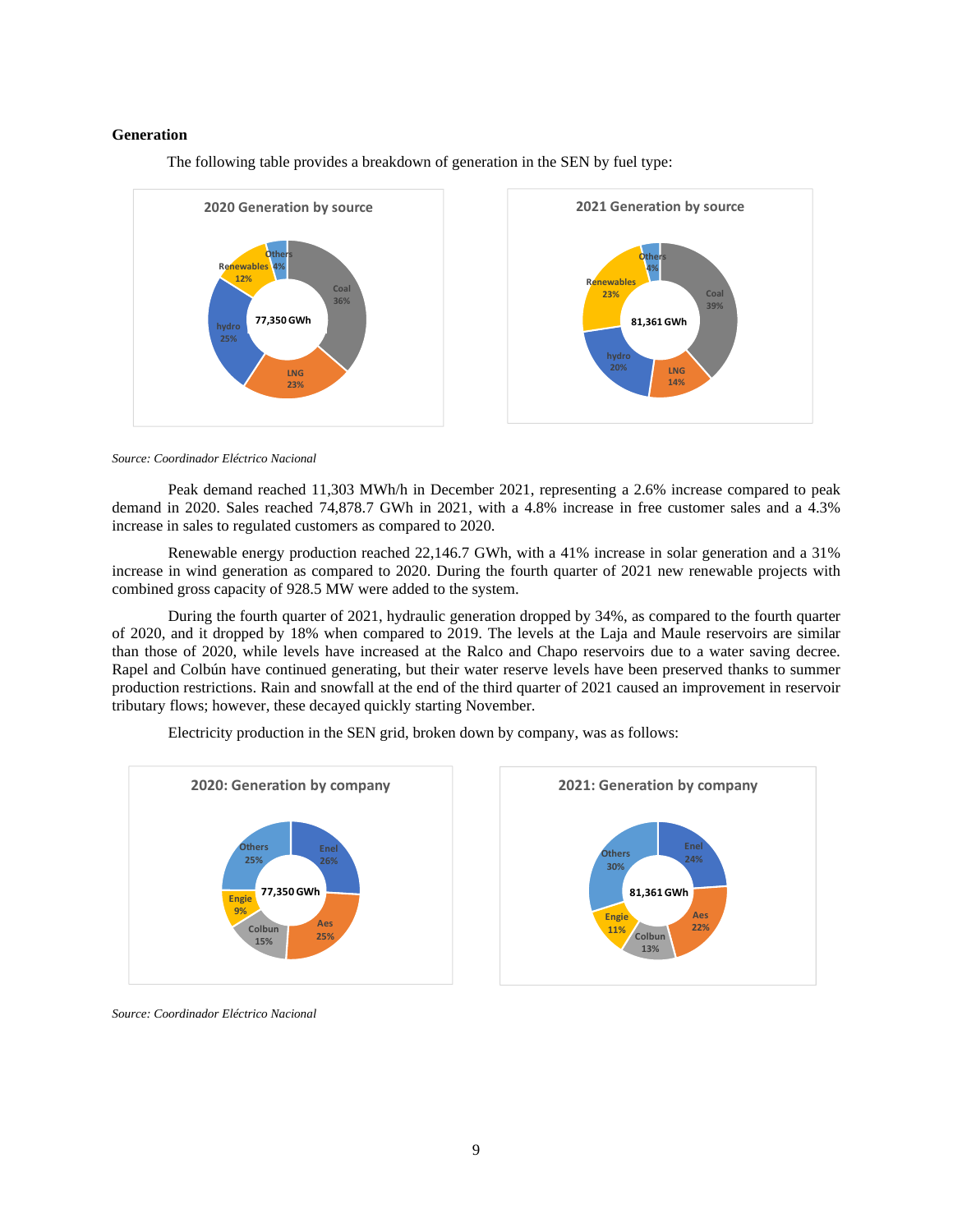### <span id="page-9-0"></span>**MANAGEMENT'S DISCUSSION AND ANALYSIS OF FINANCIAL RESULTS**

*The following discussion is based on our audited consolidated financial statements for the 12-month periods ended December 31, 2021, and December 31, 2020. These financial statements have been prepared in U.S. dollars in accordance with IFRS. The information below should be read in conjunction with the financial statements and the notes thereto published by the Comisión para el Mercado Financiero (*[www.cmfchile.cl](http://www.cmfchile.cl/)*).*

# <span id="page-9-1"></span>**4Q 2021 compared to 3Q 2021 and 4Q 2020**

#### <span id="page-9-2"></span>*Operating Revenues*

|       | 4Q 2020 |                   | 3Q 2021           |        | 4Q 2021    | % Variation |        |
|-------|---------|-------------------|-------------------|--------|------------|-------------|--------|
|       |         |                   | Amount % of total | Amount | % of total | QoQ         | YoY    |
| 163.5 | 54%     | 161.3             | 50%               | 197.2  | 55%        | 22%         | 21%    |
| 127.2 | 42%     | 160.3             | 49%               | 154.0  | 43%        | $-4%$       | 21%    |
| 9.6   | 3%      | 3.6               | 1%                | 4.9    | $1\%$      | 36%         | $-49%$ |
| 300.3 | 84%     | 325.2             | 89%               | 356.0  | 91%        | 9%          | 19%    |
| 13.4  | 4%      | 12.1              | 3%                | 9.4    | 2%         | $-22%$      | $-30%$ |
| 42.0  | 12%     | 28.5              | 8%                | 26.7   | 7%         | $-6%$       | $-36%$ |
| 355.7 | 100%    | 365.8             | 100%              | 392.1  | 100%       | 7%          | 10%    |
|       |         |                   |                   |        |            |             |        |
| 1.635 | 57%     | 1.662             | 56%               | 1.714  | 59%        | 3%          | 5%     |
| 1.240 | 43%     | 1,303             | 44%               | 1.184  | 41%        | $-9%$       | $-4%$  |
| 5     | $0\%$   | 21                | $1\%$             | 25     | $1\%$      | n.a         |        |
| 2,881 | 100%    | 2,986             | 100%              | 2,923  | 100%       | $-2%$       | $1\%$  |
|       |         |                   |                   |        |            |             |        |
| 99.6  |         | 98.0              |                   | 113.4  |            | 16%         | 14%    |
|       |         |                   |                   |        |            |             | 27%    |
|       | 102.6   | Amount % of total | 123.0             |        | 130.0      |             | 6%     |

**Quarterly Information (In US\$ millions)**

(1) Includes 100% of CTH sales.

(2) Calculated as the quotient between unregulated and spot revenues from energy and capacity sales and unregulated and spot physical energy sales.

(3) Calculated as the quotient between regulated revenues from energy and capacity sales and regulated physical energy sales.

Energy and capacity sales reached US\$356 million in the fourth quarter of 2021, representing a US\$38 million, or 19%, increase compared to the fourth quarter of 2020. This was mainly due to the recovery in physical sales to unregulated clients and higher average realized prices. The 21% increase in regulated customer sales was due to price increases, which offset lower volumes explained by the decrease in EECL's pro-rata in the pool of energy sales to distribution companies given the entrance of new supply contracts. The increase in CPI and fuel prices used in the regulated PPA tariff indexation formulas led to the increase in prices. Free client sales exhibited a 21% increase, despite the end of the Zaldívar PPA on June 30, 2020 (~37 GWh/month), due to demand recovery from the Codelco, Centinela and El Abra mines. The comparison with the third quarter of 2021 shows a recovery in physical sales to free clients and lower volume sales to regulated clients.

In the fourth quarter of 2021, sales to distribution companies in the center-south segment of the SEN reached 759 GWh, and decrease compared to 807 GWh reported in the fourth quarter of 2020 due to the incorporation of new PPAs from other suppliers into the pool of contracts with distribution companies, which caused a reduction in EECL's pro-rata share.

In the fourth quarter of 2021 the company's spot sales reached 25 GWh, an increase compared to 21 GWh reported in the third quarter, and 6 GWh reported in the fourth quarter of 2020.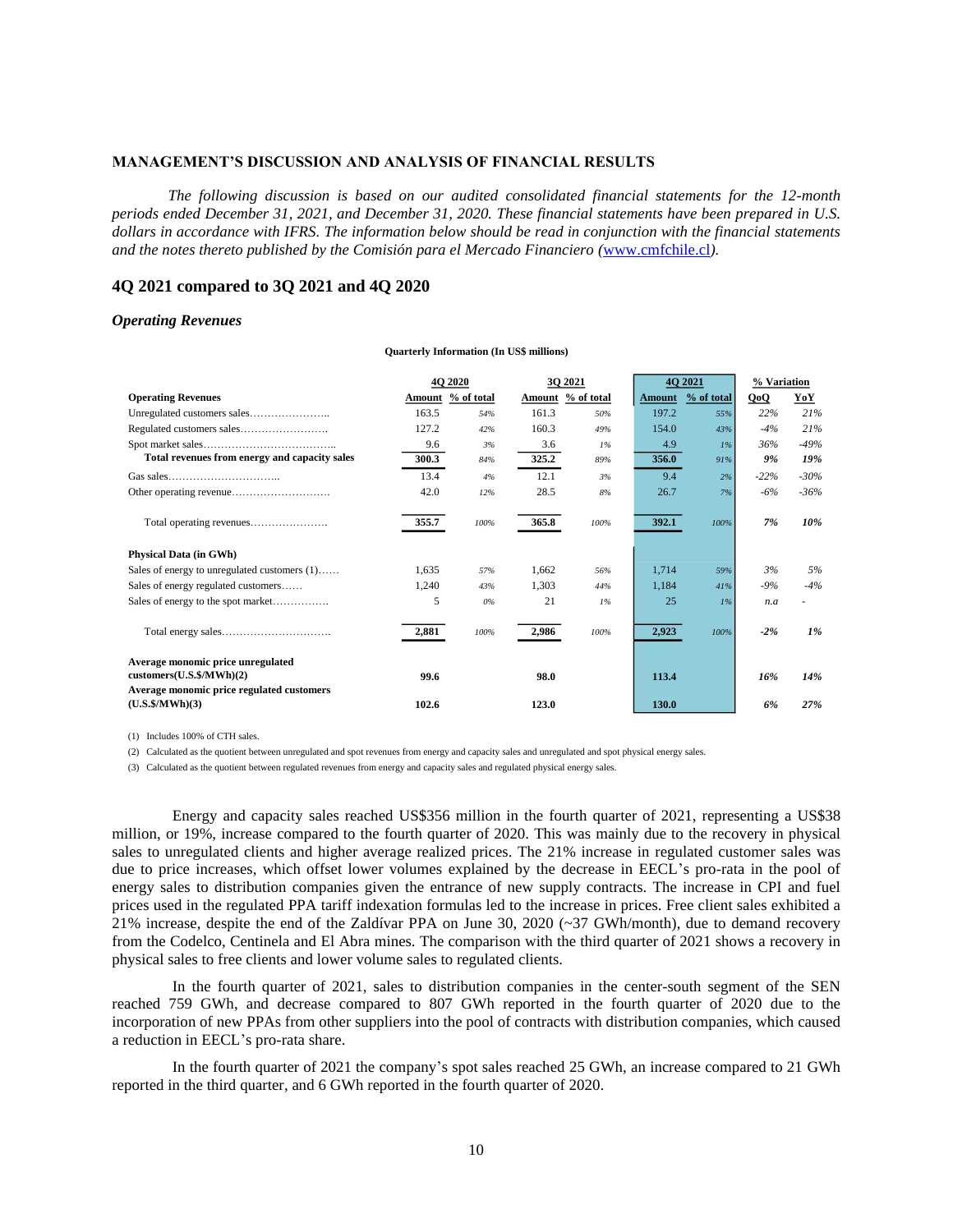In the fourth quarter of 2021, gas sales decreased compared to previous periods. The most relevant items in the 'Other operating revenue' account are sub-transmission tolls and regulatory transmission revenues, which starting 2018 include a single charge called *"cargo único"*, as well as port and maintenance services. Beginning in the second quarter of 2020, this item includes income recognition corresponding to ENGIE's acquisition of a 40% interest in Inversiones Hornitos SpA through monthly installments according to the terms of the power supply agreement renegotiated with AMSA, which considers a tariff discount. In the fourth quarter of 2021, this item amounted to US\$1.58 million compared to US\$4.17 million in the third quarter, US\$4.01 million in the second quarter and US\$3.94 million in the first quarter.

### <span id="page-10-0"></span>*Operating Costs*

| <b>Quarterly Information (In US\$ millions)</b> |  |  |  |  |  |
|-------------------------------------------------|--|--|--|--|--|
|-------------------------------------------------|--|--|--|--|--|

|                                                                                                       |         | <b>4O 2020</b> |                | 30 20 21   | 4O 2021       |            | % Variation |        |
|-------------------------------------------------------------------------------------------------------|---------|----------------|----------------|------------|---------------|------------|-------------|--------|
| <b>Operating Costs</b>                                                                                | Amount  | % of total     | Amount         | % of total | <b>Amount</b> | % of total | QoQ         | YoY    |
|                                                                                                       | (48.9)  | 17%            | (160.4)        | 45%        | (117.6)       | 32%        | $-27%$      | 141%   |
| Energy and capacity purchases on the spot<br>market                                                   | (90.7)  | 32%            | (85.0)         | 24%        | (125.2)       | 34%        | 47%         | 38%    |
| Depreciation and amortization attributable to cost of goods                                           | (44.5)  | 16%            | (43.6)         | 12%        | (50.5)        | 14%        | 16%         | 14%    |
|                                                                                                       | (89.9)  | 32%            | (60.1)         | 17%        | (62.9)        | 17%        | 5%          | $-30%$ |
| Total cost of goods sold                                                                              | (274.0) | 97%            | (349.1)        | 98%        | (356.2)       | 96%        | 2%          | 30%    |
| Selling, general and administrative expenses<br>Depreciation and amortization in selling, general and | (8.0)   | 3%             | (6.2)          | 2%         | (9.1)         | 2%         | 47%         | 15%    |
| administrative expenses                                                                               | (1.0)   | 0%             | (1.0)          | $0\%$      | (1.0)         | $0\%$      | 10%         | 5%     |
|                                                                                                       | (0.7)   | 0%             | 1.5            | $0\%$      | (6.0)         | 2%         |             |        |
|                                                                                                       | (283.7) | 100%           | (354.8)        | 100%       | (372.4)       | 100%       | 5%          | 31%    |
| <b>Physical Data (in GWh)</b>                                                                         |         |                |                |            |               |            |             |        |
| Gross electricity generation                                                                          |         |                |                |            |               |            |             |        |
|                                                                                                       | 792     | 61%            | 1.713          | 70%        | 1.084         | 67%        | $-37%$      | 37%    |
|                                                                                                       | 358     | 28%            | 678            | 28%        | 335           | 21%        | $-51%$      | $-6%$  |
|                                                                                                       | 5       | 0%             | $\overline{2}$ | 0%         | $\Omega$      | $0\%$      | $-87%$      | $-95%$ |
|                                                                                                       | 134     | 10%            | 52             | 2%         | 201           | 12%        | 286%        | 51%    |
| Total gross generation                                                                                | 1,288   | 100%           | 2,444          | 100%       | 1,621         | 100%       | $-34%$      | 26%    |
| Minus Own consumption                                                                                 | (155)   | $-12%$         | (195)          | $-8%$      | (128)         | $-8%$      | $-34%$      | $-17%$ |
|                                                                                                       | 1.133   | 39%            | 2,249          | 80%        | 1.493         | 50%        | $-34%$      | 32%    |
| Energy purchases on the spot market                                                                   | 1,667   | 57%            | 434            | 15%        | 1.228         | 41%        | 183%        | $-26%$ |
| Energy purchases- bridge                                                                              | 127     | 4%             | 127            | 5%         | 265           | 9%         | n.a         | n.a    |
| Total energy available for sale before transmission                                                   |         |                |                |            |               |            |             |        |
|                                                                                                       | 2,927   | 100%           | 2,810          | 100%       | 2.986         | 100%       | 6%          | 2%     |

Gross electricity generation increased by 26%, as compared to the same quarter of 2020, and by 34% when compared to the third quarter of 2021. The decrease in coal-based generation compared to the previous quarter was mainly due to lower availability of our coal plants and less frequent dispatch of other higher-cost units, such as U14- U15 and CTM, due to the greater hydraulic generation explained by the thaw season. During this quarter, CTM1, CTM2 and CTH were temporarily out of service due to planned maintenance. Gas generation decreased compared to both periods under analysis due to the major maintenance of the U16 CCGT. Renewable generation increased notably due to the commencement of operations of Parque Eólico Calama and the total energization of the Tamaya PV plant.

Through most of the fourth quarter, the electricity system in Chile remained stressed amid a relatively disappointing thaw season, with hydraulic resources quickly decreasing in the last two months of the year. The low hydro generation and high coal and gas prices resulted in high average operating costs in the system.

Despite the sharp increase in fuel prices in the fourth quarter of 2021, the fuel cost item decreased significantly compared to the third quarter due to the decrease in our own generation. The increase in the fuel cost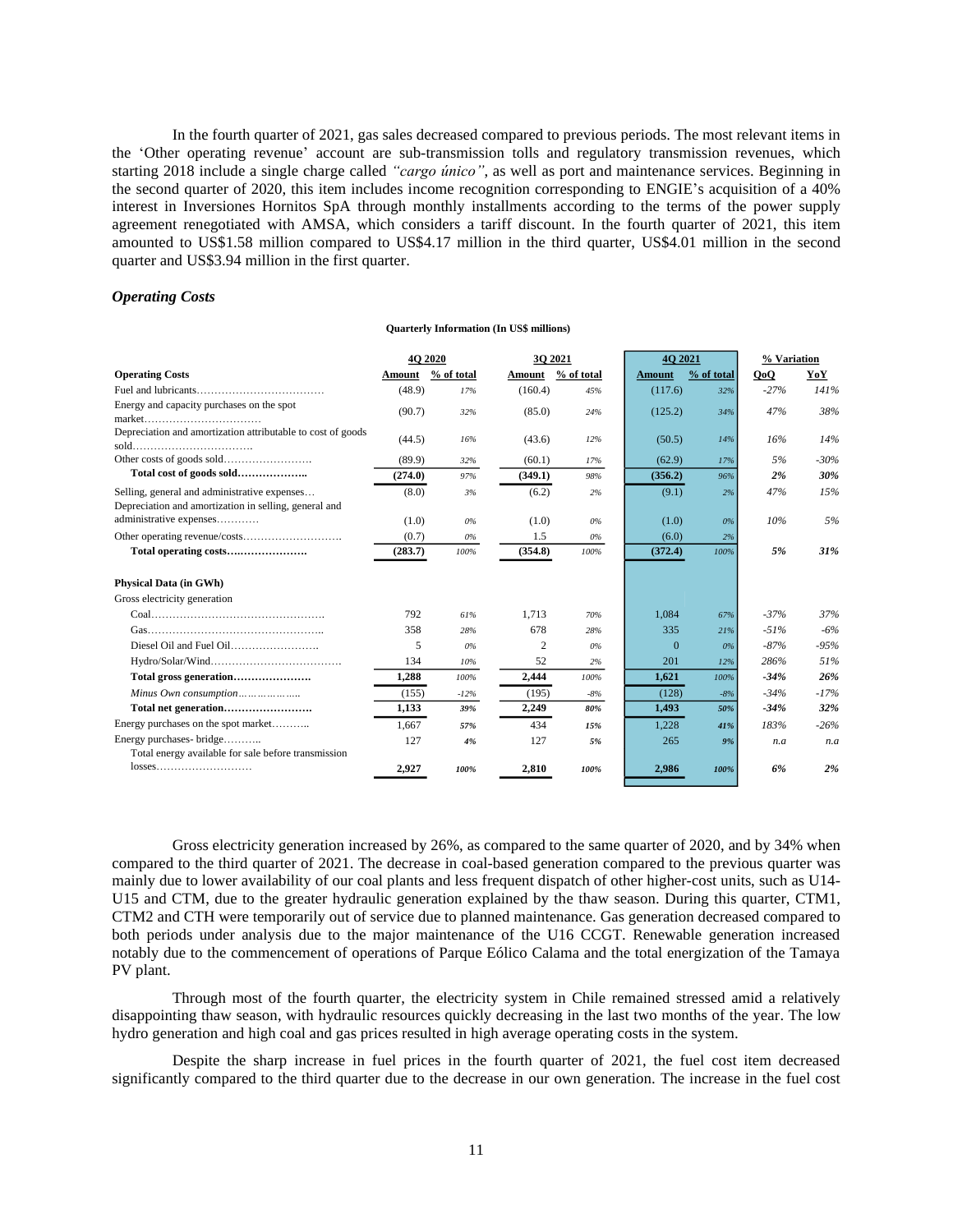item in the fourth quarter of 2021, as compared to the fourth quarter of 2020, is explained by the increase in our own generation and the sharp increase in international fuel prices.

The decrease in our own generation caused an increase in energy purchases on the spot market. Energy and capacity purchase costs increased by US\$34.5 million (38%) compared to the fourth quarter of 2020, mainly due to higher average spot prices. The comparison with the third quarter of 2021 reveals a sharper increase in energy purchase volumes due to plant maintenance schedules; therefore, energy and capacity purchase costs rose by 47%. Part of our energy sales were supplied with contracted energy purchases from other generation companies in the system, which reached 265 GWh in the fourth quarter, up from 127 GWh in the third quarter, due to additional contracts signed to hedge our exposure to the spot market. Our energy purchases, either through contracts or through the spot market, are accounted for under the same item labelled 'Energy and capacity purchases on the spot market'.

The increase in depreciation costs is explained by the Calama wind farm and other major maintenance assets that began to be depreciated in the fourth quarter.

Other direct operating costs included, among others, operating and maintenance costs, transmission tolls, insurance premiums and cost of fuels sold.

SG&A expenses were higher than those reported in the third quarter and in the fourth quarter of 2020 partly due to the depreciation of the Chilean peso and expenses related to IT and project development.

The Other operating revenue/cost item includes water sales and miscellaneous income as well as recoveries and provisions. EECL's share in TEN's net results is also included in this item. In the last quarter, we reported a US\$6.1 million loss, which includes the probable impact of the retroactive application of estimated annual transmission revenues according to the new tariff decree, which is still in process. Although transmission tariffs have not yet been published and the company does not discard further legal actions in case of discrepancies with their calculation or the tariff setting process, the company has recognized estimated impacts on TEN's 2021 results as required by IFRS accounting norms.

### <span id="page-11-0"></span>*Electricity Margin*

| <b>Quarterly Information (In US\$ millions)</b>  |        |             |        |        |         |  |             |         |         |         |         |
|--------------------------------------------------|--------|-------------|--------|--------|---------|--|-------------|---------|---------|---------|---------|
| 2020                                             |        |             |        |        |         |  |             | 2021    |         |         |         |
|                                                  |        |             |        |        |         |  |             |         |         |         |         |
|                                                  | 1020   | <b>2020</b> | 3020   | 4020   | 2020    |  | <b>1Q21</b> | 2021    | 3021    | 4021    | 2021    |
| <b>Electricity Margin</b>                        |        |             |        |        |         |  |             |         |         |         |         |
| Total revenues from energy and capacity sales    | 305.8  | 271.9       | 287.2  | 300.3  | 1,165.2 |  | 286.8       | 340.5   | 325.2   | 356.0   | 1.308.5 |
|                                                  | (80.8) | (83.6)      | (59.9) | (48.9) | (273.2) |  | (83.6)      | (107.6) | (160.4) | (117.6) | (469.2) |
| Energy and capacity purchases on the spot market | (93.2) | (69.2)      | (71.7) | (90.7) | (324.8) |  | (104.7)     | (90.0)  | (85.0)  | (125.2) | (404.9) |
| <b>Gross Electricity Profit</b>                  | 131.8  | 119.0       | 155.6  | 160.7  | 567.1   |  | 98.5        | 142.9   | 79.8    | 113.2   | 434.4   |
| Electricity Margin                               | 43%    | 44%         | 54%    | 54%    | 49%     |  | 34%         | 42%     | 25%     | 32%     | 33%     |

In the fourth quarter of 2021, the electricity margin, or the gross profit from the electricity generation business, decreased by US\$47.5 million, when compared to the fourth quarter of 2020, and represented 32% of energy and capacity revenues. On the one hand, we can observe a US\$55.7 million revenue increase, explained by the demand recovery from the pandemic, and higher average realized monomic prices resulting from the increase in the PPA tariff indices (CPI and gas and coal prices). On the other, fuel costs increased by US\$68.7 million due to an increase in international fuel prices. This was accompanied by a US\$34.5 million increase in energy purchase costs due to an increase in both physical purchases and marginal costs in the electricity system. In sum, an increase in the average energy procurement cost, from US\$49/MWh in the fourth quarter of 2020 to US\$81/MWh in the fourth quarter of 2021, explains the reduction in the electricity margin.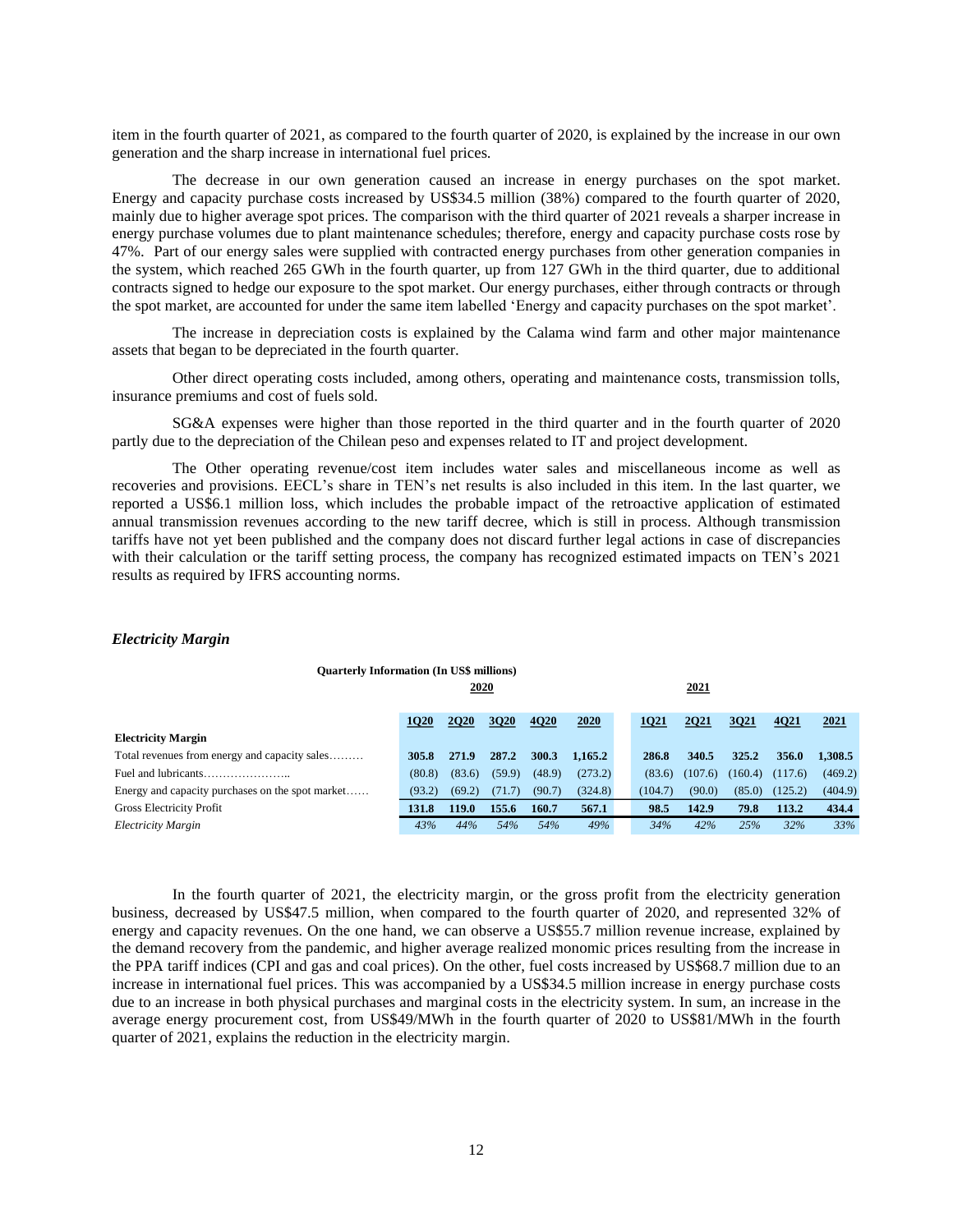### <span id="page-12-0"></span>*Operating Results*

#### **Quarterly Information (in US\$ millions)**

| <b>EBITDA</b>                                          |         | <b>40 2021</b> |         | 30 2021    |         | 40 2021    | % Variation |         |
|--------------------------------------------------------|---------|----------------|---------|------------|---------|------------|-------------|---------|
|                                                        | Amount  | % of total     | Amount  | % of total | Amount  | % of total | QoQ         | YoY     |
|                                                        | 355.7   | 100%           | 365.8   | 100%       | 392.1   | 100%       | 7%          | 10%     |
|                                                        | (274.0) | $-77%$         | (349.1) | $-95%$     | (356.2) | $-91%$     | 2%          | 30%     |
|                                                        | 81.7    | 23%            | 16.7    | 5%         | 35.9    | 9%         | 115%        | $-56%$  |
| Total selling, general and administrative expenses and |         |                |         |            |         |            |             |         |
| other operating income/(costs).                        | (9.7)   | $-3%$          | (5.7)   | $-2\%$     | (16.2)  | $-4%$      | 185%        | 68%     |
|                                                        | 72.0    | 20%            | 11.0    | 3%         | 19.7    | 5%         | 79%         | $-73%$  |
|                                                        | 45.5    | 13%            | 44.6    | 12%        | 51.6    | 13%        | 16%         | 13%     |
|                                                        | 117.5   | 33.0%          | 55.6    | 15.2%      | 71.3    | $18.2\%$   | 28%         | $-39\%$ |

Fourth-quarter EBITDA reached US\$71.3 million, a US\$46.2 million decrease compared to the same quarter of 2020. This was due to the drop in the electricity margin, in turn explained by the increase in average energy procurement costs. Operating revenues included a US\$1.58 million income related to the acquisition of a 40% equity share in CTH, down from US\$8.03 million reported in the fourth quarter of 2020. In December 2021, EBITDA was also hit by the recognition of a US\$7 million loss corresponding to the potential retroactive impact of the new tariff decree on TEN. The tariff decree is still in process, but its potential impact was recognized in 2021 as required by IFRS norms.

Despite the recognition of the TEN loss, EBITDA increased by US\$15.7 million in comparison with the third quarter, mainly due to the recovery in the electricity margin.

#### <span id="page-12-1"></span>*Financial Results*

#### **Quarterly Information (In US\$ millions)**

|                                             |        | <b>40 2020</b>    |       | 30 2021           |        | <b>40 2021</b> | % Variation |         |
|---------------------------------------------|--------|-------------------|-------|-------------------|--------|----------------|-------------|---------|
| Non-operating results                       |        | Amount % of total |       | Amount % of total | Amount | % of total     | QoQ         | YoY     |
|                                             | (0.6)  | 0%                | 0.4   | $0\%$             | 0.3    | 0%             | $-21%$      | $-163%$ |
|                                             | (9.9)  | $-3%$             | (8.9) | $-3%$             | (10.9) | $-3%$          | 22%         | 10%     |
| Foreign exchange translation, net           | (4.4)  | $-1\%$            | 8.0   | 2%                | 11.1   | 3%             |             | $-354%$ |
| Other non-operating income/(expense) net    | (9.3)  | $-3%$             | (0.2) | 0%                | (6.3)  | $-2\%$         |             | $-32\%$ |
| Total non-operating results                 | (24.1) | $-7%$             | (0.7) | 0%                | (5.8)  | $-2%$          |             |         |
|                                             | 47.9   | 14%               | 10.3  | 3%                | 13.9   | 4%             | 35%         | $-71%$  |
| Net income from continuing operations after | (7.6)  | $-2%$             | (1.6) | $0\%$             | (5.2)  | $-2%$          | 221%        | $-33%$  |
| taxes                                       | 40.3   | 12%               | 8.7   | 3%                | 8.7    | 3%             | $1\%$       | $-78%$  |
| Net income to EECL's shareholders           | 40.3   | 12%               | 8.7   | 3%                | 8.7    | 3%             | $1\%$       | $-78%$  |
|                                             | 0.038  |                   | 0.0   |                   | 0.008  |                |             |         |

The increase in interest expense in the fourth quarter of 2021, as compared to the third quarter of 2021, is mainly explained by two factors: lower capitalization of interest in our projects under construction (US\$2.4 million in 4Q21 vs. US\$3.4 million in 3Q21) and interest expense on the US\$125 million IDB Invest loan taken in August 2021. The latter also explains the US\$1 million interest expense increase in 4Q21 compared to 4Q20. The most significant recurring interest expense item is made up of interest on our 144-A bonds, which reached US\$8.9 million in each of the analyzed quarters.

Foreign-exchange profits reached US\$11,1 million in the fourth quarter of 2021, up from an US\$8 million profit in the third quarter of 2021 and a US\$4.4 million loss in the fourth quarter of 2020. This was explained by the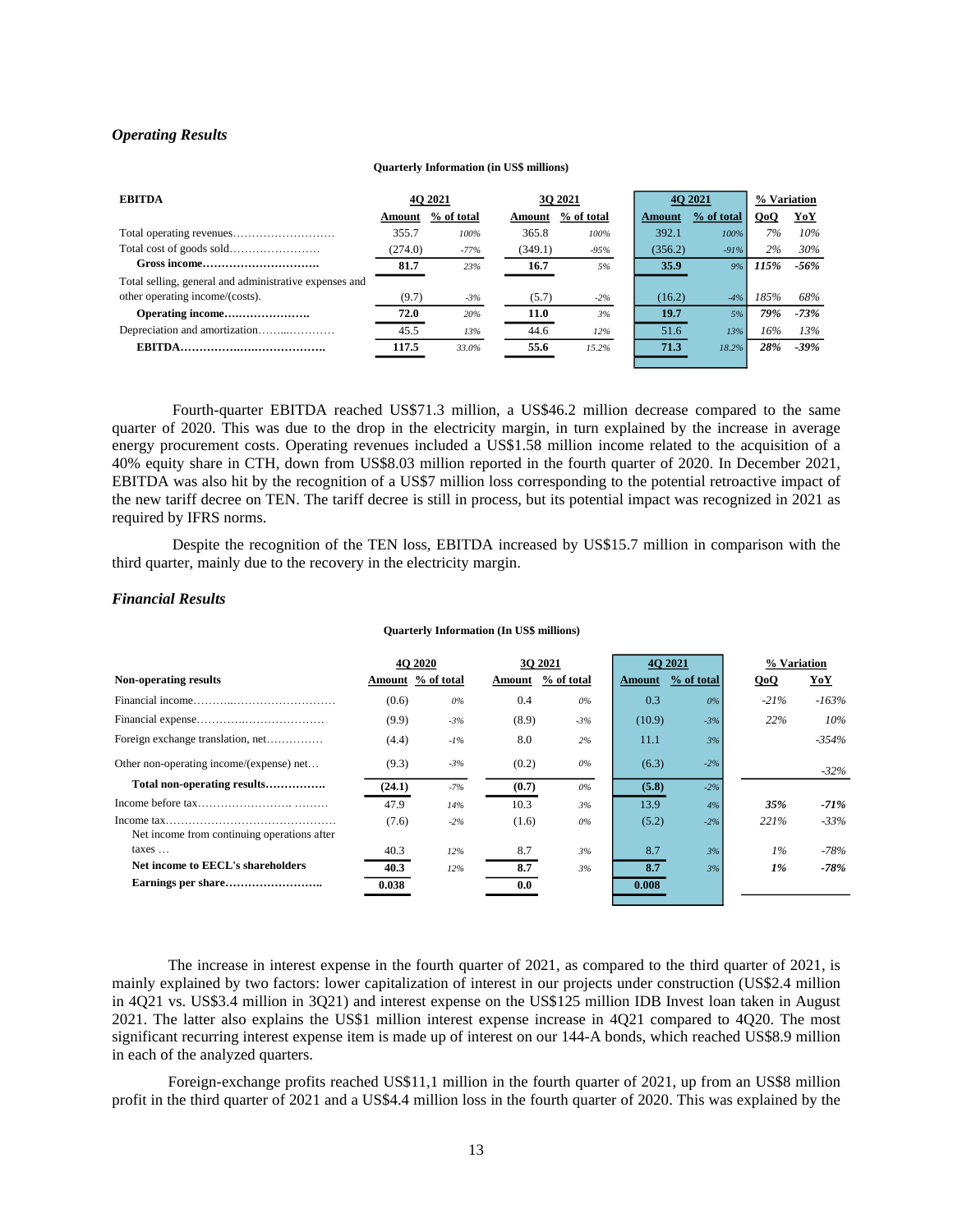effects of a marked depreciation of the Chilean peso in the second half of 2021 over local currency liabilities related to IFRS 16 financial leases. These increased significantly due to onerous concessions on land for the future development of renewable projects. Foreign exchange variations affect the valuation of certain assets, liabilities and cash flows denominated in currencies other than the US dollar --the company's functional currency--, such as accounts receivable and payable, advances to suppliers, and value-added tax credit.

### *Net Earnings*

The applicable income tax rate for both 2020 and 2021 is 27%.

In the fourth quarter of 2021, the company reported net income of US\$8.7 million, an even result compared to the third quarter, but a marked decrease compared to the fourth quarter of 2020, due to the sharp increase in both fuel costs and system marginal costs that led to a reduction in EBITDA. The US\$7 million adjustment on the investment in TEN booked in December to reflect the potential impact of the new tariff decree, which has not yet been published, also affected fourth-quarter net results.

#### <span id="page-13-0"></span>**2021 compared to 2020**

#### <span id="page-13-1"></span>*Operating Revenues*

#### **For the 12-month period ended december 31(in US\$ millions)**

|                                                                       |         | 12M20      | 12M21         |            | <b>Variation</b> |               |  |
|-----------------------------------------------------------------------|---------|------------|---------------|------------|------------------|---------------|--|
| <b>Operating Revenues</b>                                             | Amount  | % of total | <b>Amount</b> | % of total | Amount           | $\frac{0}{0}$ |  |
|                                                                       | 612.9   | 53%        | 673.6         | 51%        | 60.7             | 10%           |  |
|                                                                       | 528.2   | 45%        | 614.3         | 47%        | 86.1             | 16%           |  |
|                                                                       | 24.1    | 2%         | 20.6          | 2%         | $-3.5$           | $-14%$        |  |
| Total revenues from energy and capacity sales                         | 1,165.2 | 86%        | 1,308.5       | 88%        | 143.3            | 12%           |  |
|                                                                       | 37.9    | 3%         | 37.8          | 3%         | $-0.1$           | 0%            |  |
|                                                                       | 148.6   | 11%        | 132.3         | 9%         | $-16.3$          | $-11\%$       |  |
|                                                                       | 1,351.7 | 100%       | 1,478.6       | 100%       | 127.0            | 9%            |  |
| <b>Physical Data (in GWh)</b>                                         |         |            |               |            |                  |               |  |
| Sales of energy to unregulated customers (1)                          | 6,463   | 57%        | 6,675         | 57%        | 212              | 3%            |  |
| Sales of energy regulated customers                                   | 4.931   | 43%        | 4.946         | 42%        | 15               | 0%            |  |
|                                                                       | 15      | 0%         | 94            | $1\%$      | 79               | 530%          |  |
|                                                                       | 11,408  | 100%       | 11,715        | 100%       | 306              | 3%            |  |
| Average monomic price unregulated                                     |         |            |               |            |                  |               |  |
| cutstomers(U.S.S/MWh)(2)<br>Average monomic price regulated customers | 98.3    |            | 102.6         |            | 4.2              | 4%            |  |
| (U.S.S/MWh)(3)                                                        | 107.1   |            | 124.2         |            | 17.1             | 16%           |  |

(1) Includes 100% of CTH sales.

(2) Calculated as the quotient between unregulated and spot revenues from energy and capacity sales and unregulated and spot physical energy sales.

(3) Calculated as the quotient between regulated revenues from energy and capacity sales and regulated physical energy sales.

Energy and capacity sales reached US\$952.5 million in the first nine months of 2021, representing a 10% or an US\$87.6 million increase compared to the first nine months of 2020. The revenue increase was primarily explained by post pandemic demand recovery and an increase in average monomic prices resulting from the rise in tariff indexes (CPI, gas and coal prices). Tariff renegotiations, which in the case of the Centinela PPA included a larger discount in 2020 than in 2021 through which EECL is paying for the acquisition of a 40% interest in Inversiones Hornitos, also contributed to the revenue increase.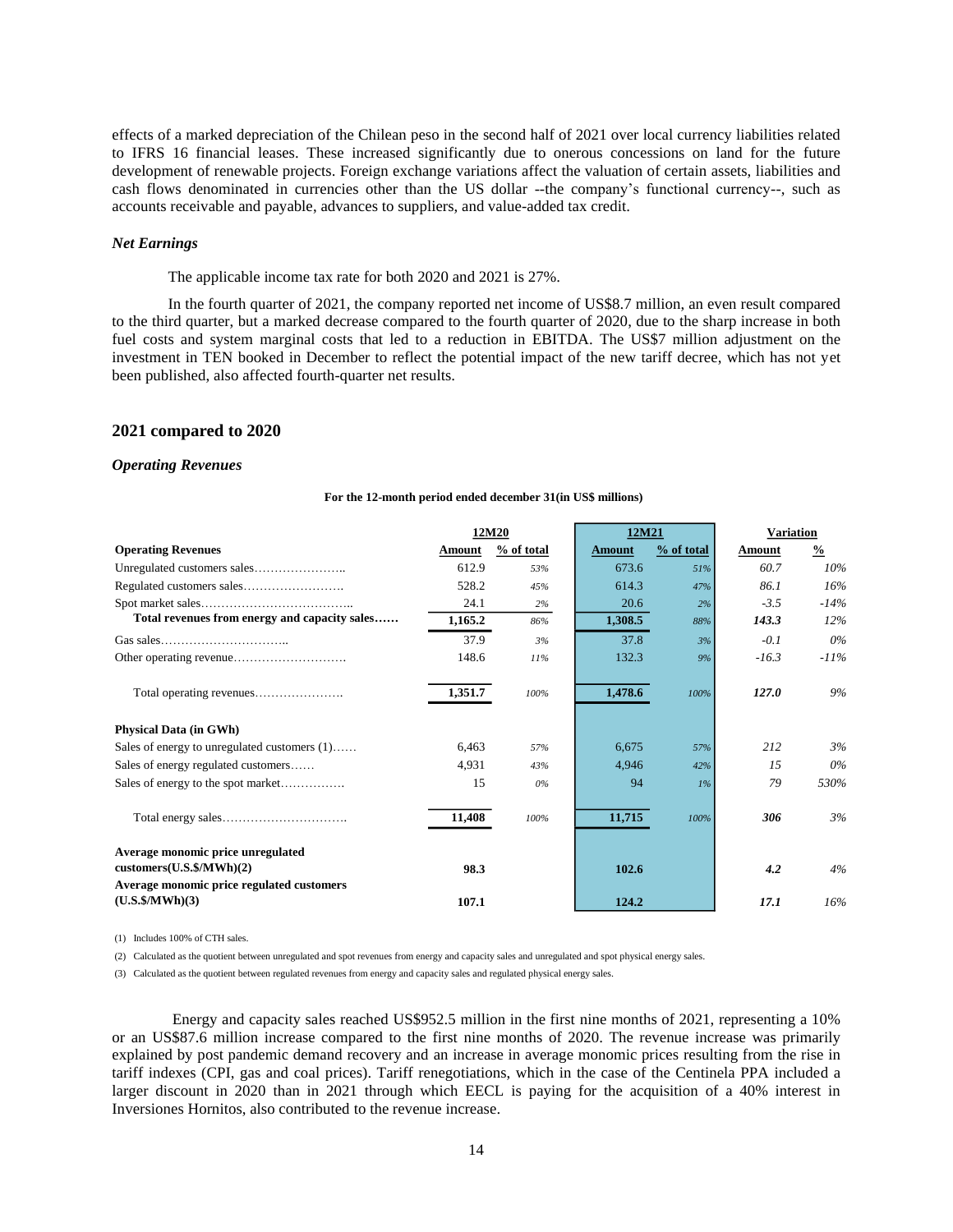Physical energy sales to unregulated clients decreased mainly due to the end of the Zaldívar PPA in June 2020, although this effect was almost entirely offset by demand growth from other mining clients. Physical sales to regulated clients recovered due to looser COVID-driven restrictions on activity.

Physical sales to the spot market increased, but they remained low due to EECL's heavily contracted position. The spot market sales and purchase items also include the retroactive annual firm capacity price and monthly energy adjustment payments per the re-liquidations made by the grid coordinator.

Gas sales increased as compared to the first nine months of 2020, while the Other operating revenue account remained stable. Normally, this account includes transmission tolls and regulatory transmission revenues. However, it included included special items in both periods. In the first nine months of 2021, Other operating revenue included a US\$5.3 million insurance compensation for a past loss at our IEM plant and US\$3.6 million income from the sale of offices at the Apoquindo building. It also included a US\$12.12 million financial income associated to the acquisition of 40% of Inversiones Hornitos SpA, which is being paid monthly through the tariff discount in the Centinela PPA. In 2020, the financial income related to the purchase of Inversiones Hornitos amounted to US\$31.7 million.

### <span id="page-14-0"></span>*Operating Costs*

| For the 12-month period ended december 31 (in US\$ millions) |  |  |
|--------------------------------------------------------------|--|--|
|--------------------------------------------------------------|--|--|

|                                                                      | 12M 2020  |            |               | 12M 2021   | <b>Variation</b> |               |
|----------------------------------------------------------------------|-----------|------------|---------------|------------|------------------|---------------|
| <b>Operating Costs</b>                                               | Amount    | % of total | <b>Amount</b> | % of total | Amount           | $\frac{0}{0}$ |
|                                                                      | (273,2)   | 25%        | (469,2)       | 35%        | 195,9            | 72%           |
| Energy and capacity purchases on the spot market                     | (324,8)   | 30%        | (404.9)       | 30%        | 80,1             | 25%           |
| Depreciation and amortization attributable to cost of goods sold     | (175.5)   | 16%        | (181.9)       | 13%        | 6,4              | 4%            |
|                                                                      | (270,1)   | 25%        | (255,6)       | 19%        | $-14.6$          | $-5%$         |
| Total cost of goods sold                                             | (1.043,7) | 97%        | (1.311,6)     | 97%        | 267,9            | 26%           |
| Selling, general and administrative expenses                         | (32,6)    | 3%         | (34,1)        | 3%         | 1,5              | 5%            |
| Depreciation and amortization in selling, general and administrative |           |            |               |            |                  |               |
| expenses                                                             | (4,4)     | 0%         | (3,9)         | 0%         | $-0.6$           | $-13%$        |
|                                                                      | 4,5       | $0\%$      | (0,4)         | $0\%$      | 4.8              | $-108%$       |
|                                                                      | (1.076,3) | 100%       | (1.349.9)     | 100%       | 273,6            | 25%           |
| <b>Physical Data (in GWh)</b>                                        |           |            |               |            |                  |               |
| Gross electricity generation                                         |           |            |               |            |                  |               |
|                                                                      | 4.419     | 64%        | 5.709         | 68%        | 1.290            | 29%           |
|                                                                      | 2.176     | 31%        | 2.274         | 27%        | 98               | 5%            |
|                                                                      | 23        | $0\%$      | 23            | $0\%$      | 0                | $-2\%$        |
|                                                                      | 327       | 5%         | 389           | 5%         | 62               | 19%           |
| Total gross generation                                               | 6.945     | 100%       | 8.394         | 100%       | 1.450            | 21%           |
|                                                                      | (507)     | $-7%$      | (648)         | $-8%$      | $-141$           | 28%           |
|                                                                      | 6.438     | 56%        | 7.746         | 66%        | 1.308            | 20%           |
| Energy purchases on the spot market                                  | 4.645     | 40%        | 3.311         | 28%        | $-1.333$         | $-29%$        |
| Energy purchases- bridge                                             | 503       | 4%         | 639           | 5%         | 135              | 27%           |
| Total energy available for sale before transmission                  |           |            |               |            |                  |               |
|                                                                      | 11.586    | 100%       | 11.696        | 100%       | 110              | $1\%$         |

Gross electricity generation increased 21% in 2021. The generation mix revealed increases not only in coal generation, but also in gas generation as well as in renewable generation due to the acquisition of Eólica Monte Redondo in July 2020, and the contribution of the Calama wind farm, which began commercial, and the Tamaya PV plant, which was fully energized in the last quarter of the year.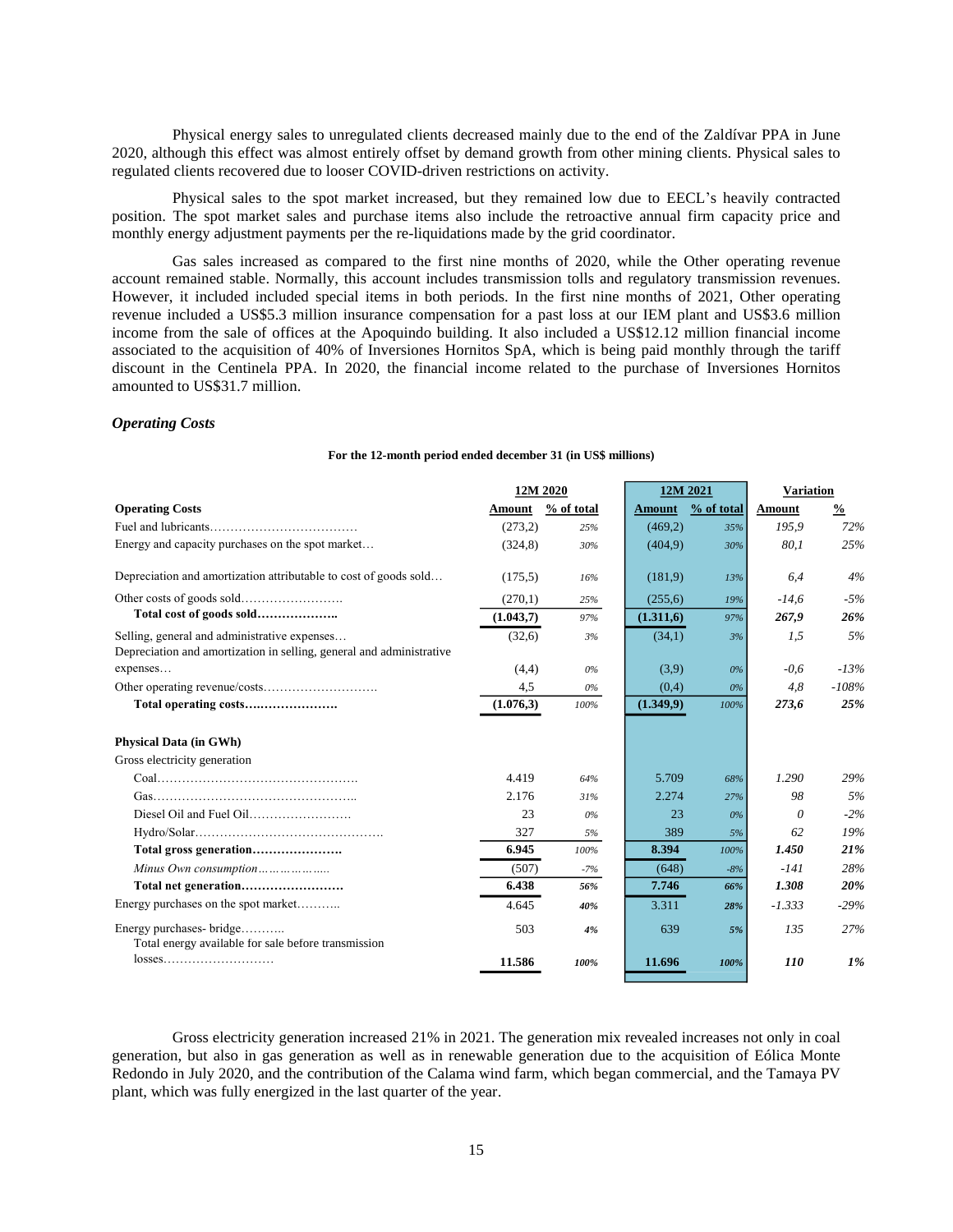The increase in generation and in international fuel prices led to a 72%, or US\$195.9 million, increase in the fuel cost item in 2021.

Although physical electricity purchases dropped by 29%, the electricity purchase costs item rose by US\$80.1 million (25%) because of higher spot prices. In 2021, the Chilean electricity system reported considerable stress due to a severe and prolonged drought, which led to shortages in hydraulic generation, and coincided with gas supply restrictions, technical issues with the coal generation fleet, and rising international fuel prices. These effects were partially mitigated by the expansion in solar and wind generation. To cover part of its energy sales commitments, the company has signed back-up PPAs with other generation companies, which in 2021 reached 639 GWh, a 27% increase compared to 2020.

Depreciation costs increased 4% due to the Calama wind farm and assets related to major maintenance, which began to be depreciated in 2021.

Other direct operating costs included, among others, transmission tolls, operating and maintenance costs, cost of fuel sold, and insurance premiums. This item, as a whole, increased due to higher maintenance costs. In addition, this item includes a US\$11.9 million premium paid on the cancellation of an LNG shipment at the beginning of the year.

SG&A expenses increased slightly in part due to foreign-exchange effects.

The 'Other operating revenue/cost' item includes water sales, services and office rentals as well as the proportional result in TEN, which in 2021 was a US\$1.9 million loss due to the recognition of a US\$7 million accounting adjustment in December for the potential retroactive impact of the new tariff decree, which is still in process. In 2020, the proportional net income from TEN amounted to US\$4.4 million.

### <span id="page-15-0"></span>*Operating Results*

#### **For the 12-month period ended diciember 31 (in US\$ millions)**

| <b>EBITDA</b>                                          | 12M 2020  |            |               | 12M 2021   | <b>Variation</b> |               |  |
|--------------------------------------------------------|-----------|------------|---------------|------------|------------------|---------------|--|
|                                                        | Amount    | % of total | <b>Amount</b> | % of total | Amount           | $\frac{0}{2}$ |  |
|                                                        | 1.351.7   | 100%       | 1,478.6       | 100%       | 127.0            | 9%            |  |
|                                                        | (1,043.7) | 77%        | (1,311.6)     | 89%        | 267.9            | 26%           |  |
|                                                        | 308.0     | 23%        | 167.0         | 11%        | $-140.9$         | $-46%$        |  |
| Total selling, general and administrative expenses and |           |            |               |            |                  |               |  |
| other operating income/(costs).                        | (32.6)    | 2%         | (38.3)        | 3%         | 5.7              | 18%           |  |
|                                                        | 275.4     | 20%        | 128.7         | 9%         | $-146.7$         | $-53%$        |  |
|                                                        | 179.9     | 13%        | 185.8         | 13%        | 5.9              | 3%            |  |
|                                                        | 455.3     | 33.7%      | 314.5         | 21.3%      | $-140.8$         | $-31\%$       |  |
|                                                        |           |            |               |            |                  |               |  |

In 2021, EBITDA reached US\$314.5 million, a 31%, or US\$140.8 million, decrease compared to 2020, mainly due to higher energy procurement costs explained by higher fuel prices and higher average spot energy purchase costs. The accounting adjustment in TEN explains US\$7 million of the EBITDA decrease.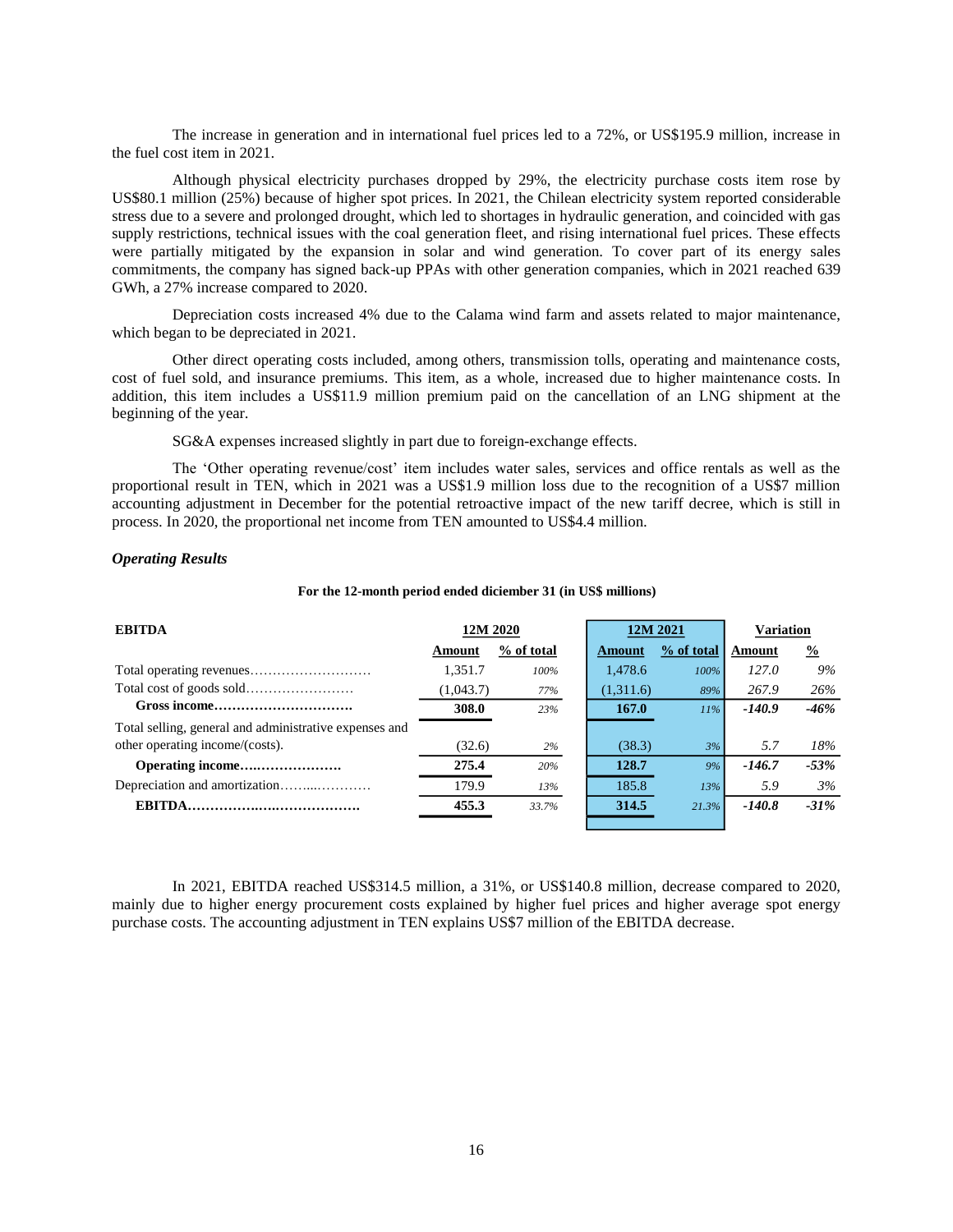### <span id="page-16-0"></span>*Financial Results*

|                                                   | 12M 2020 |                   |        | 12M 2021          | <b>Variation</b> |               |
|---------------------------------------------------|----------|-------------------|--------|-------------------|------------------|---------------|
| Non-operating results                             |          | Amount % of total |        | Amount % of total | Amount           | $\frac{0}{2}$ |
|                                                   | 2.5      | 0%                | 1.6    | $0\%$             | $-0.9$           | $-37\%$       |
|                                                   | (59.5)   | $-5\%$            | (88.8) | $-9%$             | $-29.3$          | 49%           |
| Foreign exchange translation, net                 | (7.3)    | $-1\%$            | 22.6   | 2%                | 29.9             | $-411\%$      |
| Other non-operating income/(expense) net          | (7.5)    | $-1\%$            | (3.3)  | $0\%$             | 4.2              | $-56\%$       |
| Total non-operating results                       | (71.7)   | $-6\%$            | (67.9) | $-7%$             |                  |               |
|                                                   | 203.7    | 18%               | 60.8   | 6%                | $-142.9$         | -70%          |
|                                                   | (40.2)   | $-4%$             | (13.4) | $-1\%$            | 26.8             |               |
| Net income from continuing operations after taxes | 163.5    | 15%               | 47.4   | 5%                | $-116.2$         | $-71%$        |
| Net income to EECL's shareholders                 | 163.5    | 15%               | 47.4   | 5%                | $-116.2$         | $-71%$        |
|                                                   | 0.155    |                   | 0.045  | $0\%$             |                  |               |
|                                                   |          |                   |        |                   |                  |               |

#### **For the 12-month period ended december 31 (in US\$ millions)**

The decrease in financial income is explained by lower interest rates and lower average cash balances.

The increase in interest expense in 2021 is explained by the discount on the sale of long-term accounts receivable from distribution companies related to the tariff stabilization law. The difference between the face value of the accounts receivable sold and the amount received, which includes the financial discount as well as transaction expenses, was reported as financial expenses. In 2021, EECL and its subsidiary EMR, sold accounts receivable with total face value of US\$167.3 million and received US\$118.6 million in cash proceeds, representing a financial expense of US\$48.7 million.

In 2020, interest expense included the premium and make-whole paid to bondholders of the US\$400 million 144-A bond with original maturity in January 2021. EECL carried out a liability management transaction by which it refinanced the existing bond with the proceeds of a new 10-year bond issue, which was successfully placed on January 23, 2020, in an amount of US\$500 million at a 3.4% annual coupon rate. In February 2020, EECL completed the full repayment of the US\$400 million bond and the premium payments in an amount of US\$13.6 million, fully charged against 2020 results.

Capitalized interest amounted to US\$10.1 million in 2021, up from US\$4.4 million in 2020.

Foreign-exchange income amounted to US\$22.6 million, which compares to a US\$7.3 million loss in 2020, mainly due to the effect of the depreciation of the Chilean peso on financial leases accounted for under IFRS 16 related to onerous concessions on land signed with the *Ministerio de Bienes Nacionales.*

### *Net Earnings*

The applicable income tax rate for both periods is 27%.

In 2021, net income after taxes reached US\$47.4 million, down from US\$163.5 million in 2020. As explained earlier, the decrease is primarily explained by the lower operating results and the one-shot US\$48.7 million financial cost on the sale of accounts receivable from distribution companies related to the price stabilization law.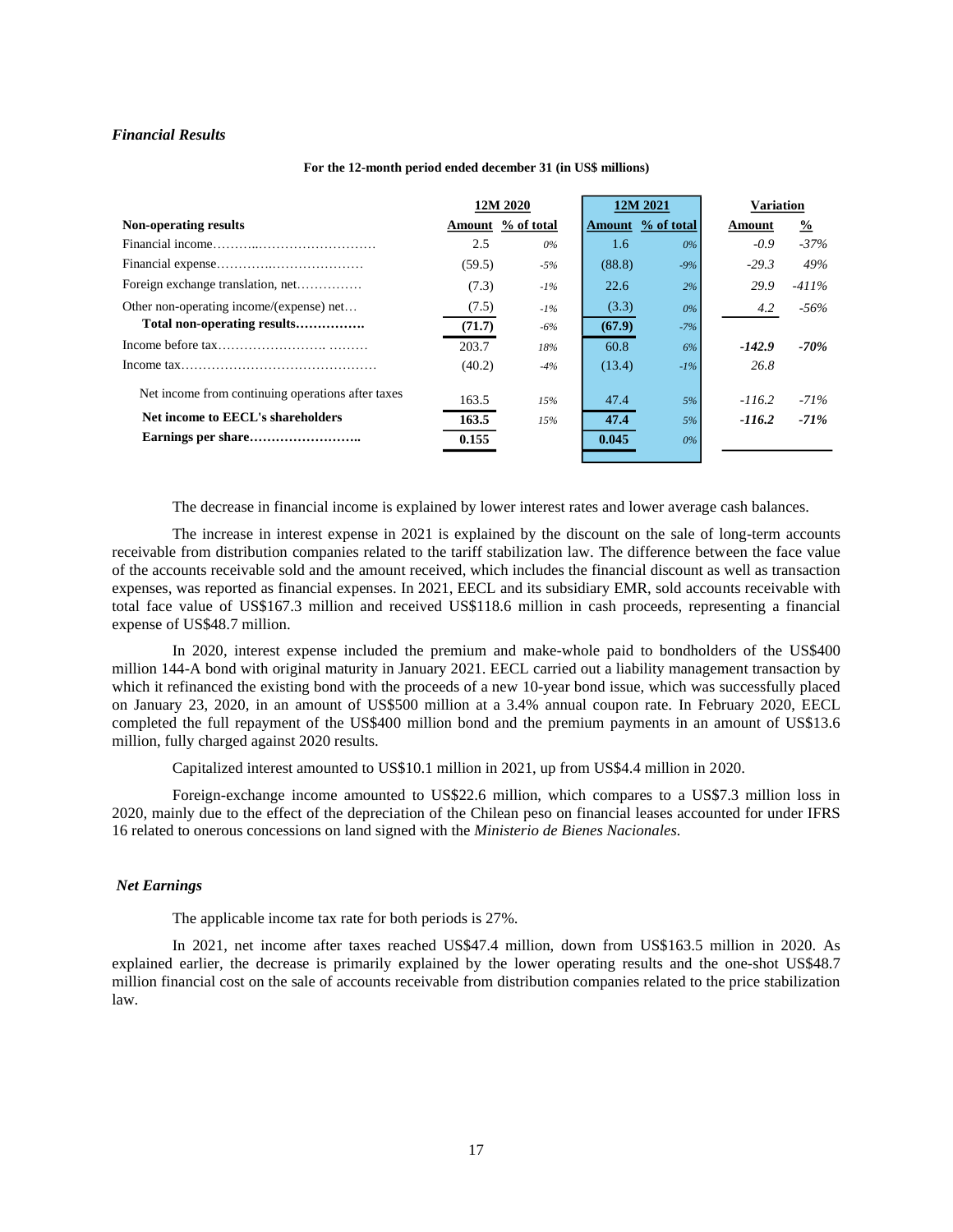### <span id="page-17-0"></span>**Liquidity and Capital Resources**

As of December 31, 2021, EECL reported consolidated cash balances of US\$215 million, while its nominal financial debt<sup>1</sup> amounted to US\$1,025 million, with no scheduled debt principal payments until January 2025, except for a US\$50 million short-term loan from Scotiabank maturing in April 2022.

# **For the 12-month period ended december 30 (in US\$ millions)**

| <b>Cash Flow</b>                                | 2020    | 2021    |
|-------------------------------------------------|---------|---------|
| Net cash flows provided by operating activities | 231.3   | 132.0   |
| Net cash flows used in investing activities     | (241.5) | (202.7) |
| Net cash flows provided by financing activities | 2.9     | 52.0    |
|                                                 | (7.3)   | (18.8)  |

### <span id="page-17-1"></span>*Cash Flow from Operating Activities*

In 2021, the company reported net operating cash flows of US\$132 million, as reported in our cash flow statement. Cash inflows included US\$65.9 million of cash from operations plus US\$118.7 million in cash proceeds from the sale of accounts receivable from distribution companies to Chile Electricity PEC SpA. Cash outflows included US\$27.2 million in interest expense (US\$37.3 million cash payments minus US\$10.1 million capitalized interest included as capital expenditures), and income tax payments of US\$25.3. We note that on the last business day of 2021, we received a US\$29.9 million duplicated payment from a customer, which we could not reimburse until the first business day of 2022. For purposes of this analysis, we have deducted this amount from the US\$65.9 million operating cash flow figure, arriving at a net operating cash inflow of US\$36 million in 2021, well below the operating cash flow reported in 2020 due mainly to sharp increases in fuel prices and marginal energy costs.

In 2020, cash flow generated from operating activities reached US\$231.3 million after deducting income and green taxes (US\$78.3 million) and interest payments (US\$55.7 million), which in turn include the US\$13.6 million loss related to premiums paid on the early redemption of the US\$400 million 144A bonds with original maturity in January 2021. Cash from operating activities before interest and taxes reached US\$365.3 million.

### <span id="page-17-2"></span>*Cash Flow Used in Investing Activities*

In 2021, net cash outflows from investing activities amounted to US\$203 million, mainly due to (i) capital expenditures (US\$208.6 million) and (ii) an US\$8 million cash inflow corresponding to debt repayments from the related company, TEN, in January 2021. Capital expenditures included our investment in the Calama windfarm and in the solar PV projects, Tamaya, Capricornio and Coya, as well as investments in plant maintenance and transmission assets.

This figure is below the US\$241.5 million invested in 2020, which included capital expenditures of US\$185 million and US\$53 million invested in the Eólica Monte Redondo acquisition.

<sup>(1)</sup> Nominal amounts differ from the debt amounts recorded under the IFRS methodology in the Financial Statements, which considers deferred financial expenses and mark-to-market valuations on derivative transactions. The above amount excludes the financial leases related to the long-term tolling agreement with TEN and transactions qualified as financial leases under IFRS 16.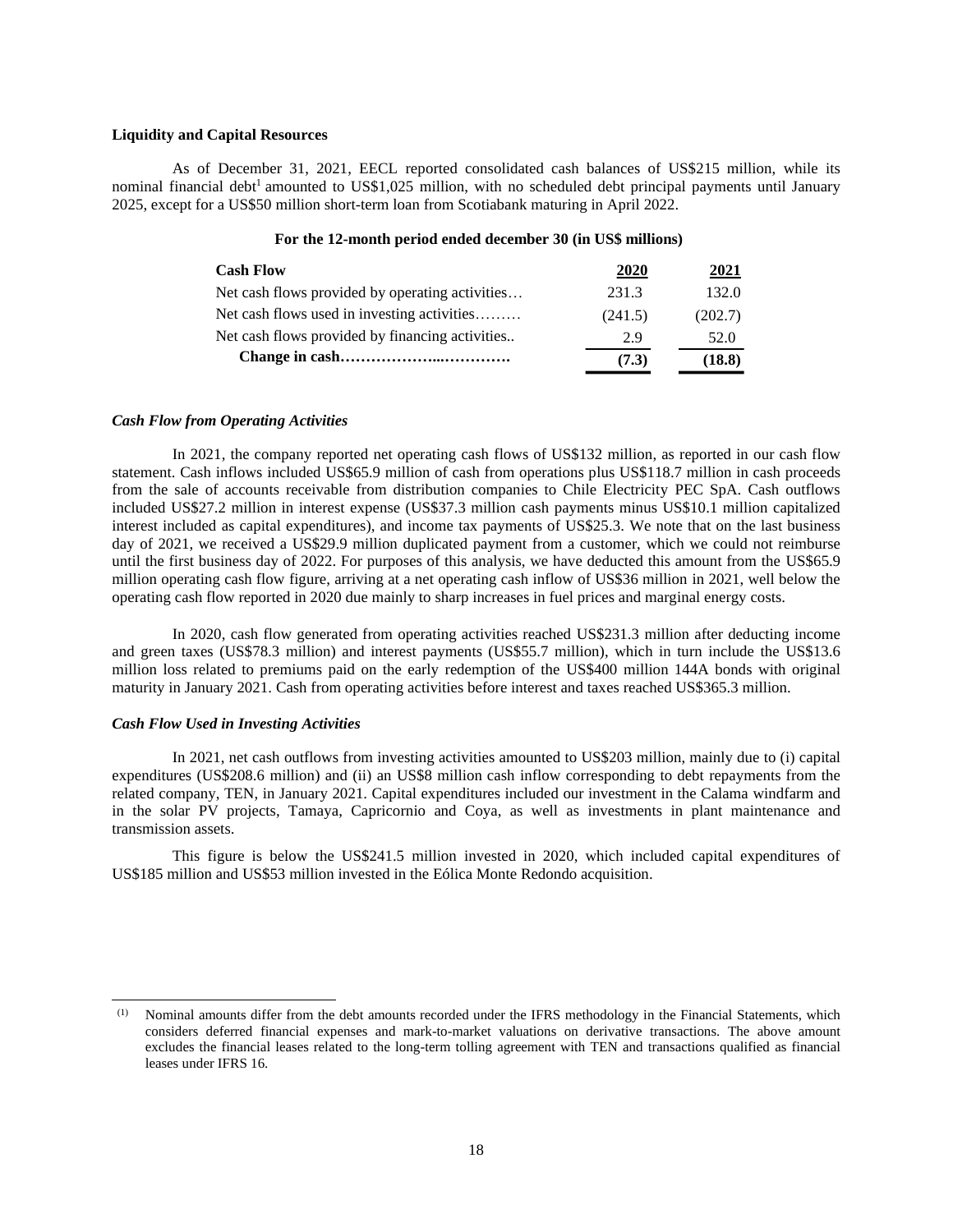### *Capital Expenditures*

Our capital expenditures in 2020 and 2021 amounted to US\$185.1 million and US\$208.6 million, respectively, as shown in the following table. These amounts include VAT payments and capitalized interest. The latter amounted to US\$4.4 million in 2020 and US\$10.1 million in 2021.

| <b>CAPEX</b>                                                        | 2020  | 2021  |
|---------------------------------------------------------------------|-------|-------|
| Substation                                                          | 15.3  | 8.3   |
| Overhaul power plants $&$ equipment maintenance and<br>refurbishing | 9.8   | 13.1  |
| Overhaul equipment & transmission lines                             | 5.1   | 6.6   |
| PV Power Plant                                                      | 88.5  | 105.4 |
| Wind farm                                                           | 61.0  | 65.2  |
|                                                                     | 5.4   | 10.0  |
|                                                                     | 185.1 | 208.6 |

# **For the 12-month period ended december 31 (in US\$ millions)**

### <span id="page-18-0"></span>*Cash Flow from Financing Activities*

In 2021, the main financing cash flows included (i) US\$91.2 million in dividend payments (US\$49.7 million final dividend on account of 2020 net results and US\$41.5 million provisional dividend on account of 2021 results); (ii) the disbursement of the US\$125 million IDB Invest loan; (iii) a US\$24 million cash equity contribution into Inversiones Hornitos by the former minority shareholder; and (iv) the payment of US\$6.5 million in financial lease installments. Interest paid on the two 144-A bonds (US\$32.75 million), as well as on the US\$50 million shortterm debt (US\$0.8 million), are reported in the operating cash flow section. Likewise, the proceeds of the sale of accounts receivable from distribution companies for a total amount of US\$118.6 million, were reflected in the operating cash flow section. The company refinanced the Banco Estado US\$50 million loan with a 1-year loan from Scotiabank for the same amount.

In 2020, the company reported financing activity related to a 144A/RegS issue in an amount of US\$500 million. The proceeds of the issue were used to fully prepay the US\$400 million 144A/RegS bond with original maturity in January 2021 including accrued interest, financial costs, stamp taxes and premiums on early redemption of the bonds. The company also prepaid two short-term loans with Scotiabank and Banco Estado for an aggregate amount of US\$80 million, and in May 2020 took a new, 1-year, US\$50 million loan with Banco Estado. Finally, in December 2020, the company paid a US\$66.6 million interim dividend on account of 2020 net income.

### <span id="page-18-1"></span>*Contractual Obligations*

The following table sets forth the maturity profile of our debt obligations as of December 30, 2021.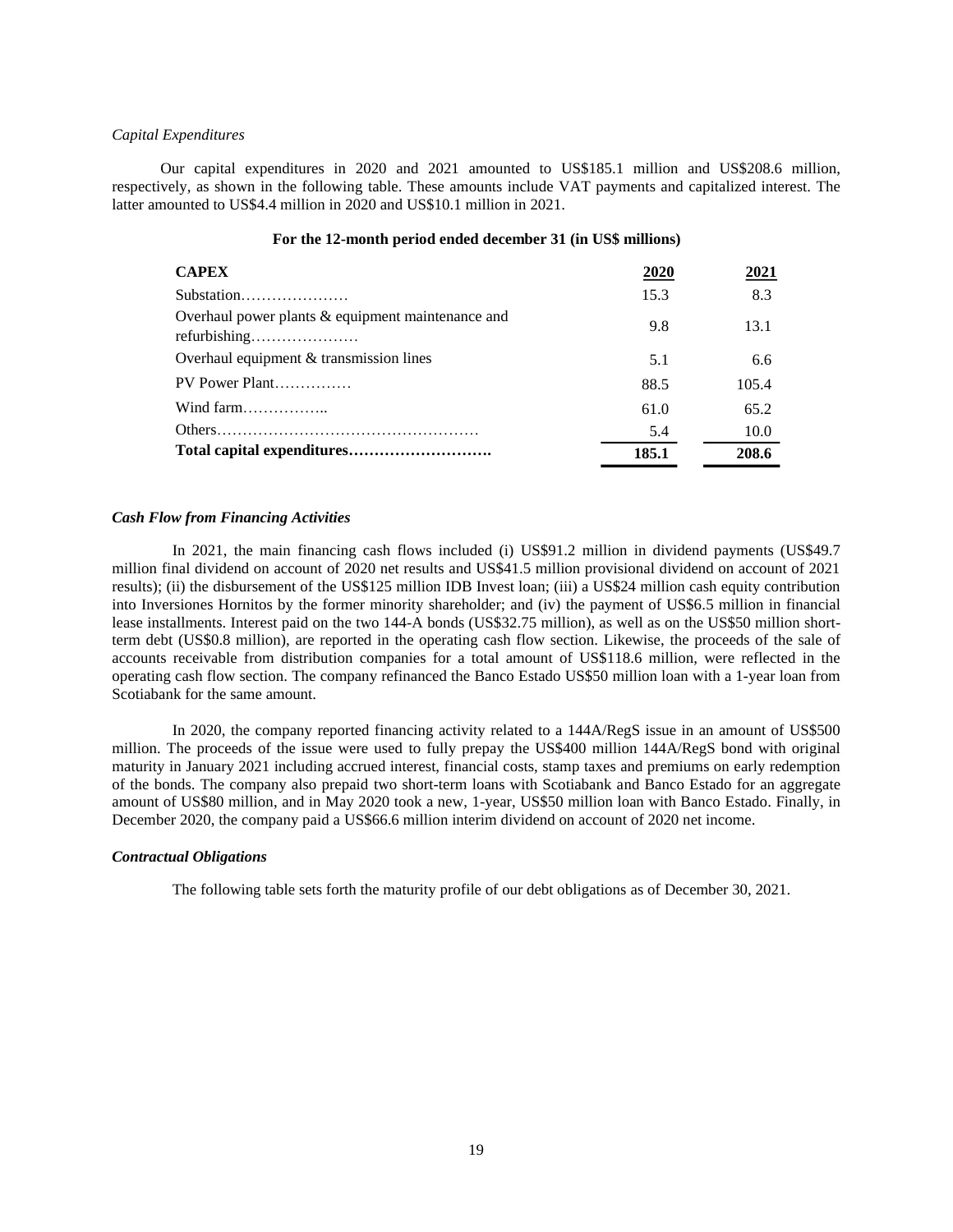### **Contractual Obligations as of 12/31/21**

|                                         |              |                          |       |                             | More than |
|-----------------------------------------|--------------|--------------------------|-------|-----------------------------|-----------|
|                                         | <b>Total</b> | $\langle 1 \rangle$ vear |       | $1 - 3$ vears $3 - 5$ vears | 5 years   |
|                                         | 175.0        | 50.0                     |       | 7.7                         | 117.3     |
|                                         | 850.0        |                          |       | 350.0                       | 500.0     |
|                                         | 29.9         | 29.9                     |       |                             |           |
| Financial lease - Tolling Agreement TEN | 54.9         | 1.5                      | 3.5   | 4.3                         | 45.6      |
|                                         | 147.3        | 6.3                      | 8.8   | 12.3                        | 119.9     |
|                                         | (17.0)       |                          | (6.2) | (5.2)                       | (5.6)     |
|                                         | 14.3         | 14.3                     |       |                             |           |
|                                         | 5.5          | 5.5                      |       |                             |           |
| <b>Total</b>                            | 1.260.0      | 107.6                    | 6.1   | 369.0                       | 777.3     |

Payments Due by Period (in US\$ millions)

**Notes:**

a. The tolling contract signed with TEN for the use of dedicated transmission assets is considered a financial leasing operation and is accounted for under accounts payable to related companies.

b. According to the IFRS16 Leasing rules, leasing obligations for land and vehicle rentals were accounted for as financial debt.

As of December 31, 2021, the company's short-term debt included a US\$50 million loan with Scotiabank maturing on April 26, 2022. This loan is denominated in US dollars, accrues a fixed interest rate and is documented by a simple promissory note reflecting the repayment obligation on the agreed date, with no other operating or financial covenants, and a prepayment option at no cost for the company.

EECL has two bonds under the 144A/RegS format. The first one is a US\$350 million issue with a single principal payment in January 2025 and a 4.5% p.a. coupon rate. On January 28, 2020, the company closed a new 144A/RegS issue to fully refinance the US\$400 million notes originally due in January 2021. The new issue amounts to US\$500 million, has a 3.4% coupon rate and is due on January 28, 2030.

**101al**  $\leq$ **1 vear 1 - 3 years 3 - 5 years**<br> **175.0 50.0** <br> **20 9** <br> **20 9** <br> **20 9** <br> **20 9** <br> **20 9** <br> **175.0 20 9** <br> **18 13** <br> **16.3** <br> **147.3** <br> **6.3** <br> **8.8** <br> **12.3** <br> **147.3** <br> **6.3** <br> **8.8** <br> **12.3** <br> **1** On December 23, 2020, the Company and IDB Invest signed a financing agreement under which IDB Invest committed to extend a US\$125 million loan to ENGIE Energía Chile within an initiative seeking to accelerate the decarbonization of the energy matrix in Chile. The financing includes a US\$74 million senior loan from IDB Invest, a US\$15 million mixed financing provided by the Clean Technology Fund (CTF), and a US\$36 million loan from the China Fund for Co-financing in Latin America and the Caribbean (China Fund). The transaction, with a tenor of up to 12 years, has the purpose of financing the construction, operation and maintenance of the Calama wind farm. This innovative financing solution is designed to promote the acceleration of decarbonization activities by monetizing the actual displacement of CO2 emissions achieved through the anticipated decommissioning of coalbased generation plants whose generation will be replaced with the renewable power output of the Calama wind farm. In the absence of a carbon market, the financial structure provides for a minimum price for the avoided emissions to be paid through the reduction in the financial cost of the CTF loan. In case a carbon market is developed during the life of the loan, CTF and Engie will share any positive difference between the market price and the minimum price set at the beginning of the financing. On August 27, 2021, the company drew the full amount available under these facilities.

Leasing obligations refer to a long-term tolling agreement signed with TEN for the use of dedicated transmission assets connecting EECL's plants in Mejillones with the national grid at the Los Changos substation. The tolling agreement is out to 20 years at which time EECL will take ownership of the asset. The agreement has a present value of US\$54.9 million and is payable in monthly instalments totaling approximately US\$7 million per year until 2037.

As of December 31, 2021, the company reported leasing obligations in respect to land use concessions, vehicles and other assets for a total amount of US\$147.3 million, which qualified as financial debt under the IFRS 16 accounting norm.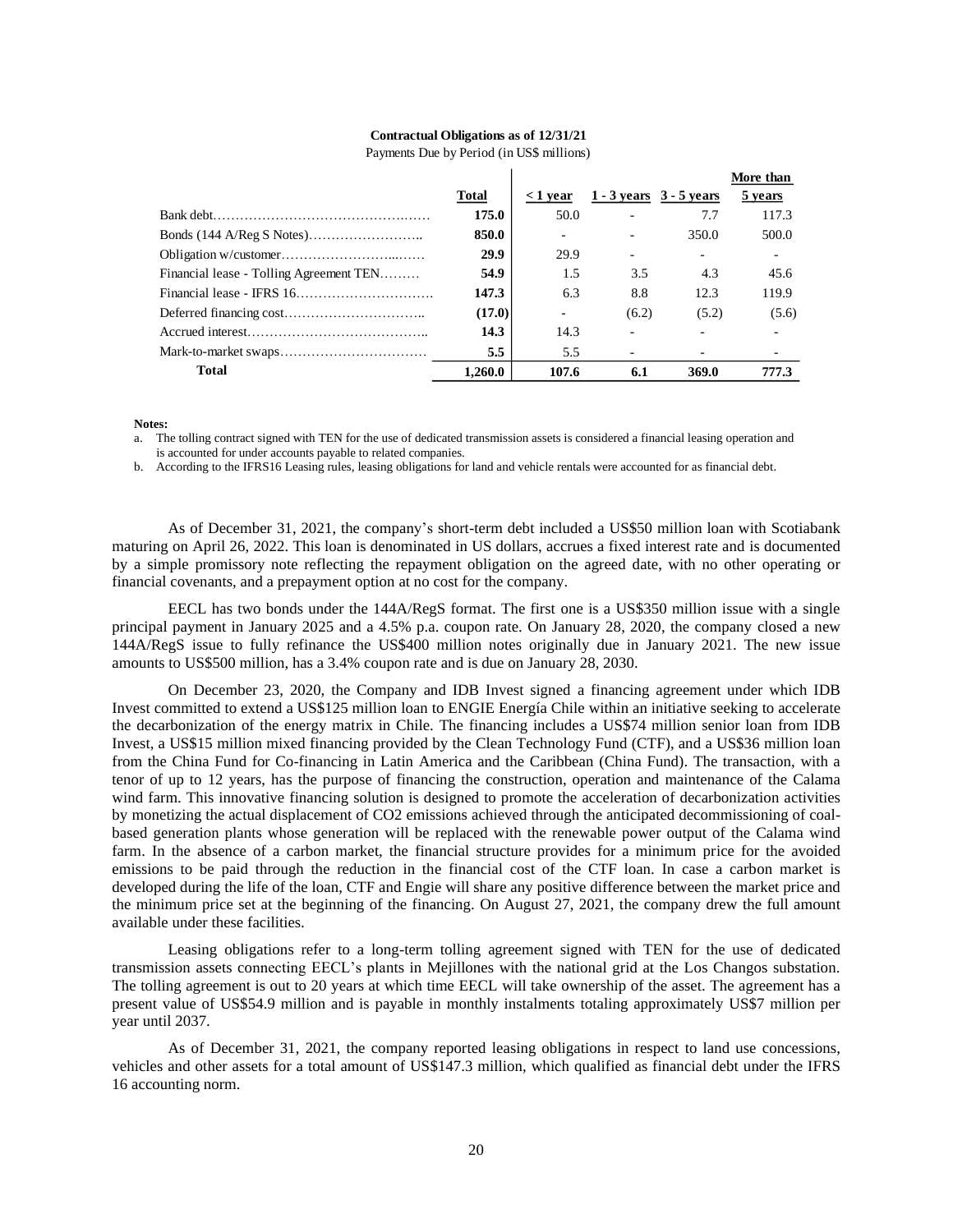Finally, as discussed above, the company received a US\$30 million duplicated payment from a customer on the last business day of the year. The amount was accounted for as financial debt and funds were returned at the beginning of 2022.

### <span id="page-20-0"></span>**Dividend Policy**

Our dividend policy, last approved at the Annual Ordinary Shareholders' Meeting dated April 27, 2021, consists of paying the minimum legal required amounts (30% of net income), although higher amounts may be approved if the company's conditions so allow. Our dividend payment for each year is proposed by our Board of Directors based on the year's financial performance, our available cash balance and anticipated financing requirements for capital expenditures and investments. As possible and subject to Board approval, the company will pay provisional dividends based on the net results of the first three quarters plus the definitive dividend to be paid in May of each year.

The dividend policy proposed by our Board is subsequently approved at a Shareholders' Meeting as established by law.

On October 27, 2020, the company's Board approved the payment of a US\$66.6 million provisional dividend on account of 2020's net earnings. On November 30, shareholders were paid US\$0.0632310625 per share, in its Chilean-peso equivalent using the peso-dollar observed rate published by the Official Gazette on November 23, 2020.

On April 27, 2021, at the Annual Ordinary Shareholders Meeting, our shareholders approved the Board's proposal to pay a final dividend of US\$51,055,643.26 (US\$0.0484716314 per share) on account of 2020's net income, payable on May 20, 2021, to those shareholders listed in the Shareholder Registry five business days prior to the payment date.

On July 27, 2021, the company's Board approved the payment of a US\$41.5 million (US\$0.0393996153 per share) provisional dividend on account of 2021's net earnings. This dividend was paid on August 26, 2021.

The record of dividends paid since 2010 is shown in the following table: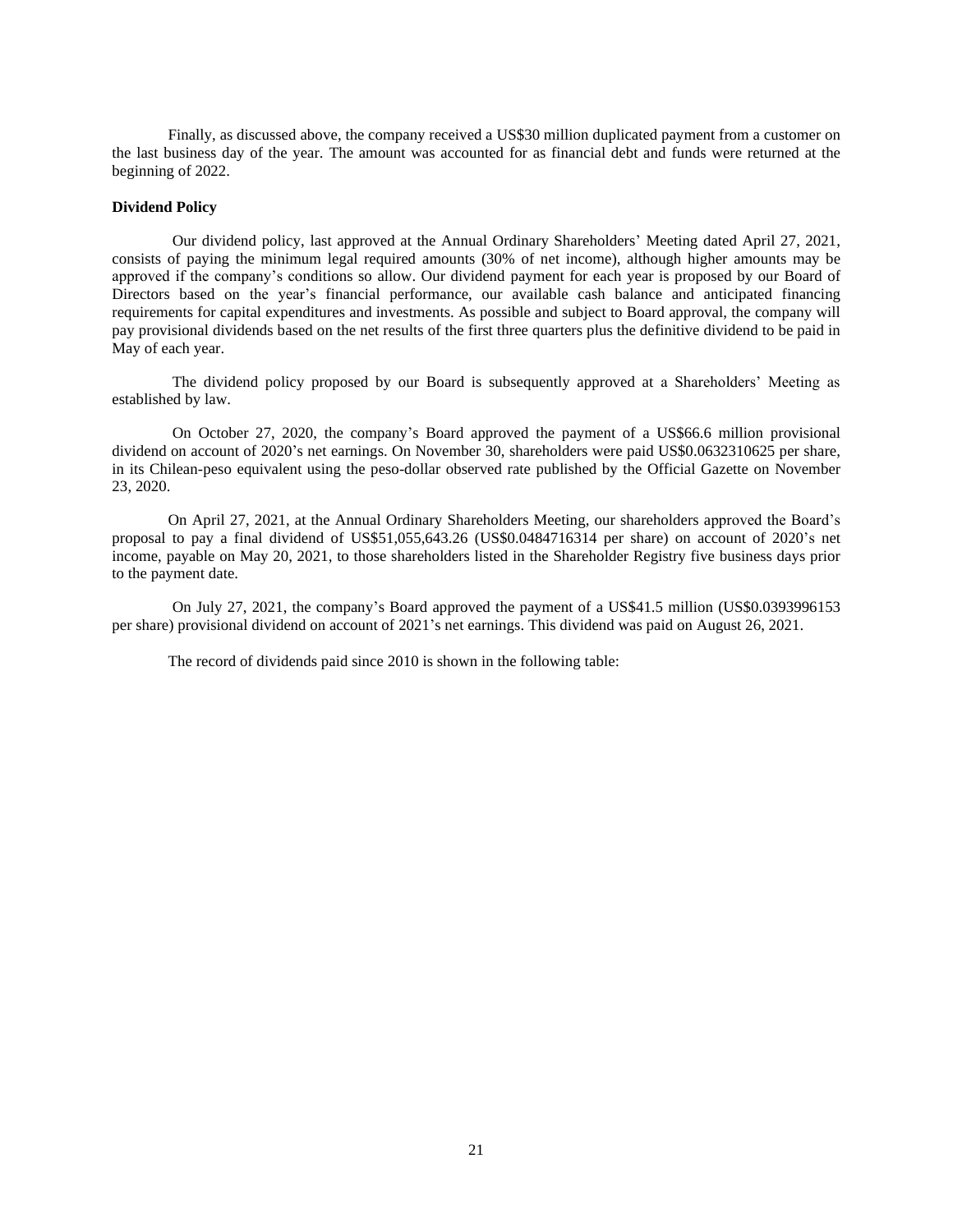| <b>Payment Date</b> | <b>Dividend Type</b>                        |       | <b>Amount</b><br>(in US\$ millions) |  |  |  |  |
|---------------------|---------------------------------------------|-------|-------------------------------------|--|--|--|--|
|                     |                                             |       |                                     |  |  |  |  |
| May 4, 2010         | Final (on account of 2009 net income)       | 77.7  | 0.07370                             |  |  |  |  |
| May 4, 2010         | Additional (on account of 2009 net income)  | 1.9   | 0.00180                             |  |  |  |  |
| May 5, 2011         | Final (on account of 2010 net income)       | 100.1 | 0.09505                             |  |  |  |  |
| Aug 25 2011         | Provisional (on account of 2011 net income) | 25.0  | 0.02373                             |  |  |  |  |
| May 16 2012         | Final (on account of 2011 net income)       | 64.3  | 0.06104                             |  |  |  |  |
| May 16 2013         | Final (on account of 2013 net income)       | 56.2  | 0.05333                             |  |  |  |  |
| May 23 2014         | Final (on account of 2013 net income)       | 39.6  | 0.03758                             |  |  |  |  |
| Sept 30,2014        | Provisional (on account of 2014 net income) | 7.0   | 0.00665                             |  |  |  |  |
| May 27, 2015        | Final (on account of 2014 net income)       | 19.7  | 0.01869                             |  |  |  |  |
| Oct 23,2015         | Provisional (on account of 2015 net income) | 13.5  | 0.01280                             |  |  |  |  |
| Jan 22, 2016        | Provisional (on account of 2015 net income) | 8.0   | 0.00760                             |  |  |  |  |
| May 26, 2016        | Final (on account of 2015 net income)       | 6.8   | 0.00641                             |  |  |  |  |
| May 26, 2016        | Provisional (on account of 2016 net income) | 63.6  | 0.06038                             |  |  |  |  |
| May 18, 2017        | Final (on account of 2016 net income)       | 12.8  | 0.01220                             |  |  |  |  |
| May 22,2018         | Final (on account of 2017 net income)       | 30.4  | 0.02888                             |  |  |  |  |
| Oct 25,2018         | Provisional (on account of 2018 net income) | 26.0  | 0.02468                             |  |  |  |  |
| May 24, 2019        | Final (on account of 2018 net income)       | 22.1  | 0.02102                             |  |  |  |  |
| June 21, 2019       | Provisional (on account of 2019 net income) | 50.0  | 0.04747                             |  |  |  |  |
| Dec 13,2019         | Provisional (on account of 2019 net income) | 40.0  | 0.03798                             |  |  |  |  |
| Nov 30,2020         | Provisional (on account of 2020 net income) | 66.6  | 0.06323                             |  |  |  |  |
| May 20, 2021        | Final (on account of 2020 net income)       | 51.1  | 0.04847                             |  |  |  |  |
| Aug 26, 2021        | Provisional (on account of 2021 net income) | 41.5  | 0.03940                             |  |  |  |  |

### **Cash Dividends paid by Engie Energía Chile S.A.**

#### <span id="page-21-0"></span>**Risk management policy**

In the normal course of business, EECL is exposed to several risk factors that may impact its operating and financial performance.

The company's financial risk management strategy seeks to safeguard EECL's operating stability and sustainability in a context of risk and uncertainty.

EECL has established risk management procedures, which include a description of the risk assessment methodology and the construction of a risk matrix called Enterprise Risk Management, which is approved annually and is reviewed quarterly in each of the company's functional committees where risk mitigation action plans are defined and monitored. Management presents the company's risk management performance to the board on an annual basis.

### <span id="page-21-1"></span>**Hedging Policy**

Our hedging policy intends to protect the company against our exposure to certain risks, as follows:

# <span id="page-21-2"></span>*Business Risk and Commodity Hedging*

Our business is subject to the risk of variations in the availability of fuels and their prices. Historically, our policy has been to hedge as much as possible against these risks through the indexation of the energy tariffs incorporated in our PPAs, and the fuel mix taken into consideration in the tariffs. However, given (i) the volume fluctuations that our PPAs may have; (ii) the variability that our plant dispatch profile may experience; (iii) our inability to perfectly match at all times our fuel cost mix with the tariff indexation in our PPAs; and (iv) the growing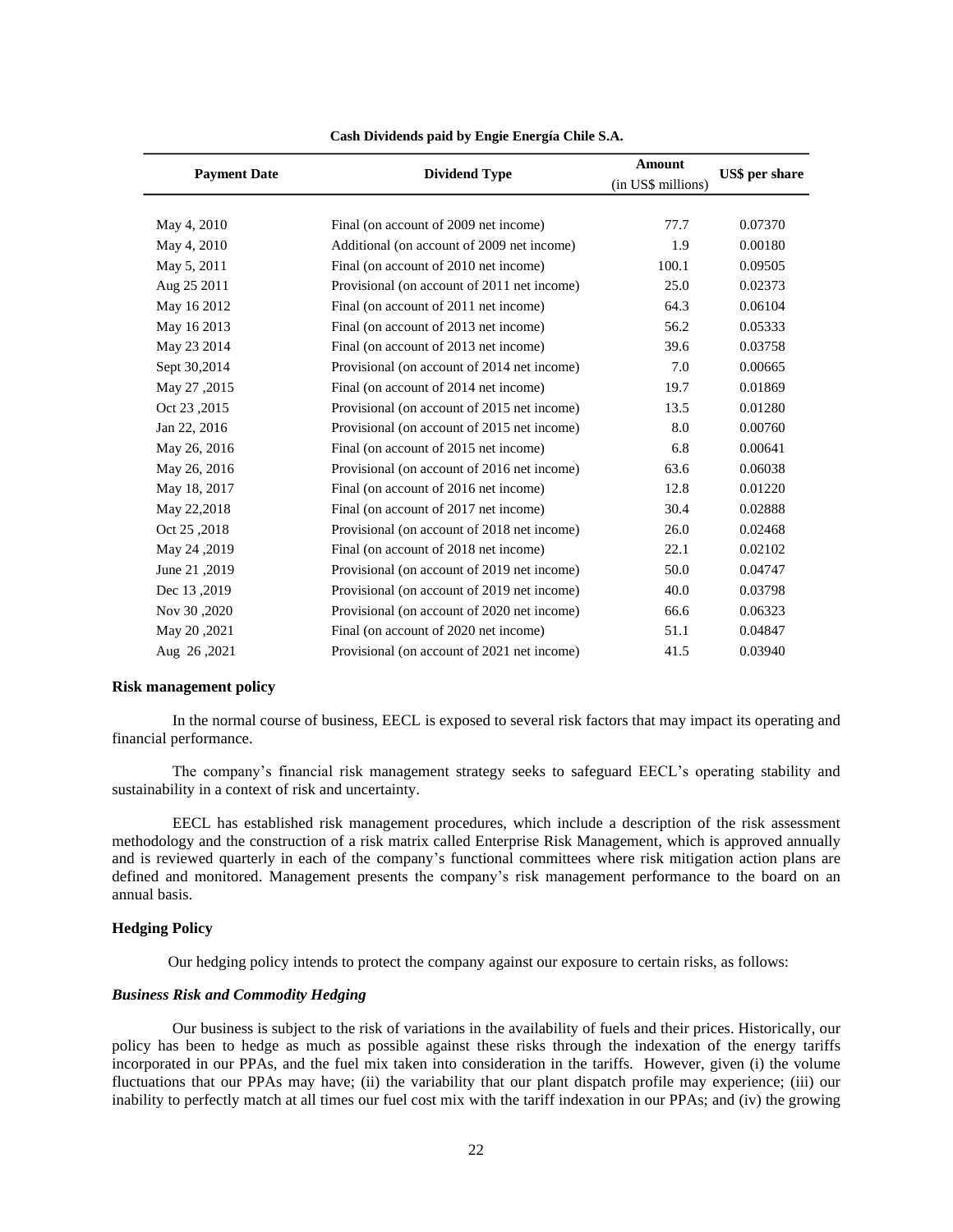trend to dissociate PPA price indexation from fossil fuel price fluctuations, we maintain residual exposure to certain international commodity prices. For example, as a result of our decarbonization strategy, the tariff indexation of several of our PPAs has been switched from coal prices to US CPI beginning 2021 or 2022, as the case may be. This assumes power supply based on renewable sources or energy purchases at prices linked to inflation rather than fuel prices. As long as we have a mismatch in the indexation of our power sources and our PPA tariffs, we will have exposure to commodity price fluctuations. Another example refers to the tariff of our contract with distribution companies in the northern SEN, which became effective in 2012, and is readjusted semiannually according to the Henry Hub and the US CPI. There is a mismatch between the Henry Hub index used to define the contract tariff (four-month average prior to the tariff fixing, which takes place every six months) and the Henry Hub index prevailing at the time each LNG shipment is made. In the specific case of this contract, this risk is mitigated by an automatic tariff indexation triggered any time the price formula reports a fluctuation of 10% or more. Hence, we periodically define and execute financial hedging strategies to cover our residual exposure to international commodity price risks, including coal price indices, Brent and Henry Hub.

## <span id="page-22-0"></span>*Currency Hedging*

Given that most of our revenues and costs are denominated in US dollars and that we seek to incur debt in US dollars, we face limited exposure to foreign exchange risk. In the specific case of regulated contracts, the price is calculated in US dollars and is then converted to Chilean pesos at the average monthly exchange rate observed in the invoiced month. In terms of the impact on the company's income statement, these contracts' exposure to foreign currency risk is limited as revenues are recognized at contract rates. However, delays in the publication of the Average Node Price decrees may impact the company's cash flow as monthly invoices are translated to Chilean pesos at exchange rates that remain fixed over the life of the tariff decree and differ from the monthly exchange rates considered in the contracts. Even though these differences are adjusted after the Average Node Price decrees are published, the uncertainty as to the timing and amount of these adjustments does not allow for an effective hedge through derivative instruments. The delay in the collection of foreign-exchange adjustments has significantly increased after the approval of the Price Stabilization law in November 2019. Per this law and resolution #72, by which the National Energy Commission set the terms of implementation of the law, accounts receivable from distribution companies will increase at a rate that is highly sensitive, among other variables, to the CLP/USD exchange rate. To face this risk and mitigate its effect on the company's cash flow and liquidity, the company and its subsidiary, EMR, signed agreements with Goldman Sachs and IDB Invest to sell, without recourse, these accounts receivable from distribution companies to a special purpose company called Chile Electricity PEC SpA. On January 29, 2021, Chile Electricity PEC issued 144 A/Reg S bonds for US\$489 million to buy the first two groups of accounts receivable from the four main generation groups in Chile, including ENGIE. On June 30, 2021, Chile Electricity PEC purchased the third group of accounts receivable from generation companies with funds provided by US\$419 million 4a2 delayed draw notes with the participation of Allianz, IDB Invest and Goldman Sachs. Since the sale of receivables is made in US dollars, without recourse to the generation companies, EECL and EMR have been able to reduce the foreign-exchange and credit exposure associated to these long-term accounts receivable and have improved their liquidity in exchange for a discount, which impacted the income statement in 2021. In 2021, the total nominal amount of notes sold by ENGIE and EMR was US\$167.3 million, and the related financial expense reached US\$48.7 million.

Our main cost in Chilean pesos is personnel and certain operating and administrative costs, which account for approximately 10% of our operating costs. Given that most of our revenues are either in US dollars or in Chilean pesos adjusted for the exchange rate, our costs in Chilean pesos represent our main exposure to foreign-currency risks. Therefore, we have hedged a portion of our recurrent costs in Chilean pesos through forward contracts and zero-cost collars. As of December 31, 2021, the Company reported forward FX contracts for a total nominal amount of US\$102 million, with US\$8.5 million maturing in each month of 2022.

In the past we and our subsidiary CTA have signed foreign-currency derivative contracts to hedge the UF and EUR cash flows stemming from EPC contracts, to avoid cash flow or investment value variations resulting from foreign currency fluctuations that are beyond management's control. As of December 31, 2021, there were no outstanding derivative contracts associated with such EPC contract cash flows.

Our cash investment policy states that at least 80% of cash balances must be invested in US dollars unless a different percentage is required to maintain a natural currency hedge between assets and liabilities. This policy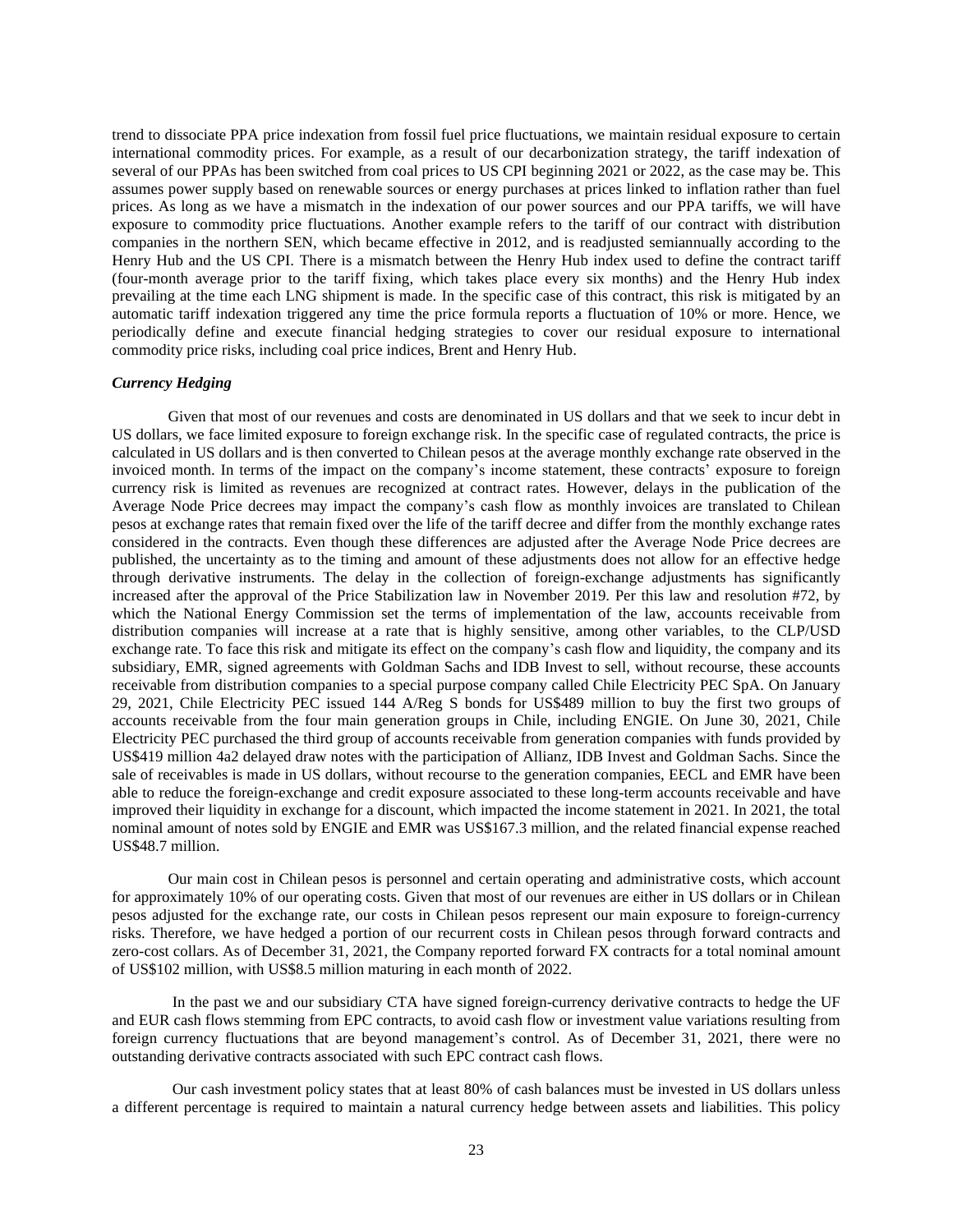allows for the necessary flexibility to achieve a natural hedge for obligations in currencies other than the company's functional currency, the US dollar. As of December 31, 2021, 98.1% of our available cash and short-term investments were denominated in US dollars.

### <span id="page-23-0"></span>*Interest Rate Hedging*

The stability and predictability of our cash flows is also exposed to interest rate risk, principally with respect to the portion of our indebtedness that bears interest at floating rates. We seek to maintain a significant portion of our long-term debt at fixed rates to minimize interest-rate exposure. As of December 31, 2021, 89% of our financial debt was at fixed rates, while 11% (US\$ 110 million under the IDB Invest financing) was at floating rates. We have excluded the IFRS 16 financial leases from this calculation. These obligations are mortgage-style liabilities payable in fixed equal installments.

| As of December 31, 2021                      |
|----------------------------------------------|
| Contractual maturity date (in US\$ millions) |

|                         | Average interest rate | 2021 | 2022                     | 2023                     | 2024 | <b>Thereafter</b> | <b>Grand Total</b> |
|-------------------------|-----------------------|------|--------------------------|--------------------------|------|-------------------|--------------------|
| Variable Rate           |                       |      |                          |                          |      |                   |                    |
| (US\$)                  | 2.295% p.a.           | ۰    |                          | $\overline{\phantom{a}}$ | ۰    | 110.0             | 110.0              |
| <b>Fixed Rate</b>       |                       |      |                          |                          |      |                   |                    |
| (US\$)                  | $0.880\%$ p.a.        | 50.0 | ۰                        | $\overline{\phantom{a}}$ | -    | ۰                 | 50.0               |
| (US\$)                  | $1.000\%$ p.a.        | ۰    | ۰                        | ٠                        | -    | 15.0              | 15.0               |
| (US\$)                  | 3.400% p.a.           | ۰    | ۰                        | ٠                        | ۰    | 500.0             | 500.0              |
| (US\$)                  | 4.500% p.a.           | ۰    | ۰                        | ٠                        | ٠    | 350.0             | 350.0              |
| <b>Total Fixed Rate</b> |                       | 50.0 | $\overline{\phantom{0}}$ | $\blacksquare$           |      | 865.0             | 915.0              |
| <b>TOTAL</b>            |                       | 50.0 | $\overline{\phantom{0}}$ | $\blacksquare$           | ۰    | 975.0             | 1.025.0            |

# <span id="page-23-1"></span>*Credit Risk*

In the normal course of business, and when investing our cash, we are exposed to credit risk. In our regular electricity generation business, we deal mostly with financially strong mining companies, which report low levels of credit risk. These companies are exposed to variations in commodity prices, particularly copper. Although our clients have demonstrated significant resilience to down-cycles, we closely monitor their exposure through our commercial counterparty risk policy. We also sell electricity to regulated clients, which provide electricity supply to residential and commercial clients and report low levels of credit risk.

Over the last years, the electricity generation business and its customer base have evolved. Particularly, consumers with demand between 500 kW and 5 MW are allowed to contract their power supply directly with generation companies rather than through distribution companies. This disintermediation trend has led us to sign contracts with smaller commercial and industrial clients with potentially higher credit risk. To mitigate this risk, we have implemented a commercial counterparty risk policy, which among other considerations, requires the review of the credit risk of the client before entering into a power supply agreement. As of December 31, 2021, the contracts signed with smaller commercial and industrial clients represented a low percentage of our overall client portfolio.

The outbreak of the COVID-19 pandemic is leading to economic downturns, economic stimulus packages and inflation, with the consequential uncertainty about the behavior of power demand and the financial capacity of consumers of essential services to afford the timely payment of their bills. To face this situation the company has instructed its commercial areas to maintain close, direct contact with our customers to monitor the situation and take timely measures as necessary to both support our customers and mitigate the impact on the company's performance.

Our cash management policy is to invest in investment-grade institutions only, and only within the short term. We also measure our counterparty risk when dealing with derivatives and guarantees, and we have individual counterparty limits to manage our exposure and ensure proper diversification of our credit risk.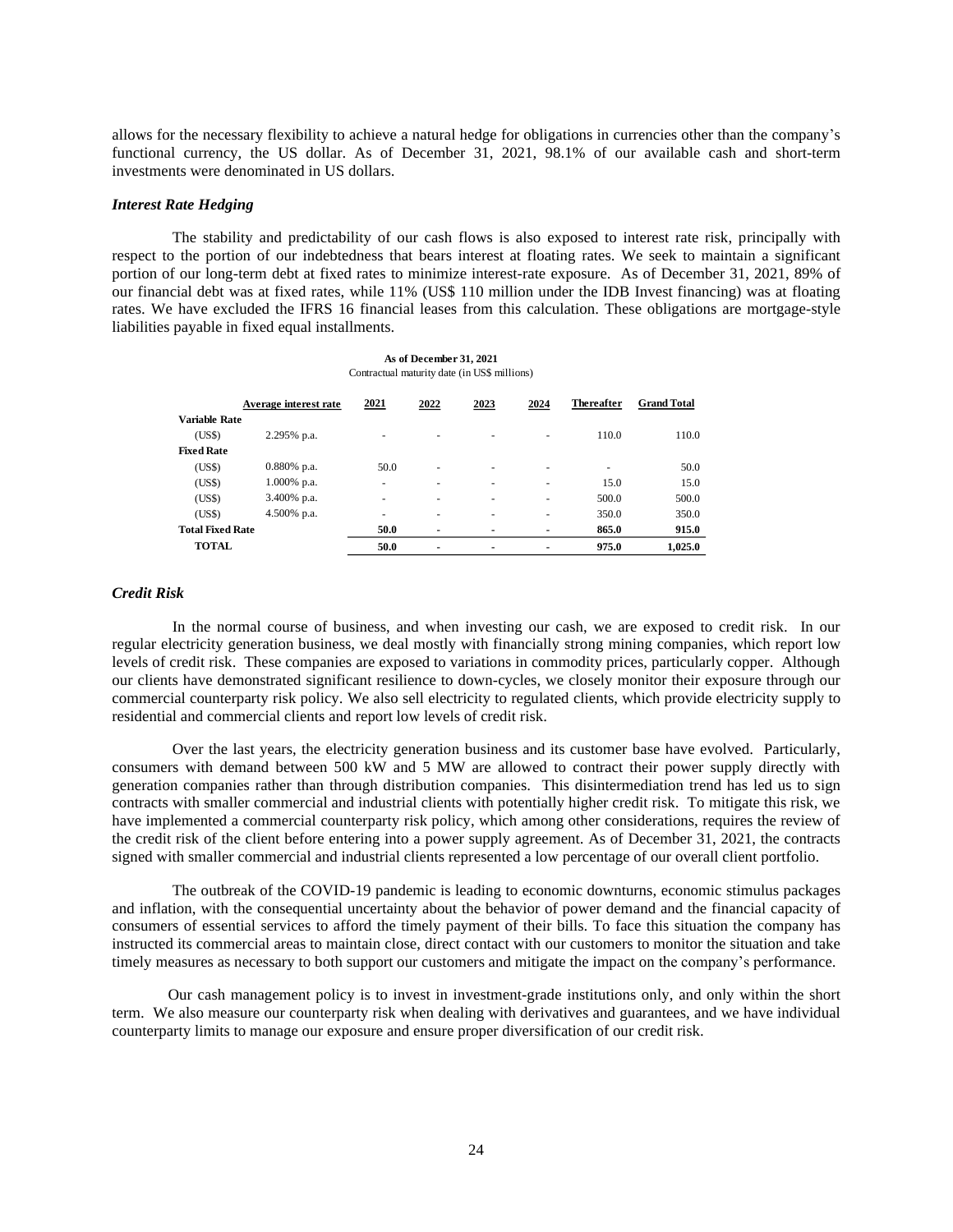**OWNERSHIP STRUCTURE AS OF DECEMBER 31, 2021**

<span id="page-24-0"></span>

Number of shareholders: 2,210

TOTAL NUMBER OF SHARES: 1,053,309,776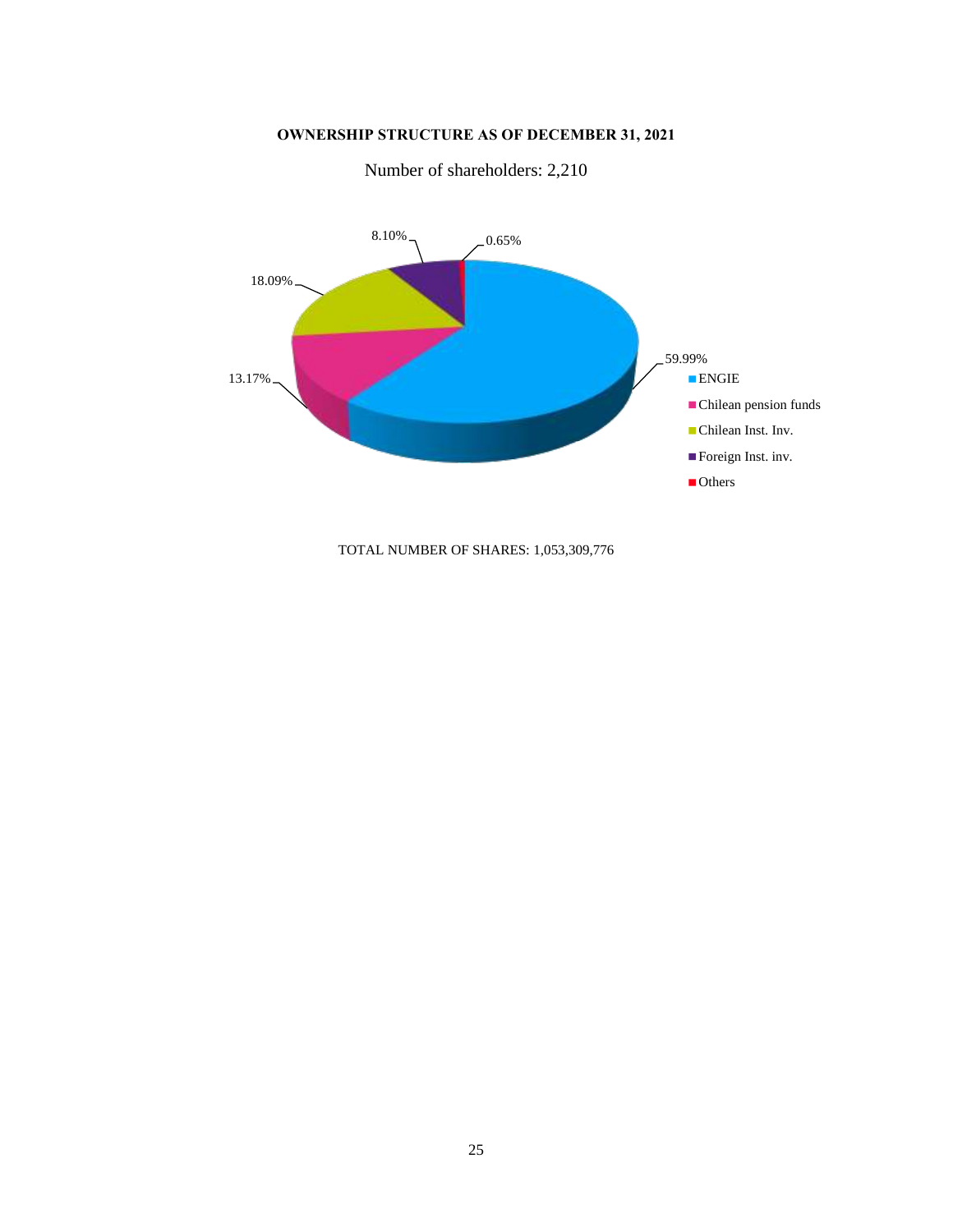# **APPENDIX 1**

# <span id="page-25-1"></span><span id="page-25-0"></span>**PHYSICAL DATA AND SUMMARIZED QUARTERLY FINANCIAL STATEMENTS**

# <span id="page-25-2"></span>*Physical Sales*

## **Physical Sales (in GWh)**

|                                           | 2020  |       |          |             |        | 2021  |       |                |       |          |        |
|-------------------------------------------|-------|-------|----------|-------------|--------|-------|-------|----------------|-------|----------|--------|
|                                           | 1020  | 2020  | 3020     | <b>4020</b> | 12M20  | 1021  | 2021  | 3021           | 9M21  | 4M21     | 12M21  |
| <b>Physical Sales</b>                     |       |       |          |             |        |       |       |                |       |          |        |
| Sales of energy to unregulated customers. | 1.672 | 1.662 | 1,493    | 1.635       | 6.463  | 1.628 | 1.671 | 1.662          | 4,961 | 1.714    | 6.675  |
| Sales of energy to regulated customers    | 1,285 | 1,122 | 1,283    | 1.240       | 4.931  | 1.197 | 1.262 | 1,303          | 3,762 | 1.184    | 4.946  |
| Sales of energy to the spot market        |       | 3     | 6        | 5           | 15     | 24    | 24    | 21             | 69    | 25       | 94     |
|                                           | 2,957 | 2,788 | 2,783    | 2,881       | 11,408 | 2,849 | 2,956 | 2,986          | 8,792 | 2,923    | 11,715 |
|                                           |       |       |          |             |        |       |       |                |       |          |        |
| Gross electricity generation              |       |       |          |             |        |       |       |                |       |          |        |
|                                           | 1.304 | 1.276 | 1.046    | 792         | 4,419  | 1.280 | 1.633 | 1.713          | 4.625 | 1.084    | 5,709  |
|                                           | 493   | 705   | 620      | 358         | 2.176  | 622   | 639   | 678            | 1.938 | 335      | 2,274  |
|                                           | 17    |       | $\Omega$ | 5           | 23     | 13    | 8     | $\overline{2}$ | 23    | $\Omega$ | 23     |
|                                           | 46    | 35    | 112      | 134         | 327    | 62    | 74    | 52             | 187   | 201      | 389    |
| Total gross generation                    | 1,861 | 2,017 | 1,779    | 1,288       | 6,945  | 1,977 | 2,353 | 2,444.3        | 6,774 | 1,621    | 8,394  |
| Minus Own consumption                     | (82)  | (148) | (122)    | (155)       | (507)  | (146) | (179) | (195)          | (520) | (128)    | (648)  |
|                                           | 1,779 | 1,869 | 1,657    | 1,133       | 6,438  | 1.831 | 2,174 | 2,249          | 6,254 | 1.493    | 7,746  |
| Energy purchases on the spot market       | 1.063 | 821   | 1.093    | 1.667       | 4.645  | 932   | 717   | 434            | 2,083 | 1.228    | 3.311  |
| <b>Energy purchases- bridge</b>           | 125   | 125   | 127      | 127         | 503    | 122   | 124   | 127            | 373   | 265      | 639    |
| Total energy available for sale before    |       |       |          |             |        |       |       |                |       |          |        |
| transmission losses                       | 2.967 | 2.815 | 2.877    | 2.927       | 11.586 | 2.885 | 3.015 | 2,810          | 8.710 | 2.986    | 11.696 |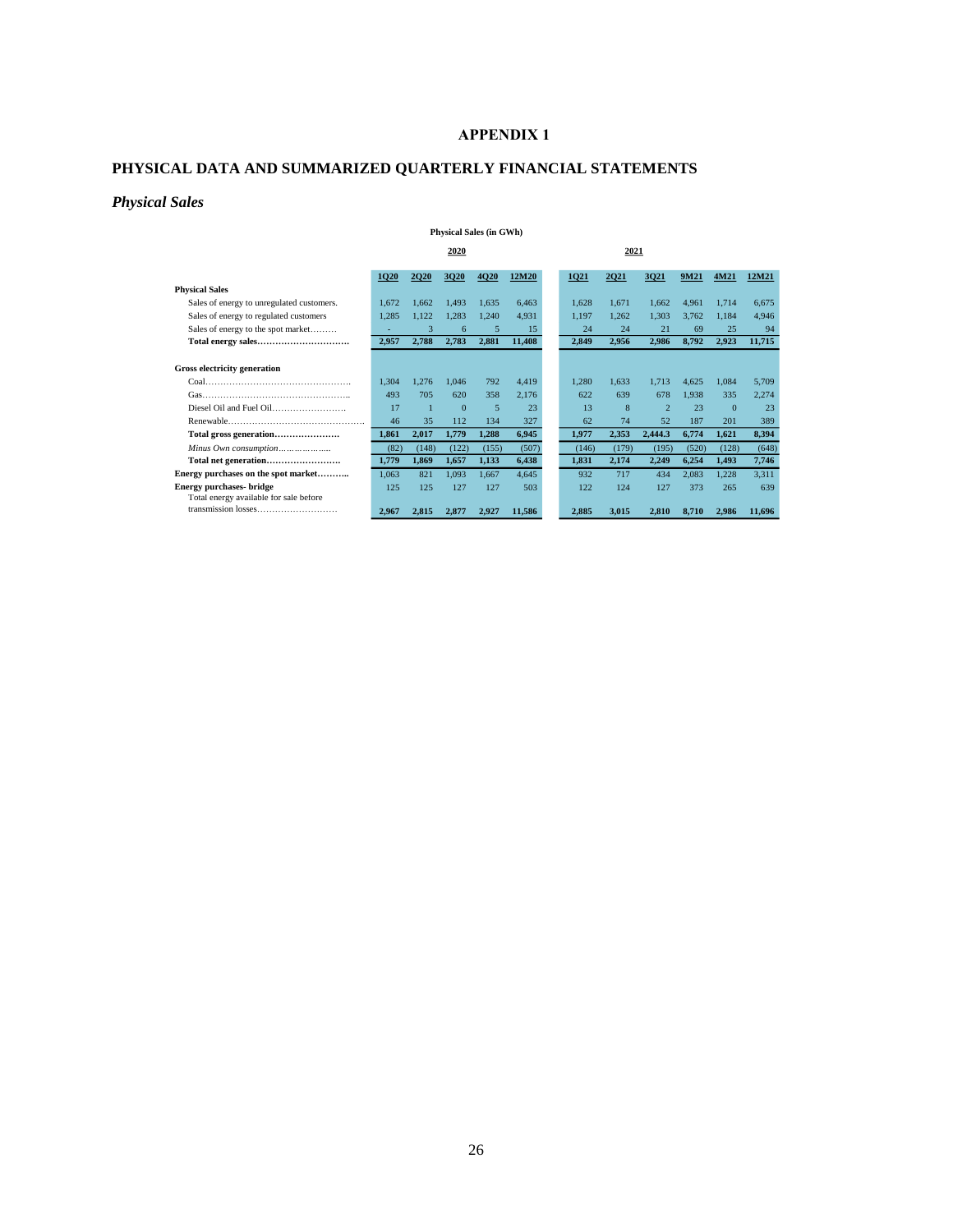# <span id="page-26-0"></span>*Quarterly Income Statement*

## **Quarterly Income Statement (in US\$ millions)**

| <b>IFRS</b>                                                          |         |                |          |                          |                          |         |                |         |                          |           |
|----------------------------------------------------------------------|---------|----------------|----------|--------------------------|--------------------------|---------|----------------|---------|--------------------------|-----------|
| <b>Operating Revenues</b>                                            | 1Q20    | <b>2Q20</b>    | 3Q20     | <b>4Q20</b>              | 12M20                    | 1Q21    | 2Q21           | 3Q21    | 4Q21                     | 12M21     |
|                                                                      | 134.1   | 127.5          | 139.5    | 127.2                    | 528.2                    | 123.1   | 177.0          | 160.3   | 154.0                    | 614.3     |
|                                                                      | 164.0   | 142.9          | 142.5    | 163.5                    | 612.9                    | 158.4   | 156.7          | 161.3   | 197.2                    | 673.6     |
|                                                                      | 7.8     | 1.5            | 5.2      | 9.6                      | 24.1                     | 5.3     | 6.9            | 3.6     | 4.9                      | 20.6      |
|                                                                      | 305.8   | 271.9          | 287.2    | 300.3                    | 1.165.2                  | 286.8   | 340.5          | 325.2   | 356.0                    | 1,308.5   |
|                                                                      | 5.9     | 7.6            | 10.9     | 13.4                     | 37.9                     | 7.7     | 8.7            | 12.1    | 9.4                      | 37.8      |
|                                                                      | 23.5    | 42.6           | 40.6     | 42.0                     | 148.6                    | 37.8    | 39.3           | 28.5    | 26.7                     | 132.3     |
| Total operating revenues                                             | 335.3   | 322.0          | 338.7    | 355.7                    | 1,351.7                  | 332.3   | 388.5          | 365.8   | 392.1                    | 1,478.6   |
| <b>Operating Costs</b>                                               |         |                |          |                          |                          |         |                |         |                          |           |
|                                                                      | (80.8)  | (83.6)         | (59.9)   | (48.9)                   | (273.2)                  | (83.6)  | (107.6)        | (160.4) | (117.6)                  | (469.2)   |
| Energy and capacity purchases on the spot                            | (93.2)  | (69.2)         | (71.7)   | (90.7)                   | (324.8)                  | (104.7) | (90.0)         | (85.0)  | (125.2)                  | (404.9)   |
| Depreciation and amortization attributable to cost of goods sold     | (41.2)  | (41.7)         | (48.1)   | (44.5)                   | (175.5)                  | (44.4)  | (43.4)         | (43.6)  | (50.5)                   | (181.9)   |
|                                                                      | (52.9)  | (62.5)         | (64.8)   | (89.9)                   | (270.1)                  | (71.4)  | (61.2)         | (60.1)  | (62.9)                   | (255.6)   |
| Total cost of goods sold                                             | (268.1) | (257.0)        | (244.5)  | (274.0)                  | (1,043.7)                | (304.1) | (302.1)        | (349.1) | (356.2)                  | (1,311.6) |
| Selling, general and administrative expenses                         | (7.7)   | (8.7)          | (8.3)    | (8.0)                    | (32.6)                   | (9.1)   | (9.6)          | (6.2)   | (9.1)                    | (34.1)    |
| Depreciation and amortization in selling, general and administrative | (1.1)   | (1.5)          | (0.8)    | (1.0)                    | (4.4)                    | (0.8)   | (1.0)          | (1.0)   | (1.0)                    | (3.9)     |
| expenses                                                             | (1.6)   | 4.9            | 1.9      | (0.7)                    | 4.5                      | 2.6     | 1.6            | 1.5     | (6.0)                    | (0.4)     |
|                                                                      | (278.5) | (262.3)        | (251.8)  | (283.7)                  | (1,076.3)                | (311.5) | (311.2)        | (354.8) | (372.4)                  | (1,349.9) |
|                                                                      |         |                |          |                          |                          |         |                |         |                          |           |
| Operating income                                                     | 56.8    | 59.7           | 86.8     | 72.0                     | 275.4                    | 20.7    | 77.3           | 11.0    | 19.7                     | 128.7     |
|                                                                      |         |                |          |                          |                          |         |                |         |                          |           |
|                                                                      | 99.1    | 103.0          | 135.8    | 117.5                    |                          |         |                |         |                          |           |
|                                                                      |         |                |          |                          | 455.3                    | 65.9    | 121.7          | 55.6    | 71.3                     | 314.5     |
|                                                                      | 1.6     | 1.0            | 0.5      | (0.6)                    | 2.5                      | 0.6     | 0.3            | 0.4     | 0.3                      | 1.6       |
|                                                                      | (28.5)  | (10.6)         | (10.5)   | (9.9)                    | (59.5)                   | (52.2)  | (16.8)         | (8.9)   | (10.9)                   | (88.8)    |
| Foreign exchange translation, net                                    | (0.4)   | (0.9)          | (1.7)    | (4.4)                    | (7.3)                    | 1.7     | 1.9            | 8.0     | 11.1                     | 22.6      |
| method                                                               |         |                |          | $\overline{\phantom{a}}$ | $\overline{\phantom{a}}$ |         |                | ÷.      | $\overline{\phantom{a}}$ |           |
|                                                                      | 1.7     | 0.2            | (0.1)    | (9.3)                    | (7.5)                    | 3.6     | (0.5)          | (0.2)   | (6.3)                    | (3.3)     |
| Total non-operating results                                          | (25.6)  | (10.4)         | (11.7)   | (24.1)                   | (71.7)                   | (46.3)  | (15.1)         | (0.7)   | (5.8)                    | (67.9)    |
|                                                                      | 31.3    | 49.4           | 75.2     | 47.9                     | 203.7                    | (25.5)  | 62.2           | 10.3    | 13.9                     | 60.8      |
|                                                                      | (5.6)   | (8.8)          | (18.1)   | (7.6)                    | (40.2)                   | 8.0     | (14.6)         | (1.6)   | (5.2)                    | (13.4)    |
| Net income from continuing operations after taxes                    | 25.6    | 40.6           | 57.0     | 40.3                     | 163.5                    | (17.6)  | 47.6           | 8.7     | 8.7                      | 47.4      |
| Net income attributed to controlling                                 |         |                |          |                          |                          |         |                |         |                          |           |
| shareholders                                                         | 25.6    | 40.6           | 57.0     | 40.3                     | 163.5                    | (17.6)  | 47.6           | 8.7     | 8.7                      | 47.4      |
|                                                                      | $\sim$  | $\blacksquare$ | $\omega$ | $\sim$                   | $\blacksquare$           | $\sim$  | $\blacksquare$ | ÷.      | ÷.                       | ÷         |
| Net income to EECL's shareholders                                    | 25.6    | 40.6           | 57.0     | 40.3                     | 163.5                    | (17.6)  | 47.6           | 8.7     | 8.7                      | 47.4      |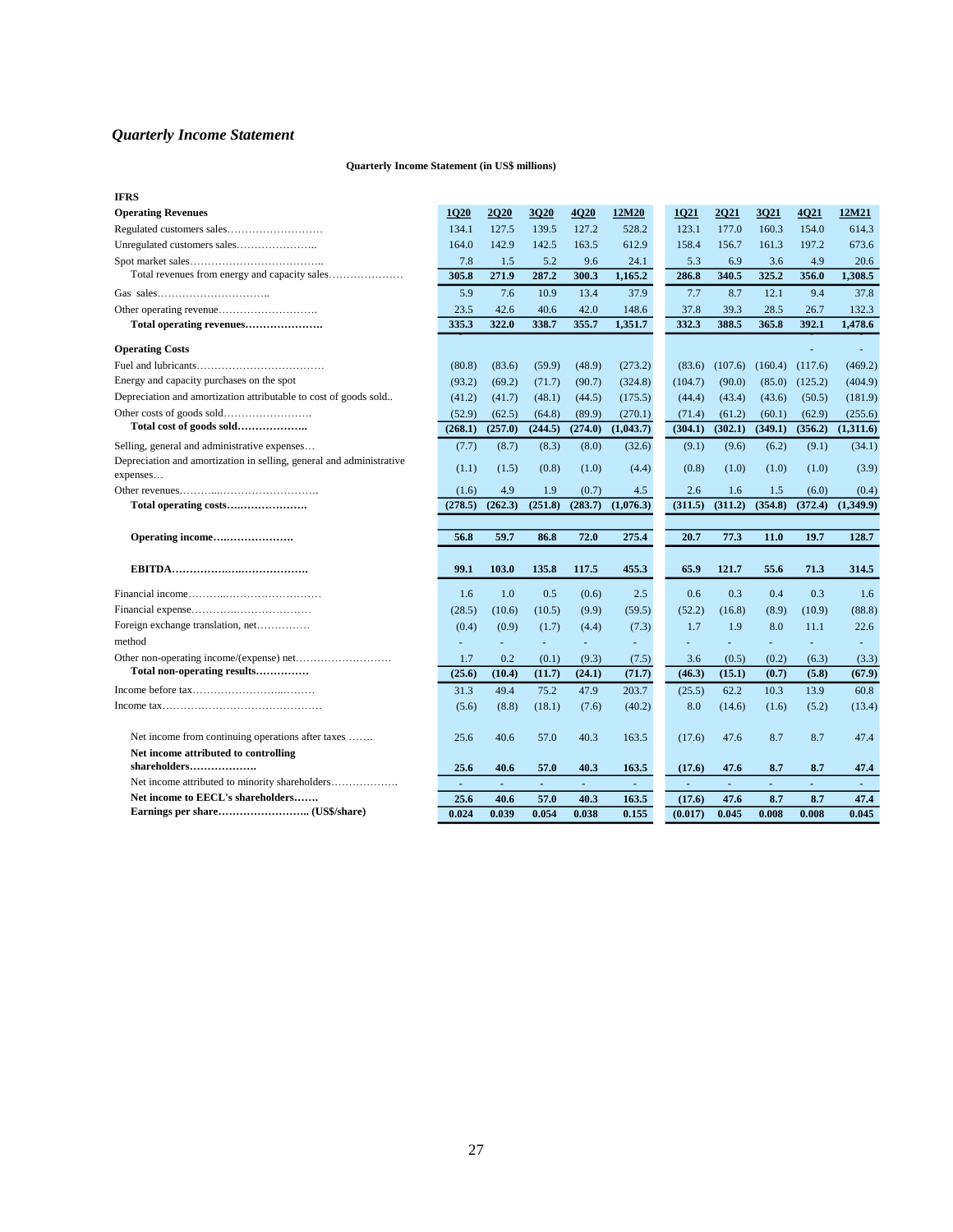### <span id="page-27-0"></span>*Quarterly Balance Sheet*

#### **Quarterly Balance Sheet (in U.S.\$ millions)**

|                                                             | 2020            | 2021            |
|-------------------------------------------------------------|-----------------|-----------------|
|                                                             | <b>December</b> | <b>December</b> |
| <b>Current Assets</b>                                       |                 |                 |
| Cash and cash equivalents                                   | 235.3           | 215.7           |
| Accounts receivable                                         | 108.1           | 171.4           |
| Recoverable taxes                                           | 29.9            | 23.9            |
| Current inventories                                         | 76.7            | 158.3           |
| Other non financial assets                                  | 14.9            | 46.9            |
| <b>Total current assets</b>                                 | 464.9           | 616.2           |
| <b>Non-Current Assets</b>                                   |                 |                 |
| Property, plant and equipment, net                          | 2,668.9         | 2,746.1         |
| Other non-current assets                                    | 587.2           | 636.5           |
| <b>TOTAL ASSETS</b>                                         | 3,721.0         | 3,998.9         |
| <b>Current Liabilities</b>                                  |                 |                 |
| Financial debt                                              | 68.6            | 106.2           |
| Other current liabilities                                   | 254.9           | 291.3           |
| <b>Total current liabilities</b>                            | 323.5           | 397.5           |
| <b>Long-Term Liabilities</b>                                |                 |                 |
| Financial debt                                              | 964.3           | 1,152.4         |
| Other long-term liabilities                                 | 265.2           | 277.0           |
| <b>Total long-term liabilities</b>                          | 1,229.5         | 1,429.4         |
| Shareholders' equity                                        | 2,168.0         | 2,172.0         |
| <b>Equity</b>                                               | 2,168.0         | 2,172.0         |
| <b>TOTAL LIABILITIES AND SHAREHOLDERS'</b><br><b>EQUITY</b> | 3,721.0         | 3,998.9         |

### <span id="page-27-1"></span>*Main Balance Sheet Variations*

The main balance-sheet variations between December 31, 2020, and December 31, 2021, are the following:

Cash and cash equivalent: The company's cash balances decreased by US\$19.7 million to US\$215 million mainly because of (i) capital expenditures (US\$199 million), (ii) US\$91 million in dividend payments, (iii) interest payments (US\$37 million), and (v) income tax payments (US\$25 million). These cash expenditures were offset by (i) net operating cash inflows (US\$36 million), (ii) the proceeds of the sale of accounts receivable from distribution companies related to the price stabilization mechanism (US\$118 million), (iii) a US\$24 million cash equity injection from the former minority shareholder in Inversiones Hornitos, (iv) an US\$8 million payment received from TEN, (v) and the disbursement of the IDB Invest loan for US\$125 million.

Accounts receivable: The US\$63.4 million increase comprises changes in two different accounts: On the one hand, accounts receivable from third parties reported a US\$57.8 million increase mainly because of relevant invoices that were paid at the beginning of January 2022 and deferred payments agreed with some distribution companies in the context of the pandemic. On the other hand, intercompany receivables increased by US\$5.6 million, mainly due to an invoice due from Engie Gas.

Current inventories: The US\$81.6 million increase in this item is explained by an increase in coal (+US\$76.7 million), LNG (+US\$2.9 million) and lime and limestone (+US\$2 million) inventories due to the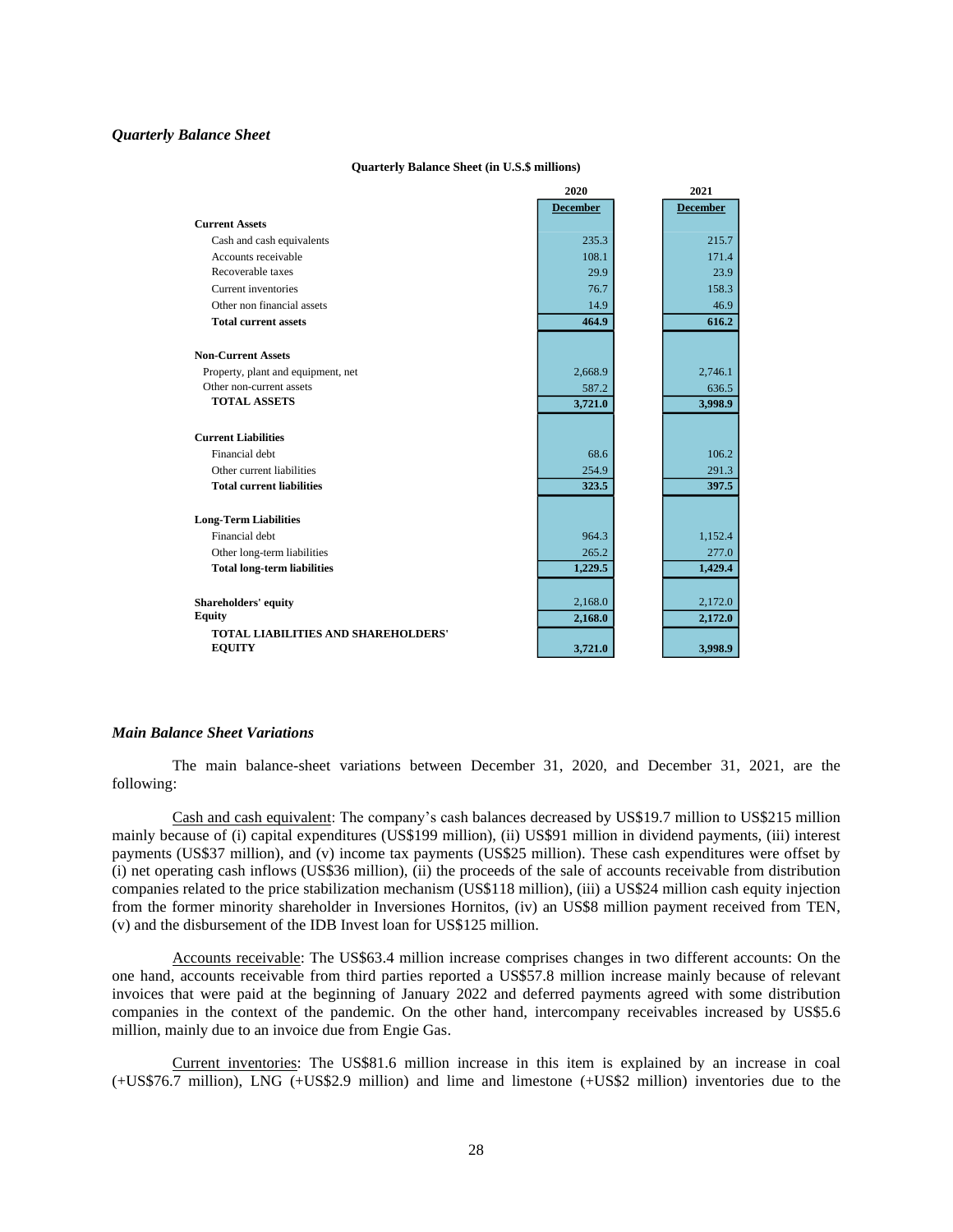increase in prices reported by these commodities and the increase in required stocks to face the system shortfall in hydraulic generation.

Recoverable taxes: The US\$6.3 million decrease in this account as of December 31, 2021, is explained by lower monthly provisional tax payments and (-US\$1.9 million) and lower recoverable taxes from previous periods (-US\$4.6 million).

Other non-financial assets – current: The US\$32 million increase in this item is explained by a US\$26.6 million increase in the VAT fiscal credit balance due to increased capital expenditures in new projects and a US\$4.0 million increase in advanced payments of insurance premiums.

Property, plant and equipment, net: The US\$24.1 million increase in PP&E was explained by capital expenditures related to investments in renewable energy and transmission projects (US\$208 million), which were offset by depreciation of US\$166 million and asset sales and write-offs for an aggregate amount of US\$13.4 million.

Other non-current assets: The US\$56.6 million net increase in this item resulted primarily from (i) a US\$34.6 million increase in the investment in TEN associated to the mark-to-market of derivatives; (ii) a US\$91.7 million increase in rights of use of certain assets, mainly onerous concessions on land for the renewable projects (IFRS16); and (iii) a US\$14.3 million increase in project development costs. These increases were partially offset by (i) a US\$54.3 million decrease in long-term accounts receivable due to the sale of receivables associated to the enactment of the price stabilization law; (ii) the reduction in intercompany receivables due to an US\$8 million payment from TEN; (iii) amortization of intangible assets (US\$16.3 million); (iv) the transfer from other assets to fixed assets of US\$4.6 million invested in the Coya project due to the start-up of the project's construction; and (v) a US\$1.3 million decrease in deferred taxes.

Financial debt – current: This item reported a US\$37.4 million short-lived increase mainly due to the duplicated payment of a US\$29.8 million invoice on the last business day of the year, which had to be reported as financial debt until the return of the funds at the beginning of 2022. A US\$5.5 million increase in the mark-tomarket of derivatives to hedge our exposure to foreign-currency risks, as well as a US\$2 million increase in the current portion of financial lease obligations, also contributed to the increase in short-term financial debt.

Other current liabilities: The US\$36.5 million net increase in this item is explained by a US\$56.4 million increase in accounts payable to suppliers, partially offset by (i) lower provisions for employee benefits and annual performance bonuses (US\$4.6 million); (ii) a US\$7.2 million decrease in VAT payables; (iii) a US\$6.5 million decrease in income tax provisions due to lower results and application of instant depreciation, and (iv) a US\$1.7 million decrease in intercompany payables.

Long-term financial debt: The US\$188.1 million increase in this account is mainly explained by (i) the US\$125 million loan from IDB Invest and (ii) a US\$62.6 million increase in financial leases associated to rights of use of assets, mainly onerous concessions on land for the development of renewable energy generation projects. The transfer to the short-term of US\$1.5 million under the long-term tolling agreement with TEN explains a small reduction in this account.

Other long-term liabilities: The US\$11.8 million increase is explained by a US\$15.7 million increase in deferred tax liabilities due to the application of instant depreciation, which was partially offset by a US\$3.9 million reduction in the plant dismantling provision attributed to the dismantling works carried out at the coal-based units 12 and 13 in Tocopilla, which were decommissioned in 2019.

Shareholders' equity: The US\$11.3 million increase in shareholders' equity is made up of (i) the US\$54.7 million net income reported in 2021, (ii) the US\$24 million cash equity contribution into Inversiones Hornitos by its former minority shareholder, and (iii) a US\$29.2 million increase in TEN's equity value due to the mark-to-market adjustment on financial hedges. These increases were partially offset by the US\$51 million final dividend paid in May 2021, the US\$41.5 million provisional dividend paid in August 2021 and a lower mark-to-market variation of EECL's derivatives to hedge against foreign-exchange risk (US\$4 million net of taxes).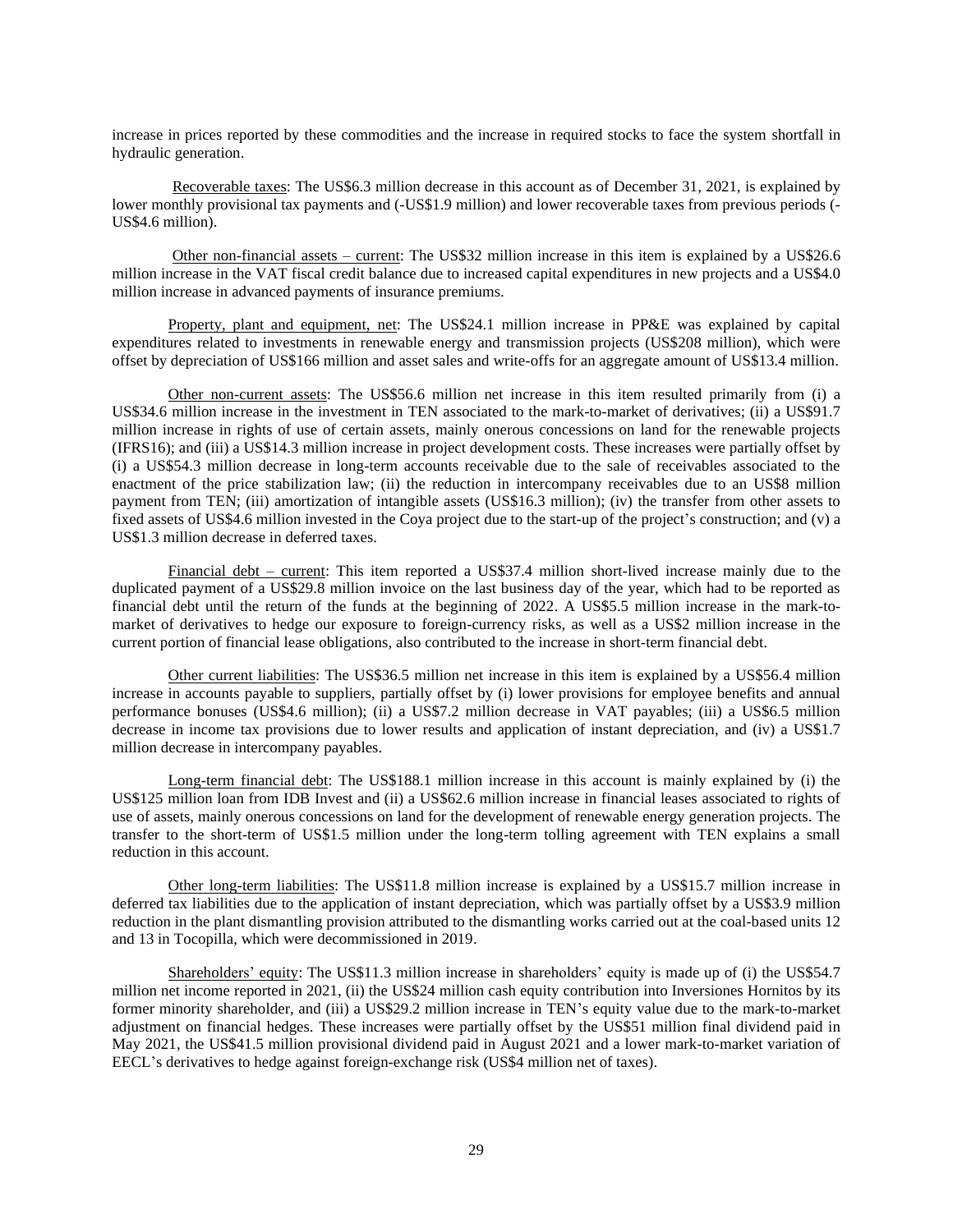### **APPENDIX 2**

# <span id="page-29-1"></span><span id="page-29-0"></span>*Financial information*

|                                                                   | 4Q19    | <b>1Q20</b> | <b>2Q20</b> | <b>3Q20</b> | <b>4Q20</b> | 1Q21    | <b>2Q21</b> | 3Q21 | 4Q21    |
|-------------------------------------------------------------------|---------|-------------|-------------|-------------|-------------|---------|-------------|------|---------|
| EBITDA*                                                           | 105.6   | 99.1        | 103.0       | 135.8       | 117.5       | 65.9    | 121.7       | 55.6 | 71.3    |
| Net income attributed to the controller                           | $-32.2$ | 25.6        | 40.6        | 57.0        | 40.3        | $-17.6$ | 47.6        | 8.7  | 8.7     |
| Interest expense                                                  | 12.5    | 28.5        | 10.6        | 10.5        | 9.9         | 52.2    | 16.8        | 8.9  | 10.9    |
| * Operating income + Depreciation and Amortization for the period |         |             |             |             |             |         |             |      |         |
|                                                                   |         |             |             |             | Dec/20      |         |             |      | Dec/21  |
| <b>LTM EBITDA</b>                                                 |         |             |             |             | 455.3       |         |             |      | 314.5   |
| LTM Net income attributed to the controller                       |         |             |             |             | 163.5       |         |             |      | 47.4    |
| LTM Interest expense                                              |         |             |             |             | 59.5        |         |             |      | 88.8    |
|                                                                   |         |             |             |             |             |         |             |      |         |
| Financial debt                                                    |         |             |             |             | 1,032.9     |         |             |      | 1,258.6 |
| Current                                                           |         |             |             |             | 68.6        |         |             |      | 106.2   |
| Long-Term                                                         |         |             |             |             | 964.3       |         |             |      | 1,152.4 |
| Cash and cash equivalents                                         |         |             |             |             | 235.3       |         |             |      | 215.7   |
| Net financial debt                                                |         |             |             |             | 797.6       |         |             |      | 1,042.9 |

### <span id="page-29-2"></span>*Financial Ratios*

|                                        | <b>FINANCIAL RATIOS</b>                                                                |         |        |        |         |  |  |  |
|----------------------------------------|----------------------------------------------------------------------------------------|---------|--------|--------|---------|--|--|--|
|                                        |                                                                                        |         | Dec/20 | Dec/21 | Var.    |  |  |  |
| <b>LIQUIDITY</b>                       | Current ratio                                                                          | (times) | 1.44   | 1.55   | 8%      |  |  |  |
|                                        | (current assets / current liabilities)                                                 |         |        |        |         |  |  |  |
|                                        | <b>Ouick</b> ratio                                                                     | (times) | 1.20   | 1.15   | $-4%$   |  |  |  |
|                                        | ((current assets - inventory) / current liabilities)                                   |         |        |        |         |  |  |  |
|                                        | Working capital                                                                        | MMUS\$  | 141.4  | 218.7  | 55%     |  |  |  |
|                                        | (current assets – current liabilities)                                                 |         |        |        |         |  |  |  |
| <b>LEVERAGE</b>                        | Leverage                                                                               | (times) | 0.72   | 0.84   | 17%     |  |  |  |
|                                        | ((current liabilities + long-term liabilities) / networth)                             |         |        |        |         |  |  |  |
|                                        | Interest coverage *                                                                    | (times) | 7.66   | 3.54   | -54%    |  |  |  |
|                                        | ((EBITDA / interest expense))                                                          |         |        |        |         |  |  |  |
|                                        | Financial debt -to- LTM EBITDA*                                                        | (times) | 2.27   | 4.00   | 76%     |  |  |  |
|                                        | Net financial debt $-$ to $-$ LTM EBITDA*                                              | (times) | 1.75   | 3.32   | 89%     |  |  |  |
| <b>PROFITABILITY</b> Return on equity* |                                                                                        | $\%$    | 7.5%   | 2.2%   | $-71\%$ |  |  |  |
|                                        | (LTM net income attributed to the controller / net worth attributed to the controller) |         |        |        |         |  |  |  |
|                                        | Return on assets*                                                                      | $\%$    | 4.4%   | 1.2%   | $-73%$  |  |  |  |
|                                        | (LTM net income attributed to the controller / total assets)                           |         |        |        |         |  |  |  |

\*LTM = Last twelve months

As of December 31, 2021, the current ratio and the quick ratio were 1.55x and 1.15x, respectively, which compare with 1.44x and 1.20x at year-end 2020. The main reasons for these variations were the reduction of current liabilities; specifically, a decrease in employee liabilities and in the income tax provision. As a result, working capital, as measured by total current assets minus total current liabilities, increased. Liquidity remained strong due to the company's cash balances, cash generation ability, and low debt repayment commitments until January 2025.

The leverage ratio, as measured by total liabilities-to-equity, increased from 0.72x to 0.84x, mainly because of the full drawdown of the US\$125 million IDB Invest loan and the increase in IFRS 16 financial leases explained by onerous concessions on land with the Ministry of Public Assets for the future development of renewable projects.